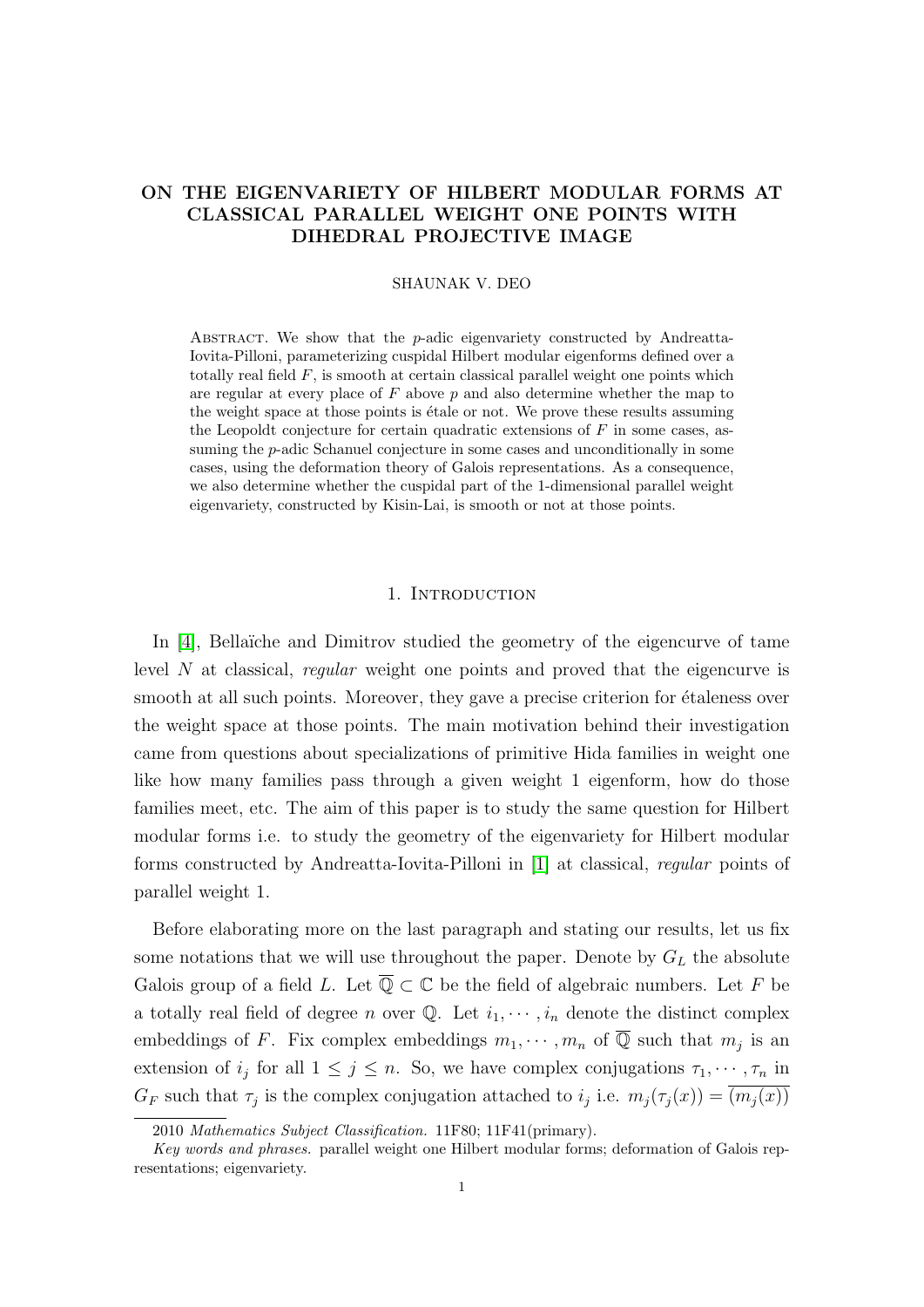#### 2 SHAUNAK V. DEO

for all  $1 \leq j \leq n$ . Note that  $\tau_1, \dots, \tau_n$  need not be distinct. Fix a prime number p and an integer  $N \geq 4$  such that  $p \nmid N$ . Let us also fix an algebraic closure  $\overline{\mathbb{Q}}_p$  of  $\mathbb{Q}_p$  and an embedding  $i_p : \overline{\mathbb{Q}} \to \overline{\mathbb{Q}}_p$ . Let  $\mathfrak{p}_1, \cdots, \mathfrak{p}_r$  denote the distinct primes of F lying above p.

Let f be a cuspidal Hilbert modular eigenform over  $F$  of parallel weight one, level M (and tame level N) and nebentypus  $\psi$ . So,  $\psi$  is a character from  $\text{Cl}_{F,+}(M) \to \mathbb{C}^*$ , where  $\text{Cl}_{F,+}(M)$  is the strict ray class group of F modulo M. From the works of Rogawski and Tunnell ([\[20\]](#page-32-0)) and Wiles ([\[23\]](#page-32-1)), it follows that there exists a continuous, irreducible representation with finite image:  $\rho_f : G_F \to GL_2(\mathbb{C})$ , which is unramified outside M and such that for all primes  $\mathfrak{q} \nmid M$ , we have  $\text{Tr} \rho_f(\text{Frob}_{\mathfrak{q}}) = a(\mathfrak{q}, f)$  and  $\det \rho_f(\text{Frob}_{\mathfrak{q}}) = \psi(\mathfrak{q})$ , where  $\text{Frob}_{\mathfrak{q}}$  denotes an arithmetic Frobenius at  $\mathfrak{q}$  and  $a(\mathfrak{q}, f)$ denotes the eigenvalue of f with respect to the Hecke operator  $T(\mathfrak{q})$ . Moreover,  $\rho_f$ is odd in the sense that  $\det \rho_f(\tau_i) = -1$  for every  $1 \leq j \leq n$ . For a prime  $\mathfrak{p}_i$  of F above p, let  $\alpha_{\mathfrak{p}_i}$  and  $\beta_{\mathfrak{p}_i}$  be the roots of the Hecke polynomial  $X^2 - a(\mathfrak{p}_i, f)X + \psi(\mathfrak{p}_i)$ . We say that f is regular at  $\mathfrak{p}_i$  if  $\alpha_{\mathfrak{p}_i} \neq \beta_{\mathfrak{p}_i}$ . We say that f is regular at p if it is regular at all primes of F above p i.e. when  $\alpha_{\mathfrak{p}_i} \neq \beta_{\mathfrak{p}_i}$  for all  $1 \leq i \leq r$ .

In [\[1\]](#page-31-1), Andreatta, Iovita and Pilloni constructed the eigenvariety  $\mathcal E$  for cuspidal Hilbert modular eigenforms of tame level  $N$  defined over  $F$  with the Hecke operators  $U(\mathfrak{p}_i)$  for  $i = 1, \dots, r$  and  $T(\mathfrak{q})$  for primes  $\mathfrak{q} \nmid Np$ . The normalization of the operators  $U(\mathfrak{p}_i)$  used in [\[1\]](#page-31-1) to construct  $\mathcal E$  is different from the classical normalization. The normalization that they use is the same as the one defined by Hida in [\[13\]](#page-31-2). Note that these operators coincide with the classical  $U(\mathfrak{p}_i)$ 's on parallel weight Hilbert modular forms. See remark 4.7 of [\[1\]](#page-31-1) and [\[2,](#page-31-3) Section 3] for more details. Let T be  $\text{Res}_{\mathcal{O}_F/\mathbb{Z}}\mathbb{G}_m$  and M be a finite extension of  $\mathbb{Q}_p$  which splits F. There exists a locally finite map  $\kappa : \mathcal{E} \to \mathcal{W}$ , where the weight space W is the rigid analytic space over M associated to the completed group algebra  $\mathcal{O}_M[[\mathbb{T}(\mathbb{Z}_p)\times \mathbb{Z}_p^{\times}]]$  (see [\[1,](#page-31-1) Section 2] for more details). In the ordinary case, their construction is same as the construction of Hida families using Katz's p-adic modular forms.

On the other hand, Kisin and Lai ([\[16\]](#page-31-4)) constructed the parallel weight eigenvariety  $\mathcal C$  of dimension 1 (which we will call the Kisin-Lai eigencurve) for parallel weight Hilbert modular eigenforms of tame level  $N$  defined over  $F$  by extending the original construction of the eigencurve for  $F = \mathbb{Q}$  given by Coleman and Mazur. The construction of Andreatta, Iovita and Pilloni in the parallel weight case is equivalent to Kisin-Lai's construction (see [\[1,](#page-31-1) Section 1]). So, if we denote the weights of  $\mathcal E$  by  $(\nu, w)$  following [\[1\]](#page-31-1), then we can identify  $\mathcal{C}^{\text{cusp}}$ , the cuspidal part of the Kisin-Lai eigencurve C, with the closed subspace of  $\mathcal E$  obtained after making  $\nu = 0$ .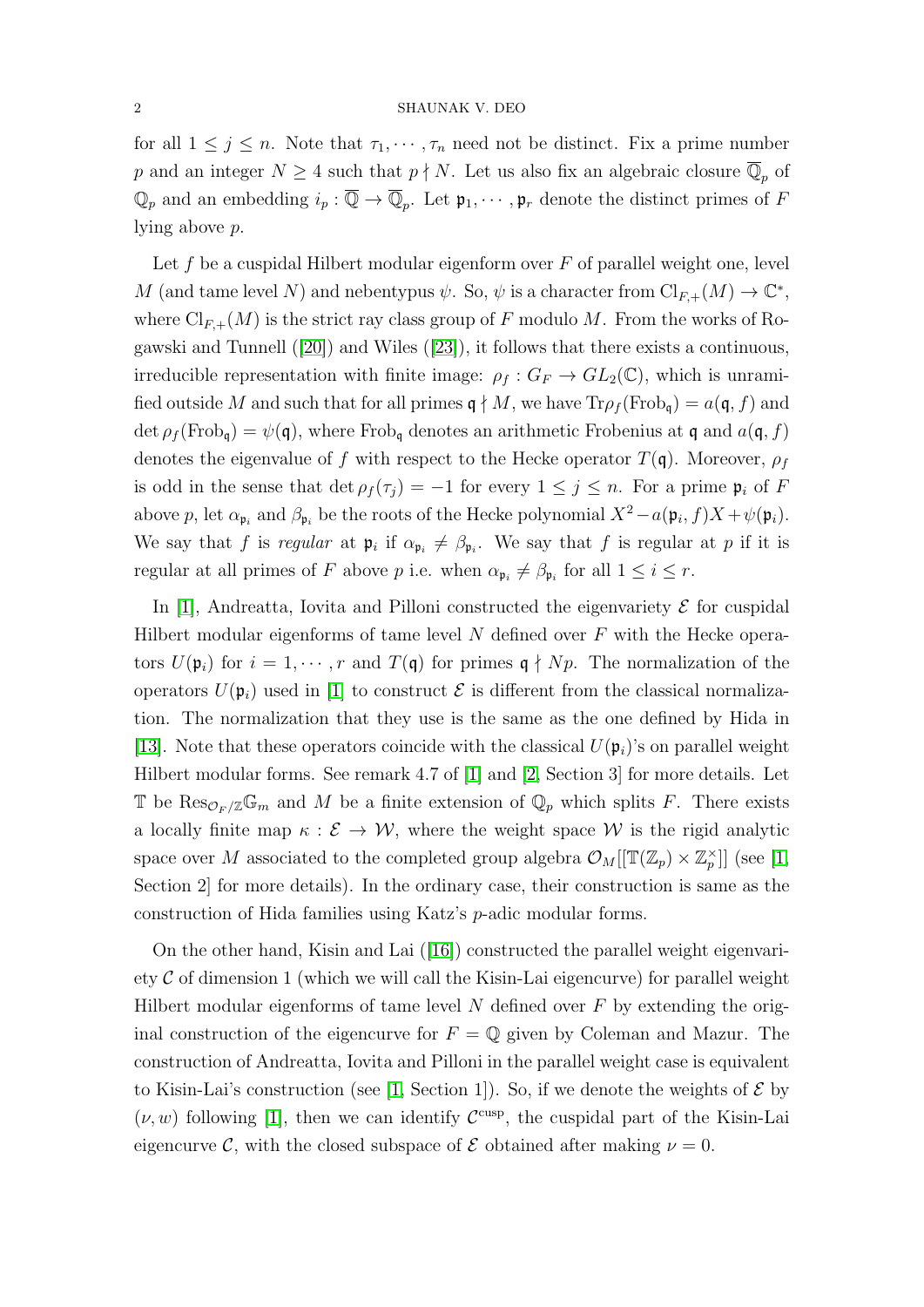If  $f$  is a classical, cuspidal Hilbert modular form of parallel weight 1 and tame level N, then a p-stabilization of f with finite slope defines a point on  $\mathcal{E}$ . By a p-stabilization of f with finite slope, we mean an eigenform of tame level  $N$  having the same eigenvalues as f away from p and having a non-zero  $U_{\mathfrak{p}_i}$  eigenvalue for  $i = 1, \dots, r$ . We denote a *p*-stabilization of f by  $f_{(\gamma_i)}$ , where  $(\gamma_i)$  is an r-tuple such that  $U_{\mathfrak{p}_j} f_{(\gamma_i)} = \gamma_j f_{(\gamma_i)}$  for  $j = 1, \dots, r$ . A p-stabilization of f is obtained in the same way as it is obtained in the  $F = \mathbb{Q}$  case. So,  $\gamma_i$  is either  $\alpha_{\mathfrak{p}_i}$  or  $\beta_{\mathfrak{p}_i}$  and non-zero for all  $1 \leq i \leq r$ . Thus, there are at most  $2^r$  p-stabilizations of f. As f is of parallel weight 1, it follows that  $U(\mathfrak{p}_i)$ -eigenvalue of any p-stabilization of f is either a p-adic unit or 0. Thus, if there exists a p-stabilization of  $f$  with finite slope, then by [\[23\]](#page-32-1),  $\rho_f$  is ordinary at  $\mathfrak{p}_i$  for all i. If f is regular at p, then  $U(\mathfrak{p}_i)$ -eigenvalue of any p-stabilization is a p-adic unit (see [\[20\]](#page-32-0), [\[19\]](#page-31-5), [\[23\]](#page-32-1)). Hence, when f is regular at p,  $\rho_f$  is ordinary at  $\mathfrak{p}_i$  for  $i = 1, \cdots, r$ .

Fix a classical, cuspidal Hilbert modular form  $f$  over  $F$  of parallel weight 1 and tame level N such that it is also regular at p. Let  $\rho$  be the Galois representation attached to f as above. So,  $\rho|_{G_{F_{\mathfrak{p}_i}}}$  is an extension of an unramified character  $\psi''_i$ , by a distinct character  $\psi'_i$  for every  $1 \leq i \leq r$ . For any local Artinian ring A with maximal ideal  $\mathfrak{m}_A$  and residue field  $\overline{\mathbb{Q}}_p$ , let  $\mathcal{D}(A)$  be the set of strict equivalence classes of representations  $\rho_A : G_F \to GL_2(A)$  such that  $\rho_A$  (mod  $\mathfrak{m}_A$ ) =  $\rho$  and which are nearly ordinary at p in the sense that: for every  $1 \leq i \leq r$ , we have

$$
\rho_A|_{G_{F_{\mathfrak{p}_i}}} = \begin{pmatrix} (\psi_i')_A & * \\ 0 & (\psi_i'')_A \end{pmatrix},
$$

where  $(\psi''_i)_A : G_{F_{\mathfrak{p}_i}} \to A^{\times}$  is a character lifting  $\psi''_i$  (nearly ordinary deformation functor). Let  $\mathcal{D}_0$  be the subfunctor of  $\mathcal D$  of deformations such that  $(\psi_i'')_A$  is an unramified character of  $G_{F_{\mathfrak{p}_i}}$  for every  $1 \leq i \leq r$  (ordinary deformation functor). Let  $\mathcal{D}'$  be the subfunctor of  $\mathcal{D}_0$  of deformations with constant determinant (ordinary deformation functor with constant determinant). We denote the tangent spaces of  $\mathcal{D}, \mathcal{D}_0, \mathcal{D}'$  by  $t_{\mathcal{D}}, t_{\mathcal{D}_0}$  and  $t_{\mathcal{D}'},$  respectively.

Let G be the projective image of  $\rho$ . Denote by ad $\rho$  the adjoint representation of  $\rho$  and by ad<sup>0</sup> $\rho$  the subspace of ad $\rho$  of trace zero matrices. Moreover, assume that  $G$  is isomorphic to a non-abelian dihedral group. Thus, there exists a unique extension K of F of degree 2 and a finite order character  $\chi: G_K \to (\overline{\mathbb{Q}})^{\times}$  such that  $\rho \simeq \text{Ind}_{G_K}^{G_F} \chi$ . So, we have

$$
\mathrm{ad}^0 \rho \simeq \epsilon_K \oplus \mathrm{Ind}_{G_K}^{G_F}(\chi/\chi^{\sigma}),
$$

where  $\sigma$  is the non-trivial element of Gal(K/F),  $\epsilon_K$  is the quadratic character corresponding to K and  $\chi^{\sigma}$  is the character of  $G_K$  given by  $\chi^{\sigma}(g) = \chi(\sigma^{-1}g\sigma)$ .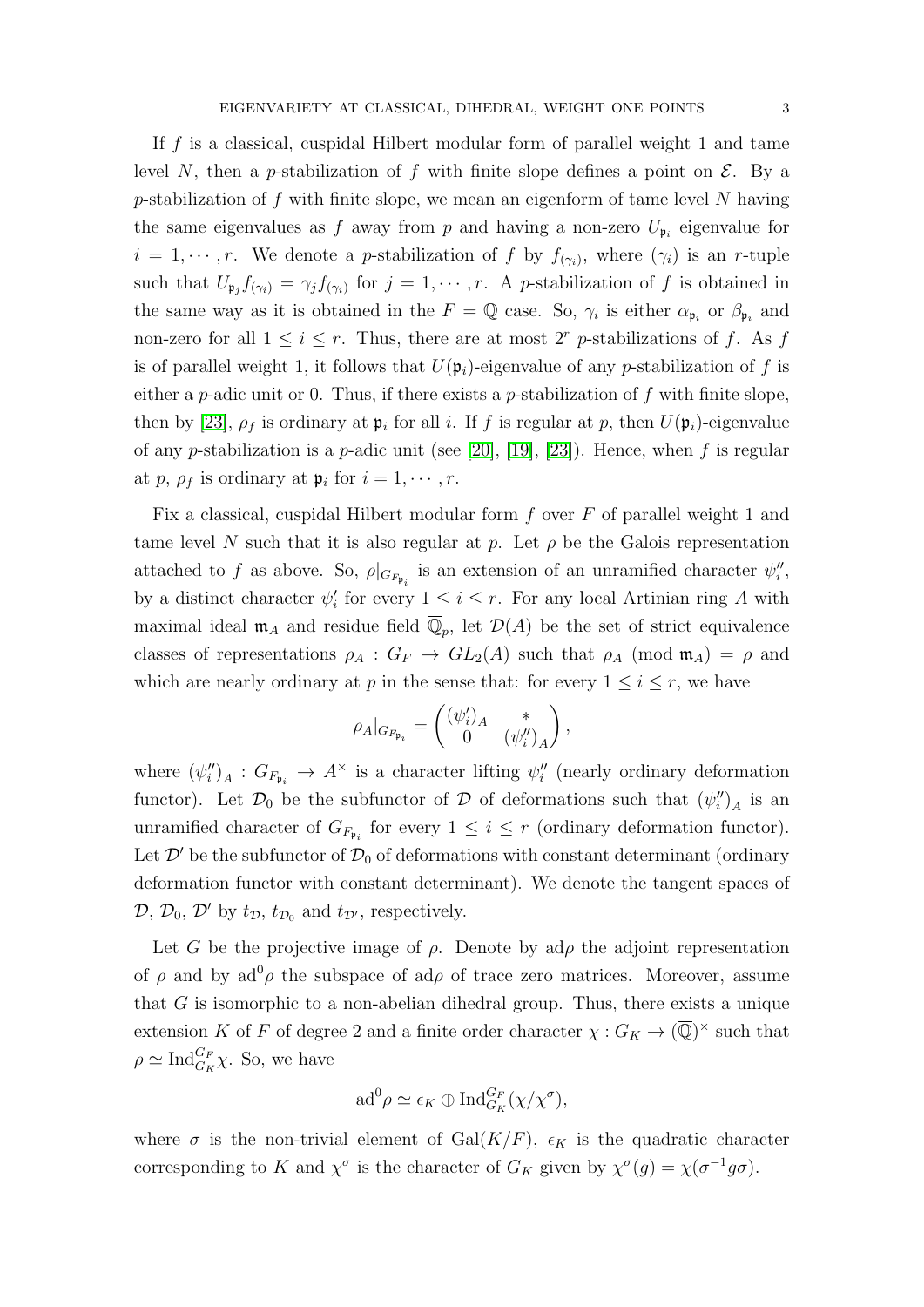Let n be  $[F: \mathbb{Q}]$ , the degree of F over  $\mathbb{Q}$ . So,  $[K: \mathbb{Q}] = 2n$ . Denote by  $e_i$  the index of ramification and by  $f_i$  the inertial degree of  $\mathfrak{p}_i$  for every  $1 \leq i \leq r$ . Let S be the set of primes of  $F$  lying above  $p$  which are split in  $K$  and  $S'$  be the set of primes of F which are either inert or ramified in K.

We now recall the *p*-adic Schanuel conjecture:

Conjecture 1. (p-adic Schanuel conjecture) Let  $\alpha_1, \dots, \alpha_n$  be n non-zero algebraic numbers contained in a finite extension E of  $\mathbb{Q}_p$ . Let  $\log_p : E^* \to E$  be the p-adic logarithm normalized so that  $\log_p(p) = 0$ . If  $\log_p \alpha_1, \dots, \log_p \alpha_n$  are linearly independent over  $\mathbb{Q}$ , then the extension field  $\mathbb{Q}(\log_p \alpha_1, \dots, \log_p \alpha_n) \subset E$  has transcendence degree n over Q.

(See Conjecture 3.10 of [\[8\]](#page-31-6))

| Condition<br>the<br>$\overline{on}$<br>degree n | Condition<br>on K at $\infty$                                                    | Condition                                                           | Transcendence<br><i>conjecture as-</i> $\dim t_{\mathcal{D}}$<br>sumed                                    |                | $\dim t_{\mathcal{D}}$                     | $\dim t_{\mathcal{D}_0}$                                                                                                                                                                                                                                                                                                                                        |
|-------------------------------------------------|----------------------------------------------------------------------------------|---------------------------------------------------------------------|-----------------------------------------------------------------------------------------------------------|----------------|--------------------------------------------|-----------------------------------------------------------------------------------------------------------------------------------------------------------------------------------------------------------------------------------------------------------------------------------------------------------------------------------------------------------------|
|                                                 | $K$ has $2n$<br>real embed-<br>dings                                             |                                                                     | <i>Leopoldt con-</i> $\left  n+1 \right  \sum_{\mathfrak{p}_i \in S} e_i f_i$                             |                |                                            | max<br>$\{\sum_{\mathfrak{v}_i \in S} e_i f_i, 1\}$                                                                                                                                                                                                                                                                                                             |
|                                                 | has<br>$K_{\parallel}$<br>exactly<br>$2(n-1)$  -<br>real embed-<br>dings         |                                                                     |                                                                                                           |                |                                            | Leopoldt con-<br>jecture for $K$ $\begin{array}{ l} n+1 & \begin{array}{l} \left( \sum_{\mathfrak{p}_i \in S} e_i f_i \right) - \ f_i \leq \dim t_{\mathcal{D}'} \leq \end{array} \end{array} \begin{array}{ l} \text{max}\{1, \dim t_{\mathcal{D}'}\} \\ \text{dim} \ t_{\mathcal{D}'} \leq \dim t_{\mathcal{D}_0} \leq \dim t_{\mathcal{D}'} + 1 \end{array}$ |
|                                                 | has<br>$K_{\rm}$<br>$\mathop{\mathit{real}}$ $\mathop{\mathit{embed-}}$<br>dings |                                                                     | exactly<br>$2(n-s)$<br>$\sum_{p_i\in S} e_i f_i$ $p\cdot adic$<br>$Schanuel$<br>$n+1$ $n-s$<br>conjecture |                |                                            | $max{1, n - s}$<br>$\leq$ dim $t_{\mathcal{D}_0} \leq$<br>$(n - s) + 1$                                                                                                                                                                                                                                                                                         |
| $n=2$                                           | has<br>$K_{\parallel}$<br>dings                                                  | exactly $2\sum_{\mathfrak{p}_i\in S}e_if_i$<br>real embed- $\geq 1$ | ThntE <sub>1</sub>                                                                                        | 3 <sup>1</sup> | $\left \sum_{i\in S}e_if_i\right -\right $ |                                                                                                                                                                                                                                                                                                                                                                 |

<span id="page-3-0"></span>

| <b>Theorem 1.</b> Under the assumptions and notations as above, we have: |  |
|--------------------------------------------------------------------------|--|
|--------------------------------------------------------------------------|--|

Table 1.

Remark. (1) From the proof of the theorem above, it will follow that assuming the Leopoldt conjecture for  $K$  is not necessary to get the inequalities  $\sum_{\mathfrak{p}_i \in S} e_i f_i \leq \dim t_{\mathcal{D}'}$  when K is totally real and  $(\sum_{\mathfrak{p}_i \in S} e_i f_i) - 1 \leq \dim t_{\mathcal{D}'} \leq$  $(n-1)$  when K has exactly  $2(n-1)$  real embeddings. Moreover, the proof also implies that the result of Theorem [1](#page-3-0) in the first case above, where K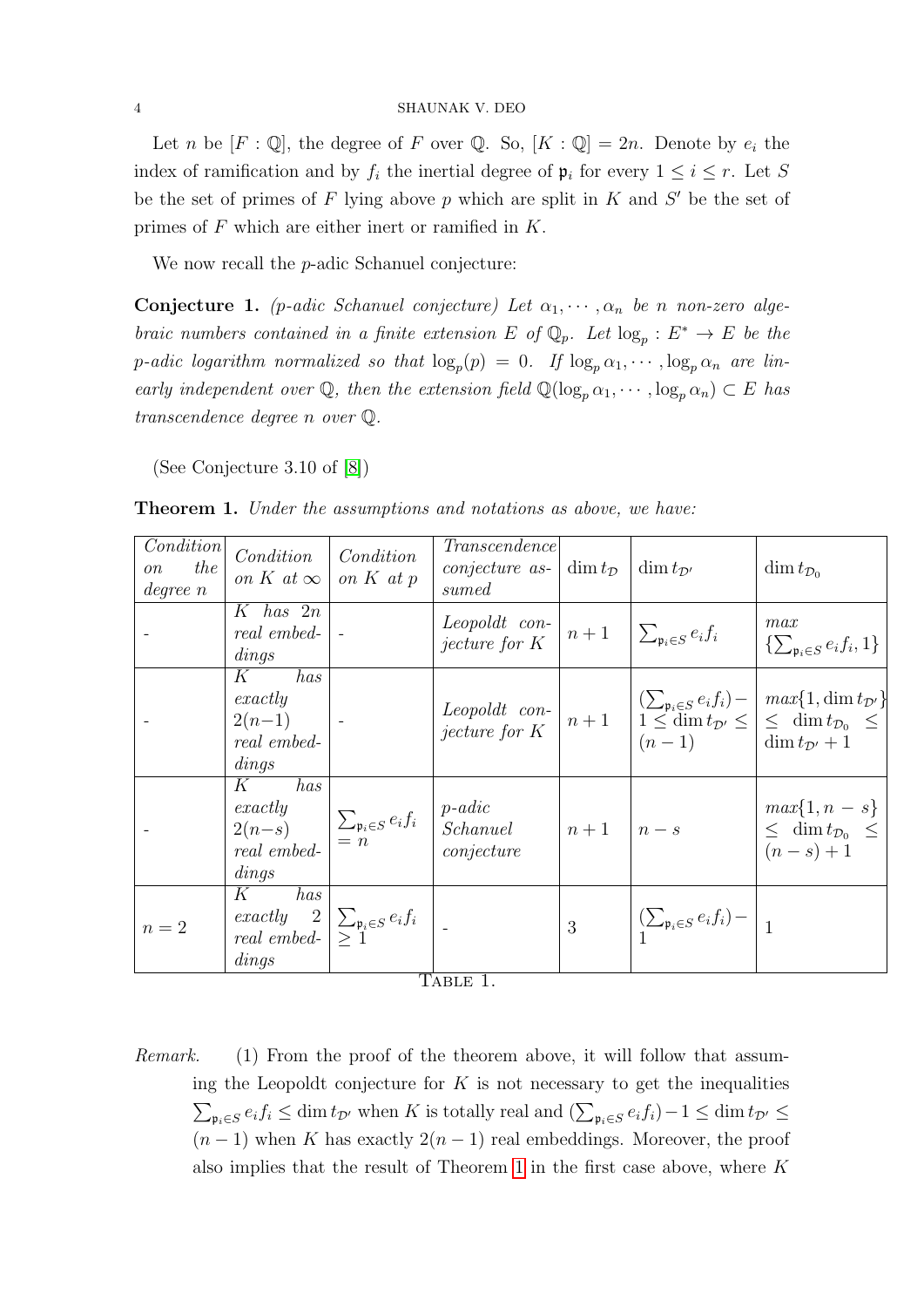is totally real, also holds when G is isomorphic to  $\mathbb{Z}/2\mathbb{Z} \times \mathbb{Z}/2\mathbb{Z}$  under the same assumptions and conditions given in the table above.

- (2) The fourth case of Theorem [1](#page-3-0) above, where  $K$  is a real quadratic field and  $\sum_{\mathfrak{p}_i \in S} e_i f_i \geq 1$ , is a special instance of the second case, where K has exactly 2(n-1) real embeddings. Since  $\mathcal{O}_K$ <sup>×</sup> ⊗<sub>Z</sub> $\overline{\mathbb{Q}}$  ≈ 1⊕ $\epsilon_K$  as a G-representation, it follows from [\[12,](#page-31-7) proof of Theorem 1] that the Leopoldt conjecture is indeed true for  $K$ . So, we don't keep that condition in the fourth case. Moreover, in contrast with the second case, we compute the exact dimension of  $t_{\mathcal{D}_0}$  in the fourth case without assuming any transcendence conjecture.
- (3) Observe that, to compute the dimensions of the tangent spaces in the cases considered in Theorem [1](#page-3-0) above, we need to assume the Leopoldt conjecture for K at the very least. But, in [\[4\]](#page-31-0), Bellaïche and Dimitrov compute the dimensions of these tangent spaces in all the cases when  $F = \mathbb{Q}$  without any conditions. Note that, when  $F = \mathbb{Q}$  and f is an eigenform such that  $\rho_f \simeq \text{Ind}_{G_K}^{G_Q} \chi$  as above, K is either a real quadratic field or a quadratic imaginary field. Thus,  $rank_{\mathbb{Z}}(\mathcal{O}_K^{\times})$  is either 0 or 1 and hence, the Leopoldt conjecture is true for  $K$ . Therefore, they don't need to keep that assumption to compute the dimensions in those cases.

Let  $f_{(\gamma_i)}$  be a *p*-stabilization of f. So, the local ring  $\mathcal T$  of  $\mathcal E$  at  $f_{(\gamma_i)}$  is a complete noetherian ring with residue field  $\overline{\mathbb{Q}}_n$  and its Krull dimension is  $n + 1$ . From [\[1,](#page-31-1) Theorem 5.1 and the work of Hida  $([14])$  $([14])$  $([14])$ , it follows that there is a nearly ordinary representation  $\rho_{\mathcal{T}} : G_F \to GL_2(\mathcal{T})$  deforming  $\rho$ . This induces a map  $\mathcal{R} \to \mathcal{T}$ , where  $\mathcal R$  is the universal deformation ring parameterizing nearly ordinary deformations of ρ. Moreover, using results of [\[14\]](#page-31-8) and arguments of [\[4\]](#page-31-0) (used in Sec. 5 and 6 of [\[4\]](#page-31-0)), we see that this map is surjective. We know that the largest quotient of  $\mathcal T$  on which we get an ordinary deformation of  $\rho$  with constant determinant is the algebra  $\mathcal{T}'$  of the fiber of  $\kappa$  at  $f_{(\gamma_i)}$  and hence, is of Krull dimension 0. Thus, we get a surjective map  $\mathcal{R}' \to \mathcal{T}'$ , where  $\mathcal{R}'$  is the universal deformation ring parameterizing ordinary deformations of  $\rho$  with constant determinant.

Let  $\mathcal{T}_0$  be the local ring of  $\mathcal{C}^{\text{cusp}}$  at  $f_{(\gamma_i)}$ . By similar arguments as above, we get an ordinary deformation  $\rho_{\mathcal{T}_0}: G_F \to GL_2(\mathcal{T}_0)$  of  $\rho$  and a surjective map  $\mathcal{R}_0 \to \mathcal{T}_0$ , where  $\mathcal{R}_0$  is the universal deformation ring parameterizing ordinary deformations of  $\rho$ . Since C has dimension 1,  $\mathcal{T}_0$  is a complete noetherian ring with residue field  $\overline{\mathbb{Q}}_p$  and Krull dimension 1. As  $\mathcal{C}^{\text{cusp}}$  can be identified with the closed subspace of  $\mathcal E$ obtained after keeping all the weights same, we get a surjective map  $\mathcal{T} \twoheadrightarrow \mathcal{T}_0$  such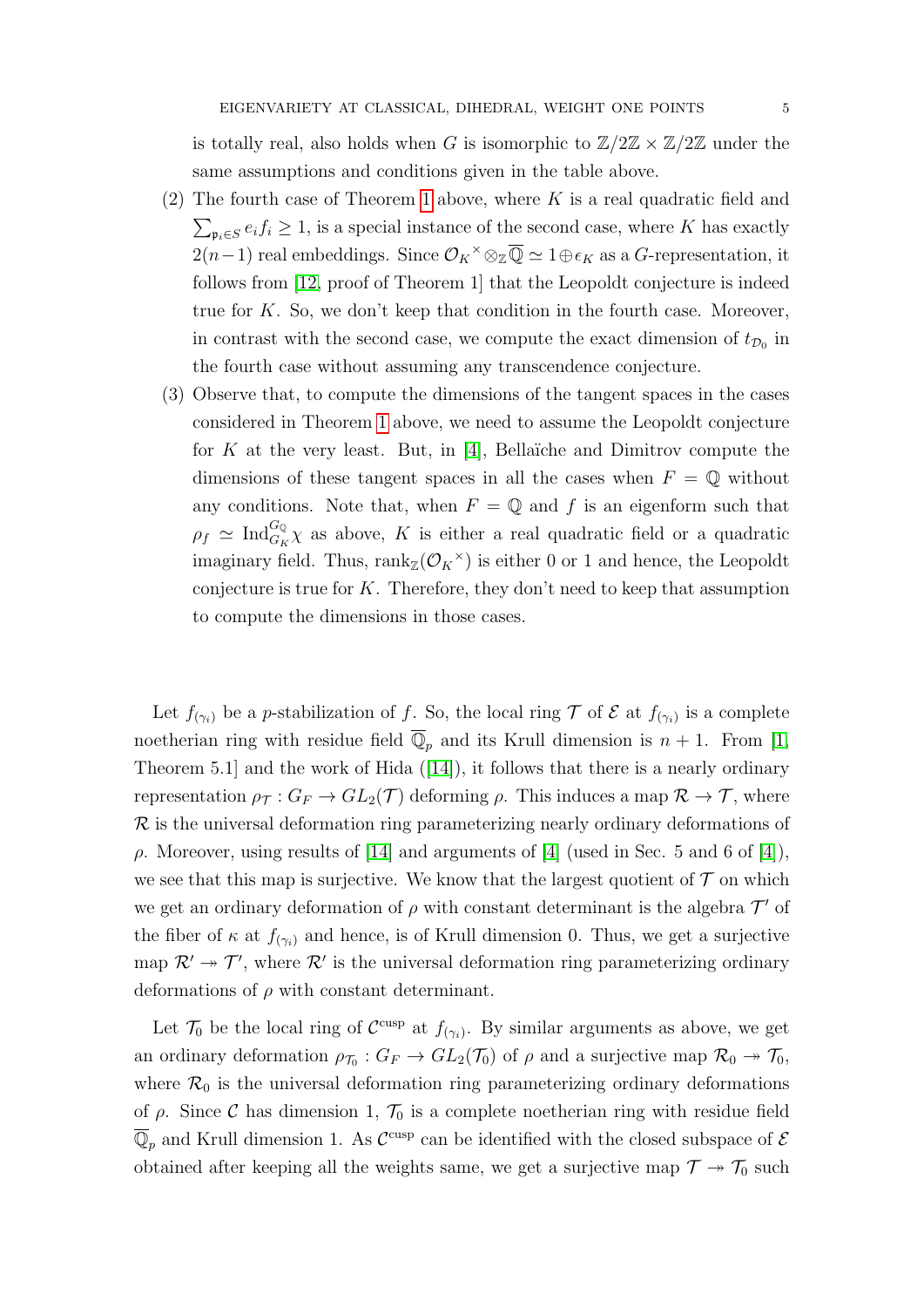that the surjective map  $\mathcal{T} \rightarrow \mathcal{T}'$  factors through it and it is the largest quotient of  $\mathcal T$  on which we get an ordinary deformation of  $\rho$ .

Hence, using Theorem [1](#page-3-0) along with the discussion in the preceding paragraphs, we obtain the following results regarding the geometry of  $\mathcal E$  and  $\mathcal C^{\text{cusp}}$  at  $f_{(\gamma_i)}$  satisfying the conditions of Theorem [1:](#page-3-0)

<span id="page-5-0"></span>**Theorem 2.** Suppose K has at least  $2(n - 1)$  real embeddings and the Leopoldt conjecture is true for K. Then, the eigenvariety  $\mathcal E$  is smooth at  $f_{(\gamma_i)}$ . Moreover:

- (1) If K is totally real, then the weight map  $\kappa$  is étale at  $f_{(\gamma_i)}$  if and only if  $\sum_{\mathfrak{p}_i \in S} e_i f_i = 0$  (i.e. no prime of F lying above p is split in K) and the parallel weight cuspidal eigenvariety  $\mathcal{C}^{cusp}$  is smooth at  $f_{(\gamma_i)}$  if and only if  $\sum_{\mathfrak{p}_i \in S} e_i f_i \leq 1.$
- (2) If K has exactly  $2(n-1)$  real embeddings, then the weight map  $\kappa$  is not étale at  $f_{(\gamma_i)}$  if  $\sum_{\mathfrak{p}_i \in S} e_i f_i \geq 2$  and the parallel weight cuspidal eigenvariety  $\mathcal{C}^{cusp}$ is not smooth at  $f_{(\gamma_i)}$  if  $\sum_{\mathfrak{p}_i \in S} e_i f_i \geq 3$ .

<span id="page-5-1"></span>**Theorem 3.** Suppose all the primes of F lying above p are split in K and the p-adic Schanuel conjecture is true. Then: the eigenvariety  $\mathcal E$  is smooth at  $f_{(\gamma_i)}$ . The weight map  $\kappa$  is étale at  $f_{(\gamma_i)}$  if and only if K is a CM field. The parallel weight cuspidal eigenvariety  $\mathcal{C}^{cusp}$  is not smooth at  $f_{(\gamma_i)}$  if K has at least 4 real embeddings.

<span id="page-5-2"></span>**Theorem 4.** Suppose  $F$  is a real quadratic field. If  $K$  is not a totally real or  $CM$ field and  $\sum_{\mathfrak{p}_i \in S} e_i f_i \geq 1$ , then the eigenvarieties  $\mathcal E$  and  $\mathcal C^{cusp}$  are smooth at  $f_{(\gamma_i)}$ . The weight map  $\kappa$  is étale at  $f_{(\gamma_i)}$  if and only if  $\sum_{\mathfrak{p}_i \in S} e_i f_i = 1$ .

We recently learned that A. Betina has announced results similar to part 1 of Theorem [2](#page-5-0) and Theorem [3](#page-5-1) in [\[5\]](#page-31-9), using methods which are different from the ones presented here.

The non-smoothness of  $\mathcal{C}^{\text{cusp}}$  at  $f_{(\gamma_i)}$  implies the non-smoothness of  $\mathcal{C}$  at  $f_{(\gamma_i)}$ . Note that, we can use the arguments of [\[4,](#page-31-0) Section 7] in the cases considered above to prove that local rings of the *full* eigenvarieties  $\mathcal{E}^{\text{full}}$  and  $(\mathcal{C}^{\text{cusp}})^{\text{full}}$  at  $f_{(\gamma_i)}$  are isomorphic to  $\mathcal T$  and  $\mathcal T_0$ , respectively. However we need the results of [\[9\]](#page-31-10), [\[22\]](#page-32-2), [\[20\]](#page-32-0), [\[19\]](#page-31-5), [\[15\]](#page-31-11) to use the arguments of [\[4\]](#page-31-0). This allows us to conclude that there is a unique, up to Galois conjugacy, nearly-ordinary Hida family passing through  $f_{(\gamma_i)}$ satisfying the conditions of Theorem [1](#page-3-0) and we may also get examples of  $f_{(\gamma_i)}$  with only one Galois orbit of ordinary Hida families passing through it (smooth points of  $\mathcal{C}$ ). Moreover, the existence of non-smooth points of  $\mathcal{C}$  indicates the possibility of getting examples of  $f_{(\gamma_i)}$  with at least two non-Galois conjugate ordinary Hida families passing through it.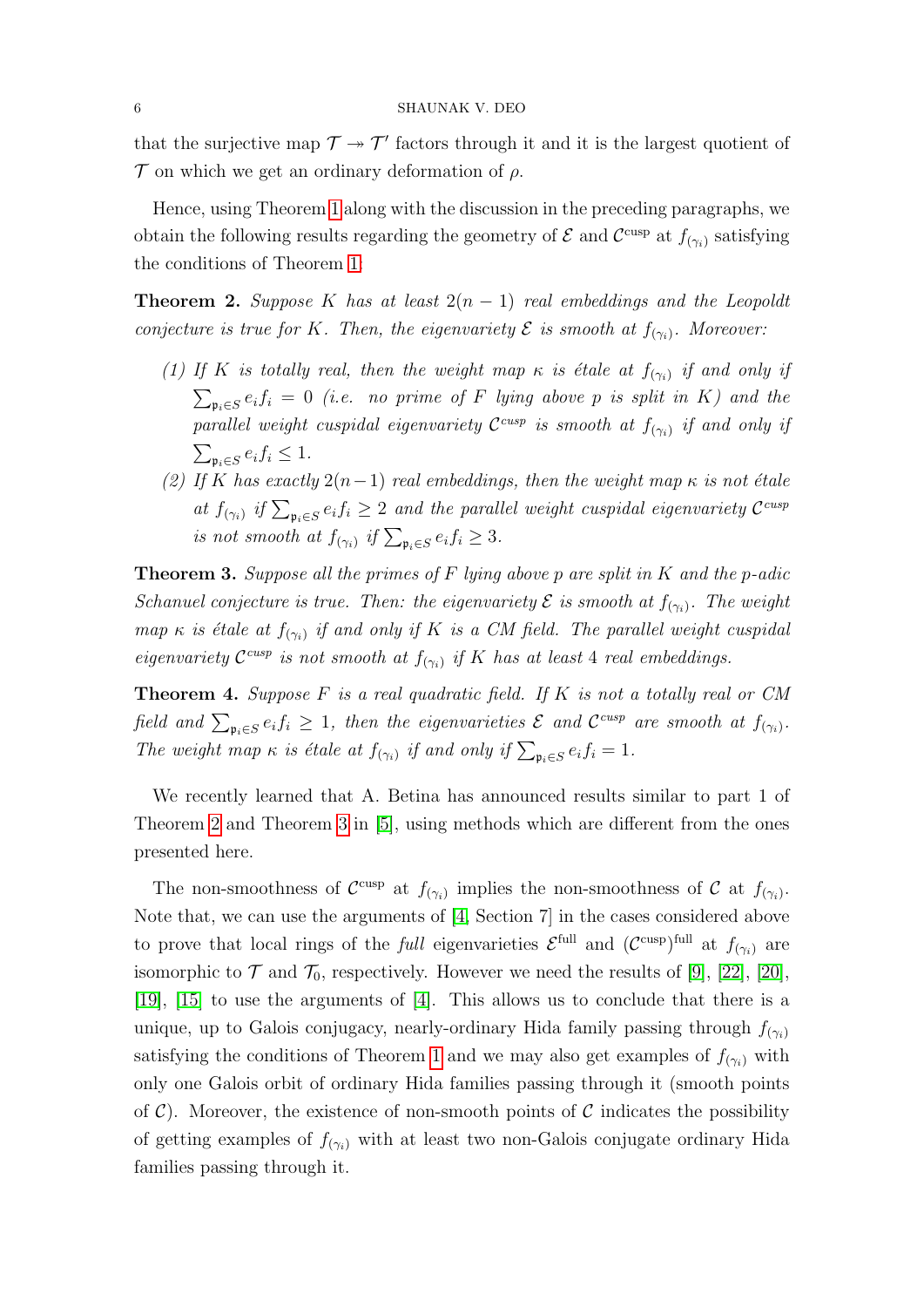In [\[11\]](#page-31-12), Darmon, Lauder and Rotger used the non-étaleness of the weight map of the p-adic Coleman-Mazur eigencurve at classical, regular weight one points with real multiplication by a quadratic real field  $F$  in which  $p$  is split (which is proved by Cho-Vatsal ([\[10\]](#page-31-13)) and Bellaïche-Dimitrov ([\[4\]](#page-31-0))) to find overconvergent  $p$ -adic modular forms of weight 1 whose Fourier coefficients can be expressed as  $p$ -adic logarithms of algebraic numbers lying in ring class fields of  $F$ . The non- $\acute{e}t$  algebraic results that we obtain here could be used to get results in a similar direction for number fields of higher degree over  $\mathbb Q$  which are not necessarily totally real (in fact a similar result for totally real fields has been announced by Betina in [\[5\]](#page-31-9)).

Taking an inspiration from Theorem [1,](#page-3-0) we make the following conjecture:

<span id="page-6-0"></span>Conjecture 2. Keeping the assumptions and notations established just before The-orem [1,](#page-3-0) suppose K has exactly  $2(n - s)$  real embeddings. Then,  $\dim t_{\mathcal{D}} = n + 1$  and  $\dim t_{\mathcal{D}'} = max\{(\sum_{\mathfrak{p}_i \in S} e_i f_i) - s, 0\}.$ 

As a consequence of the conjecture above, we get the following result:

Let f be a Hilbert modular form over  $F$  satisfying the properties of Conjecture [2](#page-6-0) and  $f_{(\gamma_i)}$  be a p-stabilization of f. Then, the eigenvariety  $\mathcal E$  is smooth at  $f_{(\gamma_i)}$ . The weight map  $\kappa$  is étale at  $f_{(\gamma_i)}$  if and only if  $(\sum_{\mathfrak{p}_i \in S} e_i f_i) - s \leq 0$ .

Let us give an outline of the techniques used to prove Theorem [1.](#page-3-0) We identify  $t_{\mathcal{D}}$ as a certain subspace of  $H^1(F, \text{ad}^0\rho)$  and  $t_{\mathcal{D}_0}$ ,  $t_{\mathcal{D}}$  as certain subspaces of  $H^1(F, \text{ad}\rho)$ . As  $\rho$  has finite image, following [\[4\]](#page-31-0), we apply the inflation-restriction sequences to see the tangent spaces as subspaces of  $(\text{Hom}(G_H, \overline{\mathbb{Q}}_p) \otimes \text{ad}\rho)^G$ , where H is the finite Galois extension of F cut out by  $\alpha d\rho$ . We use the fact that G is a non-abelian dihedral group to get an explicit description of the possible elements of these spaces in the cases mentioned in Theorem [1.](#page-3-0) After getting the explicit description, we employ the technique of using algebraic subspace of  $\text{Hom}(G_H, \overline{\mathbb{Q}}_p)$  of [\[4\]](#page-31-0) to get an upper bound on the dimension of tangent spaces and use the structure of  $\mathcal{O}_H^{\times} \otimes_{\mathbb{Z}} \overline{\mathbb{Q}}$ as a G-representation to get a lower bound on the dimension of tangent spaces whenever possible. In some cases, this already gives us the dimension of some tangent spaces, for instance, the dimension of  $t_{\mathcal{D}}$  in the second case of Theorem [1](#page-3-0) when all primes of  $F$  lying above  $p$  are split in  $K$ . We then compute the dimensions of remaining tangent spaces with the help of explicit description of the elements of tangent spaces, techniques of [\[4\]](#page-31-0) and some transcendence results.

The transcendence results that we use to compute the dimension are the Baker-Brumer theorem, the Leopoldt conjecture and the p-adic Schanuel conjecture. They can be ordered from weakest to strongest, with the Baker-Brumer theorem being the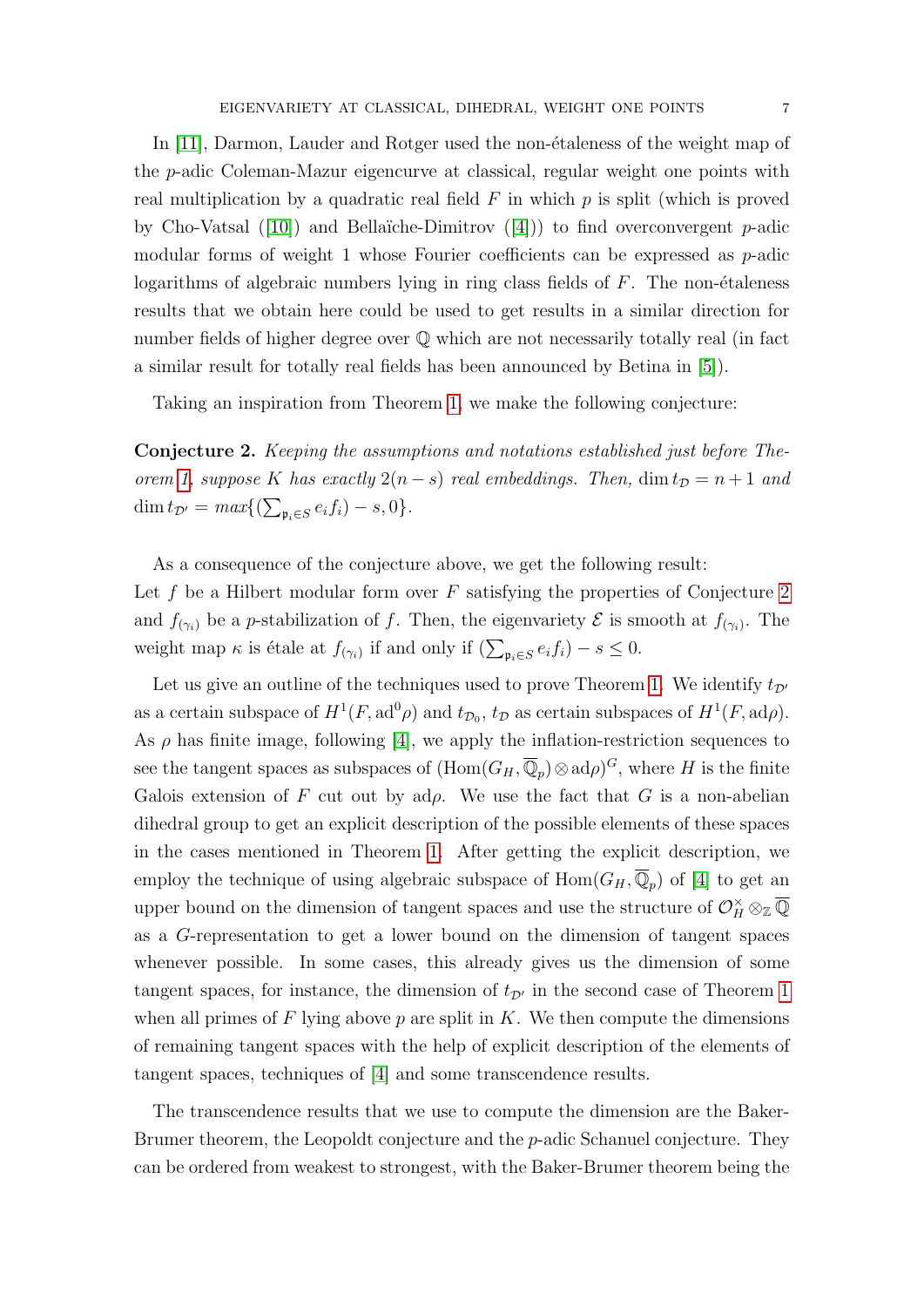#### 8 SHAUNAK V. DEO

weakest and the p-adic Schanuel conjecture being the strongest. In fact, the p-adic Schanuel conjecture implies the Leopoldt conjecture (see Theorem 6.4 of [\[17\]](#page-31-14)). We use only one of the Baker-Brumer theorem, the Leopoldt conjecture and the p-adic Schanuel conjecture depending on the case in hand. More specifically, we try to give the proofs using the weakest possible results of the above. It turns out that, in some cases the weakest of the transcendence results (the Baker-Brumer theorem) is sufficient, but in some cases, we have to assume the strongest of the transcendence results (the p-adic Schanuel conjecture) to conclude our results.

Acknowledgments. This work was done as a part of my doctoral thesis at Brandeis University. I would like to thank my Ph.D. advisor Joël Bellaïche for suggesting this problem to me and for all the help and encouragement he provided during the completion of this paper. He also provided some crucial inputs to make the exposition clearer. This paper would not have been possible without his help. I would like to thank Vincent Pilloni and Adrian Iovita for useful communications about their paper  $([1])$  $([1])$  $([1])$ . I would like to thank Chandrashekhar Khare for helpful conversations regarding this paper and for directing me to [\[17\]](#page-31-14). I would also like to thank Aditya Karnataki and John Bergdall for many mathematical discussions. I would like to thank the referee as well for a careful reading and helpful suggestions.

# 2. Tangent spaces of nearly ordinary and ordinary deformation problems

We keep the notations from the previous section. Even though all our main theorems are for finite image representations (coming from classical, cuspidal Hilbert modular eigenforms of parallel weight 1 which are regular at  $p$ ) with dihedral projective image, the results that we state here and in the next sections ( $\S 3$  $\S 3$  and  $\S 4$ ) will also hold for a general finite image representation (coming from classical, cuspidal Hilbert modular eigenforms of parallel weight 1 which are regular at  $p$ ) unless specified otherwise. So, in what follows, we keep all the assumptions on  $\rho$  from the previous section except the assumption of projective dihedral image. We will be following [\[4\]](#page-31-0) closely in this section and in the next two sections.

2.1. Relations with the cohomology groups. As  $\rho$  has finite image, it is equivalent to a representation whose image is in  $GL_2(\overline{\mathbb{Q}})$ . Using the embedding  $i_p$ , we can see  $\rho$  as a representation of  $G_F$  on a 2-dimensional  $\overline{\mathbb{Q}}_p$ -vector space V. Recall that, for a prime  $\mathfrak{p}_i$  of F lying above p,  $\rho|_{G_{\mathfrak{p}_i}}$  is an extension of an unramified character  $\psi''_i$  by a *distinct* character  $\psi'_i$ . Since  $\rho$  has finite image, we can fix a basis  $(e_{1,i}, e_{2,i})$  of V for which  $\rho(G_F) \subset GL_2(\overline{\mathbb{Q}})$  and such that  $\rho|_{G_{\mathfrak{p}_i}}$  acts by the character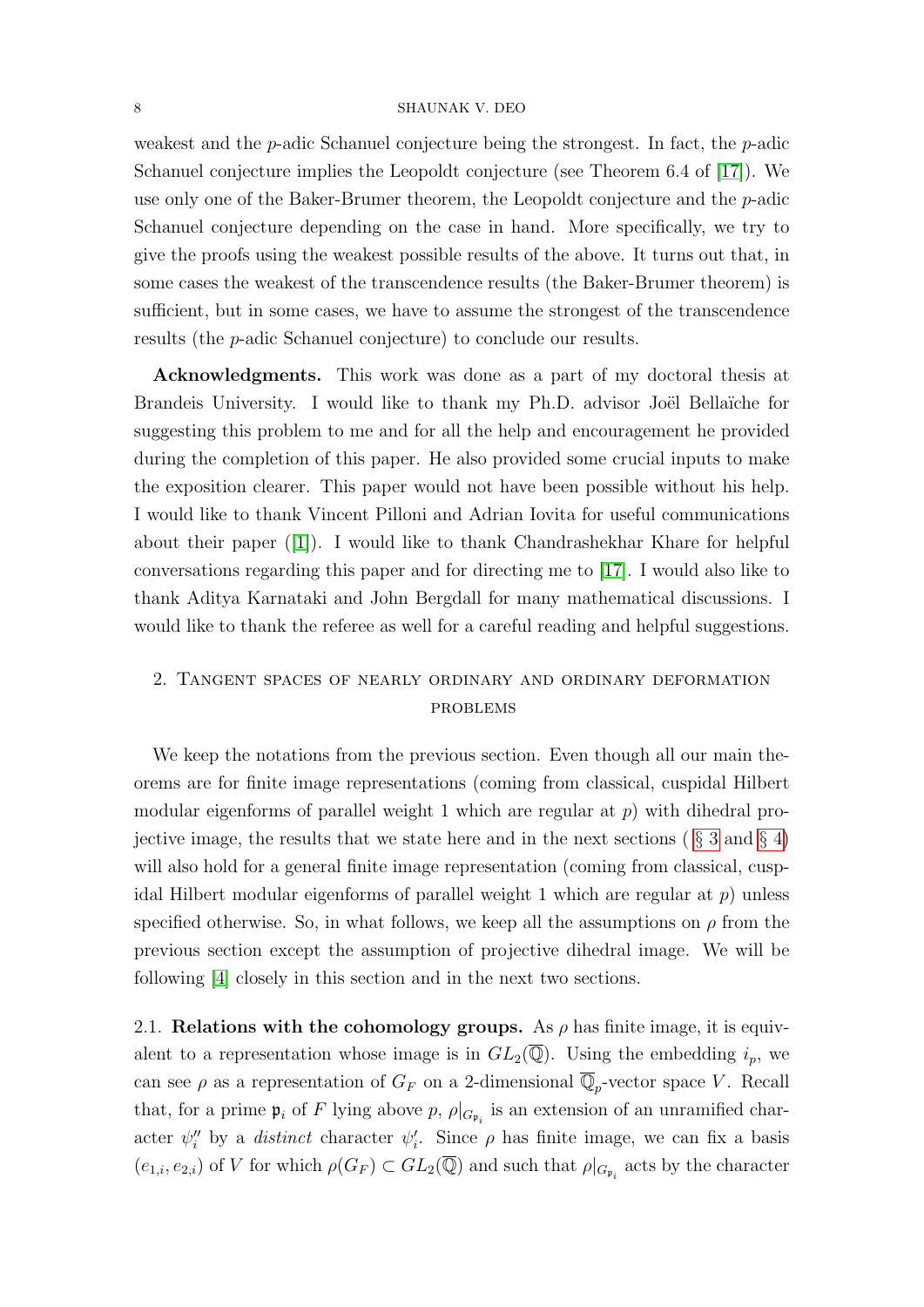$\psi'_i$  on  $\overline{\mathbb{Q}}_p e_{1,i}$  and by  $\psi''_i$  on  $\overline{\mathbb{Q}}_p e_{2,i}$ . This basis is well-defined up to a scaling in the sense that if  $(f_{1,i}, f_{2,i})$  is another such basis, then there exist  $x_i, y_i \in (\overline{Q})^{\times}$  such that  $f_{1,i} = x_i e_{1,i}$  and  $f_{2,i} = y_i e_{2,i}$ . Note that this basis may be different for different primes of  $F$  lying above  $p$ . Thus, we have a set of  $r$  possibly distinct bases, one for each prime of  $F$  lying above  $p$ .

Choosing each basis  $(e_{1,i}, e_{2,i})$  of V as above, we can identify  $\text{End}_{\overline{\mathbb{Q}}_p}(V)$  with  $M_2(\overline{\mathbb{Q}}_p)$ . Hence, we get four continuous maps  $A_i$ ,  $B_i$ ,  $C_i$ ,  $D_i$ :  $\text{End}_{\overline{\mathbb{Q}}_p}(V) \to \overline{\mathbb{Q}}_p$ given by the upper-left, upper-right, lower-left and lower-right entries of matrices, respectively. By definition of the basis  $(e_{1,i}, e_{2,i})$ , these maps are morphisms of  $G_{F_{\mathfrak{p}_i}}$ as follows:

$$
A_i : (\mathrm{ad}\rho)|_{G_{F_{\mathfrak{p}_i}}} \to \overline{\mathbb{Q}}_p, B_i : (\mathrm{ad}\rho)|_{G_{F_{\mathfrak{p}_i}}} \to \overline{\mathbb{Q}}_p(\psi'_i/\psi''_i)
$$
  

$$
C_i : (\mathrm{ad}\rho)|_{G_{F_{\mathfrak{p}_i}}} \to \overline{\mathbb{Q}}_p(\psi''_i/\psi'_i), D_i : (\mathrm{ad}\rho)|_{G_{F_{\mathfrak{p}_i}}} \to \overline{\mathbb{Q}}_p
$$

where  $\overline{\mathbb{Q}}_p(\psi''_i/\psi'_i)$  denotes the 1-dimensional representation of  $G_{F_{\mathfrak{p}_i}}$  on  $\overline{\mathbb{Q}}_p$  coming from the character  $\psi''_i/\psi'_i$  and  $\overline{\mathbb{Q}}_p(\psi'_i/\psi''_i)$  is defined similarly.

Recall that we have chosen an embedding  $G_{F_{\mathfrak{p}_i}} \hookrightarrow G_F$ , which gives us the restriction morphism  $H^1(F, \operatorname{ad}\rho) \to H^1(F_{\mathfrak{p}_i}, \operatorname{ad}\rho)$ . Composing this restriction morphism with the map  $H^1(F_{\mathfrak{p}_i},\mathrm{ad}\rho) \to H^1(F_{\mathfrak{p}_i},\overline{\mathbb{Q}}_p(\psi_i''/\psi_i'))$  induced by  $C_i$ , we get a homomorphism

$$
C_{i,*}:H^1(F,\mathrm{ad}\rho)\to H^1(F_{\mathfrak{p}_i},\overline{\mathbb{Q}}_p(\psi_i''/\psi_i'))
$$

Denote by  $I_{\mathfrak{p}_i}$  the inertia group at  $\mathfrak{p}_i$ . By composing the restriction morphism  $H^1(F, \operatorname{ad}\rho) \to H^1(I_{\mathfrak{p}_i}, \operatorname{ad}\rho)$  with the map  $H^1(I_{\mathfrak{p}_i}, \operatorname{ad}\rho) \to H^1(I_{\mathfrak{p}_i}, \overline{\mathbb{Q}}_p)$  induced by  $D_i$ , we get a homomorphism

$$
D_{i,*}:H^1(F,\mathrm{ad}\rho)\to H^1(I_{\mathfrak{p}_i},\overline{\mathbb{Q}}_p)
$$

As in the introduction, let  $\mathcal{D}, \mathcal{D}_0, \mathcal{D}'$  be the nearly-ordinary deformation functor, ordinary and ordinary deformation functor with constant determinant of  $\rho$ , respectively and their tangent spaces be  $t_{\mathcal{D}}$ ,  $t_{\mathcal{D}_0}$  and  $t_{\mathcal{D}'}$ , respectively.

Lemma 1. We have:

$$
(1) t_{\mathcal{D}'} = \ker(H^1(F, ad^0\rho) \xrightarrow{((C_{i,*}), (D_{i,*}))} \oplus_{i=1}^r H^1(F_{\mathfrak{p}_i}, \overline{\mathbb{Q}}_p(\psi_i''/\psi_i')) \bigoplus \oplus_{i=1}^r H^1(I_{\mathfrak{p}_i}, \overline{\mathbb{Q}}_p)).
$$
  
\n
$$
(2) t_{\mathcal{D}_0} = \ker(H^1(F, ad\rho) \xrightarrow{((C_{i,*}), (D_{i,*}))} \oplus_{i=1}^r H^1(F_{\mathfrak{p}_i}, \overline{\mathbb{Q}}_p(\psi_i''/\psi_i')) \bigoplus \oplus_{i=1}^r H^1(I_{\mathfrak{p}_i}, \overline{\mathbb{Q}}_p)).
$$
  
\n
$$
(3) t_{\mathcal{D}} = \ker(H^1(F, ad\rho) \xrightarrow{(C_{i,*})} \oplus_{i=1}^r H^1(F_{\mathfrak{p}_i}, \overline{\mathbb{Q}}_p(\psi_i''/\psi_i'))).
$$

*Proof.* Same as the proof of Lemma 2.3 of [\[4\]](#page-31-0). We just need to repeat their argument for every prime  $\mathfrak{p}_i$  of F lying above p.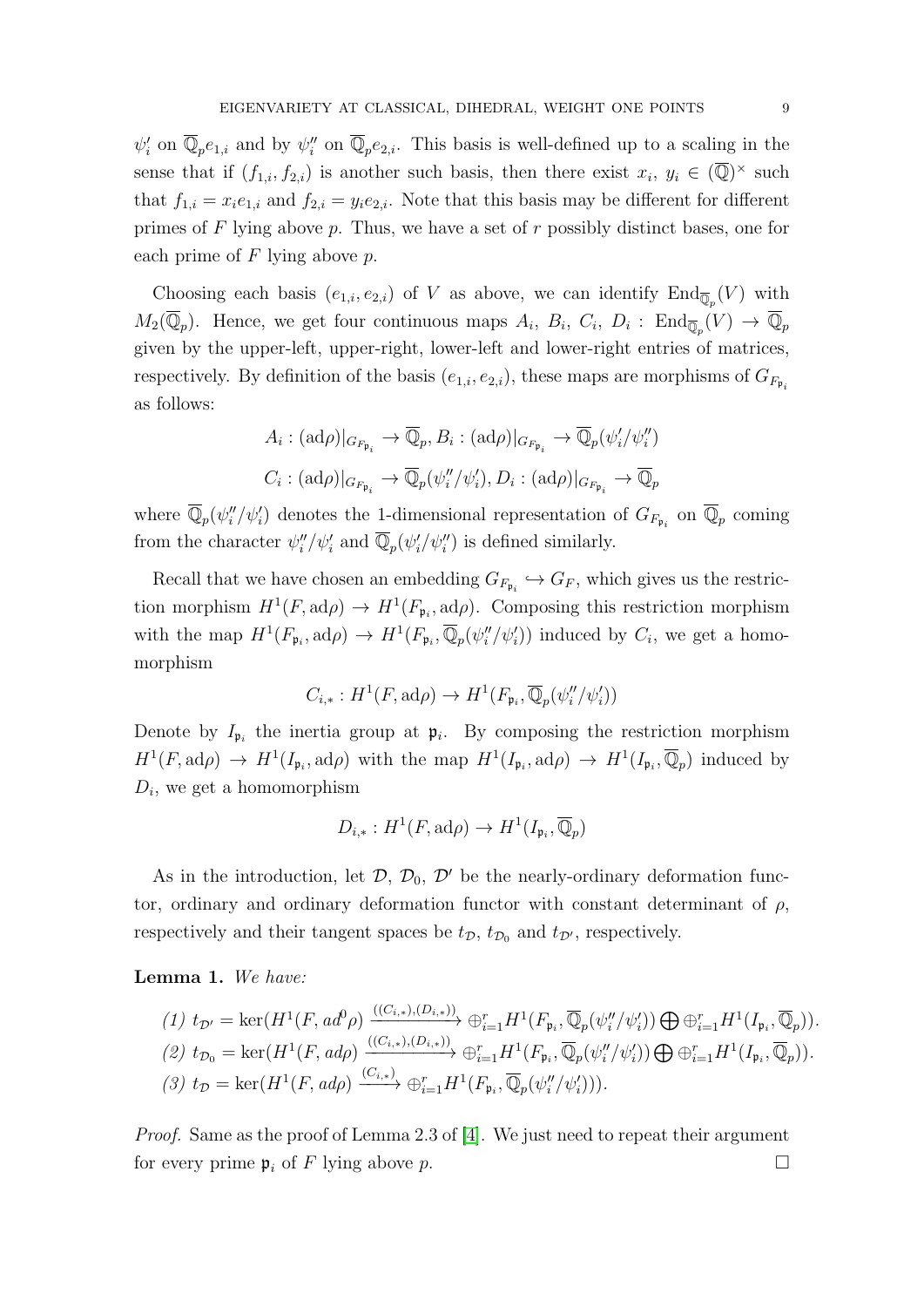2.2. Application of inflation-restriction. Let  $H$  be a finite Galois extension of F with  $G = \text{Gal}(H/F)$ . The choice of decomposition group at every prime  $\mathfrak{p}_i$  of F above p singles out a prime  $w_i$  among the primes of H lying above  $p_i$  along with embeddings  $G_{H_{w_i}} \subset G_H$  and  $G_{H_{w_i}} \subset G_{F_{\mathfrak{p}_i}}$ . Let W be a  $G_F$ -representation on a finite dimensional  $\overline{\mathbb{Q}}_p$ -vector space.

**Lemma 2.** For every i between 1 and r, let  $W_{1,i}$  be a quotient of W as a  $G_{F_{\mathfrak{p}_i}}$ . representation and  $W_{2,i}$  be a quotient of W as a  $I_{\mathfrak{p}_i}$ -representation. Then the restriction morphism yields the following isomorphisms:

- $(1) \operatorname{ker}(H^1(F,W) \to \bigoplus_{i=1}^r H^1(F_{\mathfrak{p}_i},W_{1,i}) \bigoplus \bigoplus_{i=1}^r H^1(I_{\mathfrak{p}_i},W_{2,i})) \xrightarrow{\simeq} \operatorname{ker}(H^1(H,W)^G \to$  $\bigoplus_{i=1}^r H^1(H_{w_i}, W_{1,i}) \bigoplus \bigoplus_{i=1}^r H^1(I_{w_i}, W_{2,i})).$
- $(2) \operatorname{ker}(H^1(F,W) \to \bigoplus_{i=1}^r H^1(F_{\mathfrak{p}_i},W_{1,i})) \xrightarrow{\simeq} \operatorname{ker}(H^1(H,W)^G \to \bigoplus_{i=1}^r H^1(H_{w_i},W_{1,i})).$

*Proof.* Same as the proof of Lemma 2.4 of [\[4\]](#page-31-0) which works because  $H$  is a finite extension of  $F$ .

Now we take H to be the subfield of  $\overline{Q}$  fixed by ker(ad $\rho$ ). Then  $G = \text{Gal}(H/F)$ is naturally identified with the projective image of  $\rho$  which we will call Proj( $\rho$ ). We will now fix this notation for the rest of the paper. After choosing a suitable basis  $(v_1, v_2)$ , we can view  $\text{Proj}(\rho)(g)$  as an element of  $PGL_2(\overline{\mathbb{Q}})$  for every  $g \in G$ . For a matrix  $Y \in M_2(\overline{\mathbb{Q}}_p)$ , by abuse of notation, we shall denote by  $\rho(g)Y\rho(g)^{-1}$  the image of Y by the adjoint action of  $\text{Proj}(\rho)(q)$ .

As  $\rho(H) = 1$ , it follows that  $H^1(H, \mathrm{ad}\rho) = H^1(H, \overline{\mathbb{Q}}_p) \otimes_{\overline{\mathbb{Q}}_p} \mathrm{ad}\rho$ . We can write an element of  $H^1(H, \overline{\mathbb{Q}}_p) \otimes_{\overline{\mathbb{Q}}_p} \text{ad}\rho$  as  $\begin{pmatrix} a & b \\ c & d \end{pmatrix}$  where  $a, b, c, d \in H^1(H, \overline{\mathbb{Q}}_p)$ . The natural left action of G on  $H^1(H, \overline{\mathbb{Q}}_p) \otimes_{\overline{\mathbb{Q}}_p} \text{ad}\rho$  is given by:

$$
g. \begin{pmatrix} a & b \\ c & d \end{pmatrix} = \rho(g) \begin{pmatrix} g.a & g.b \\ g.c & g.d \end{pmatrix} \rho(g)^{-1}
$$

Hence, as  $H^1(F, \operatorname{ad}\rho) \simeq (H^1(H, \overline{\mathbb{Q}}_p) \otimes_{\overline{\mathbb{Q}}_p} \operatorname{ad}\rho)^G$ , an element of  $H^1(F, \operatorname{ad}\rho)$  is just a matrix  $\begin{pmatrix} a & b \\ c & d \end{pmatrix}$  as above which is *G*-invariant. Note that, if we change the basis  $(v_1, v_2)$ , then it may change the image of Proj $(\rho)$  in  $PGL_2(\overline{\mathbb{Q}}_p)$ . Thus, this may also change the matrix presentation of elements of  $H^1(F, \operatorname{ad}\rho)$  given above. To be precise, if we choose a different basis  $(v'_1, v'_2)$  and if P is the change of basis matrix, then an element of  $H^1(F, \text{ad}\rho)$  represented by the matrix  $\begin{pmatrix} a & b \\ c & d \end{pmatrix}$  under the original basis  $(v_1, v_2)$  as above will now be represented by the matrix  $P$  $\begin{pmatrix} a & b \\ c & d \end{pmatrix} P^{-1}.$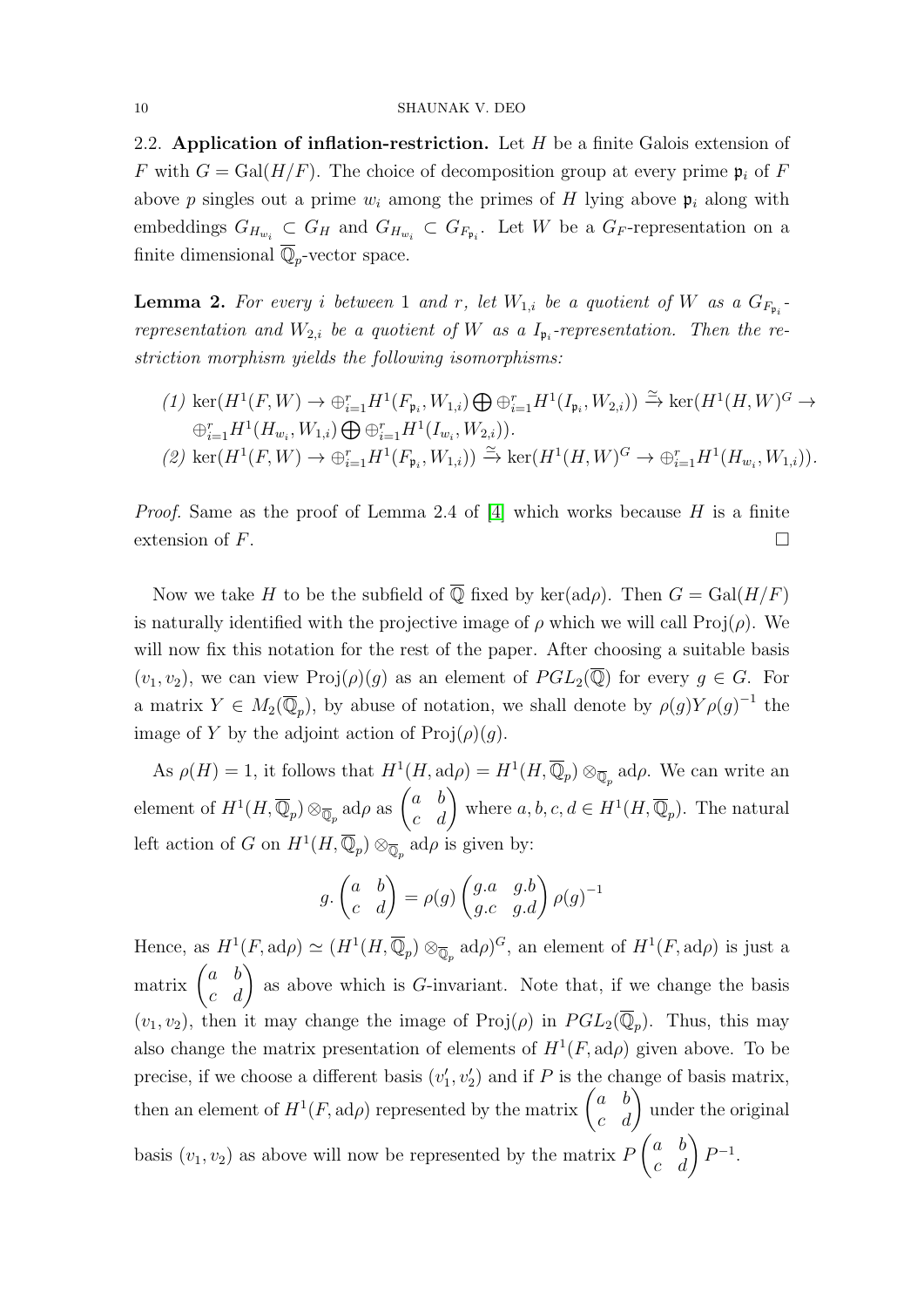If an element of  $H^1(F, \operatorname{ad}\rho)$  is represented by  $\begin{pmatrix} a & b \\ c & d \end{pmatrix}$  under the chosen basis  $(v_1, v_2)$ , then denote its matrix presentation under the basis  $(e_{1,i}, e_{2,i})$  by  $\begin{pmatrix} a_{(i)} & b_{(i)} \\ c_{(i)} & d_{(i)} \end{pmatrix}$  $c_{(i)}$   $d_{(i)}$  $\setminus$ for  $i = 1, \dots, r$ . From the discussion above, we see that  $a_{(i)}, b_{(i)}, c_{(i)}$  and  $d_{(i)}$  are just  $\overline{\mathbb{Q}}_p$ -linear combinations of a,b,c and d for every i. If the image of the change of basis matrix corresponding to  $(e_{1,i}, e_{2,i})$  in  $PGL_2(\overline{\mathbb{Q}}_p)$  lies in  $PGL_2(\overline{\mathbb{Q}})$ , then  $a_{(i)}$ ,  $b_{(i)}$ ,  $c_{(i)}$  and  $d_{(i)}$  are in fact  $\overline{\mathbb{Q}}$ -linear combinations of a, b, c and d. Combining all the discussion above along with the previous two lemmas, we get the following lemma:

<span id="page-10-1"></span>**Lemma 3.** Denote the morphism sending  $\begin{pmatrix} a & b \\ c & d \end{pmatrix} \in H^1(H, ad\rho)$  to the restriction of  $c_{(i)}$  to  $G_{H_{w_i}}$  by  $\phi_i$  and the morphism sending the same element to the restriction of  $d_{(i)}$  to  $I_{w_i}$  by  $\phi'_i$ . These morphisms yield the following isomorphisms:

$$
t_{\mathcal{D}} = \ker((H^1(H, \overline{\mathbb{Q}}_p) \otimes_{\overline{\mathbb{Q}}_p} ad\rho)^{G} \xrightarrow{(\phi_i)} \oplus_{i=1}^r H^1(H_{w_i}, \overline{\mathbb{Q}}_p))
$$

$$
t_{\mathcal{D}_0} = \ker((H^1(H, \overline{\mathbb{Q}}_p) \otimes_{\overline{\mathbb{Q}}_p} ad\rho)^G \xrightarrow{((\phi_i), (\phi'_i))} \oplus_{i=1}^r H^1(H_{w_i}, \overline{\mathbb{Q}}_p) \oplus \oplus_{i=1}^r H^1(I_{w_i}, \overline{\mathbb{Q}}_p))
$$
  

$$
t_{\mathcal{D}'} = \ker((H^1(H, \overline{\mathbb{Q}}_p) \otimes_{\overline{\mathbb{Q}}_p} ad^0\rho)^G \xrightarrow{((\phi_i), (\phi'_i))} \oplus_{i=1}^r H^1(H_{w_i}, \overline{\mathbb{Q}}_p) \oplus \oplus_{i=1}^r H^1(I_{w_i}, \overline{\mathbb{Q}}_p))
$$

# 3. STRUCTURE OF  $H^1(H,\overline{\mathbb{Q}}_p)$  as a G-representation

<span id="page-10-0"></span>We shall denote by  $\mathcal{O}_H$  the ring of integers of H and by  $\hat{G}$  the set of equivalence classes of left irreducible representations of  $G = \text{Gal}(H/F)$  over  $\overline{\mathbb{Q}}$  or over  $\overline{\mathbb{Q}}_p$  (the two sets can be identified using the embedding  $i_p$ ). We shall denote the trivial representation of G by 1.

3.1. Local units. It is known that  $\mathcal{O}\otimes_{\mathbb{Z}}\mathbb{Z}_p\simeq \prod_{w|p}\mathcal{O}_{H_w}$  where w runs over all places of H above p and  $\mathcal{O}_{H_w}$  is the ring of integers of the completion  $H_w$ .

By local class field theory, the image of the restriction homomorphism  $\text{Hom}(G_{H_w}, \overline{\mathbb{Q}}_p) \to$  $\text{Hom}(I_w, \overline{\mathbb{Q}}_p)$  is isomorphic to  $\text{Hom}(\mathcal{O}_H^{\times})$  $H_w$ ,  $\overline{\mathbb{Q}}_p$ . Let  $\log_p : \overline{\mathbb{Q}}_p^{\times} \to \overline{\mathbb{Q}}_p$  be the standard p-adic logarithm sending p to 0. A continuous homomorphism  $\mathcal{O}_{H_w}^{\times} \to \overline{\mathbb{Q}}_p$  is of the form

$$
u \mapsto \sum_{s_w \in J_w} h_{s_w} g_w(\log_p(u)) = \sum_{s_w \in J_w} h_{s_w} \log_p(g_w(u))
$$

for some  $h_{s_w} \in \overline{\mathbb{Q}}_p$ , where  $J_w$  is the set of all embeddings of  $H_w$  in  $\overline{\mathbb{Q}}_p$ .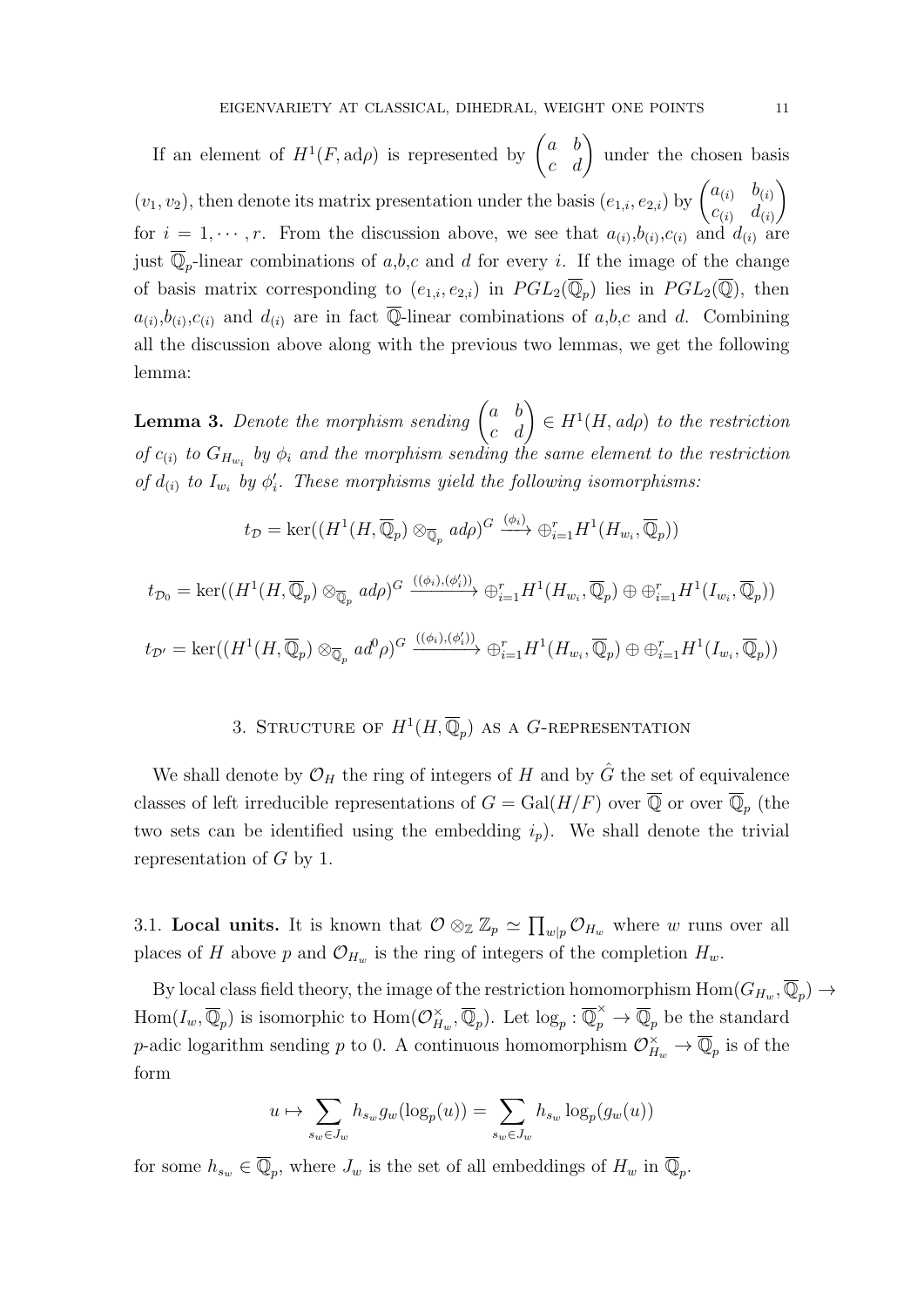Let S be the set of all embeddings of H in  $\overline{\mathbb{Q}}$ . The commutative diagram

<span id="page-11-0"></span>
$$
\overline{\mathbb{Q}} \xrightarrow{i_p} \overline{\mathbb{Q}}_p
$$
\n
$$
s \uparrow s_w \uparrow
$$
\n
$$
H \longrightarrow H_w
$$

along with the embedding  $\overline{\mathbb{Q}} \subset \mathbb{C}$  defines a partition

$$
S = \bigsqcup_{w|p} J_w
$$

Let  $i'_1, \dots, i'_n$  be embeddings of H in  $\overline{\mathbb{Q}}$  such that they lift the embeddings  $i_1, \dots, i_n$  of F in  $\overline{\mathbb{Q}}$  and in the partition of S given above, they lie in the set  $\bigsqcup_{w_i} J_{w_i}$ (i.e. when we compose any of these embeddings with  $i_p$ , the place of H above p that it chooses in the diagram above is one of the  $w_i$ 's). The existence of such embeddings is clear. Note that, we also have  $S = \bigsqcup_{j=1}^n i'_1 \circ G$ . Hence, the  $\overline{\mathbb{Q}}_p$  vector space  $\text{Hom}((\mathcal{O}_H \otimes_{\mathbb{Z}} \mathbb{Z}_p)^{\times}, \overline{\mathbb{Q}}_p)$  has a canonical basis given by  $(\log_p(i_p \circ i'_j \circ g \otimes 1))_{g \in G, 1 \leq j \leq n}$ . As  $g' \in G$  acts on the left on this basis sending  $log_p(i_p \circ i'_j \circ g \otimes 1)$  to  $log_p(i_p \circ i'_j \circ g' g \otimes 1)$ , we get a canonical isomorphism of left G-representations:

$$
\bigoplus_{j=1}^{n} \overline{\mathbb{Q}}_{p}[G] \to \text{Hom}((\mathcal{O}_{H} \otimes \mathbb{Z}_{p})^{\times}, \overline{\mathbb{Q}}_{p})
$$

$$
\sum_{j=1}^{n} \sum_{g \in G} h_{g,j}g \mapsto (u \otimes v \mapsto \sum_{j=1}^{n} \sum_{g \in G} h_{g,j} \log_{p}(i_{p}(i_{j}(g^{-1}(u)))v))
$$

3.2. Global units and  $\text{Hom}(G_H, \overline{\mathbb{Q}}_p)$ . By global class field theory, we have the following exact sequence of left  $\overline{\mathbb{Q}}_p[G]$ -modules:

$$
0 \to \text{Hom}(G_H, \overline{\mathbb{Q}}_p) \to \text{Hom}((\mathcal{O}_H \otimes \mathbb{Z}_p)^{\times}, \overline{\mathbb{Q}}_p) \to \text{Hom}(\mathcal{O}_H^{\times}, \overline{\mathbb{Q}}_p)
$$

where the first map is dual to the Artin reciprocity map, and the second is the restriction with respect to the inclusion  $\mathcal{O}_H^{\times} \to (\mathcal{O}_H \otimes \mathbb{Z}_p)^{\times}, u \mapsto u \otimes 1$ . The surjectivity of the last map above is equivalent to the Leopoldt conjecture for H.

By Minkowski's proof of Dirichlet's unit theorem, we get the following isomorphism of left G-representations:

$$
\operatorname{Hom}(\mathcal{O}_H^{\times}, \overline{\mathbb{Q}}_p) \simeq \oplus_{j=1}^n (\operatorname{Ind}_{\{1,\tau_j\}}^G 1) \backslash 1
$$

For  $\pi \in \hat{G}$ , let  $\pi^{\{\pm, j\}}$  be the subspace of  $\pi$  on which  $\tau_j$  acts by 1 and  $\pi^{\{\pm, j\}}$  be the subspace of  $\pi$  on which  $\tau_j$  acts by −1. So, using this notation, we have  $\text{Hom}(\mathcal{O}_H^{\times}, \overline{\mathbb{Q}}_p) \simeq \bigoplus_{\pi \in \hat{G}, \pi \neq 1} \pi^{(\sum_{j=1}^n \dim \pi^{\{+,j\}})} \oplus 1^{(n-1)}$  as a left *G*-representation. Hence, as a left G-representation, we have  $Hom(G_H, \overline{\mathbb{Q}}_p) \simeq \bigoplus_{\pi \in \hat{G}} \pi^{m_{\pi}},$  with  $m_1 \geq 1$  and  $\sum_{j=1}^n \dim \pi^{\{-,j\}} \leq m_\pi \leq n \dim \pi$  if  $\pi \neq 1$ .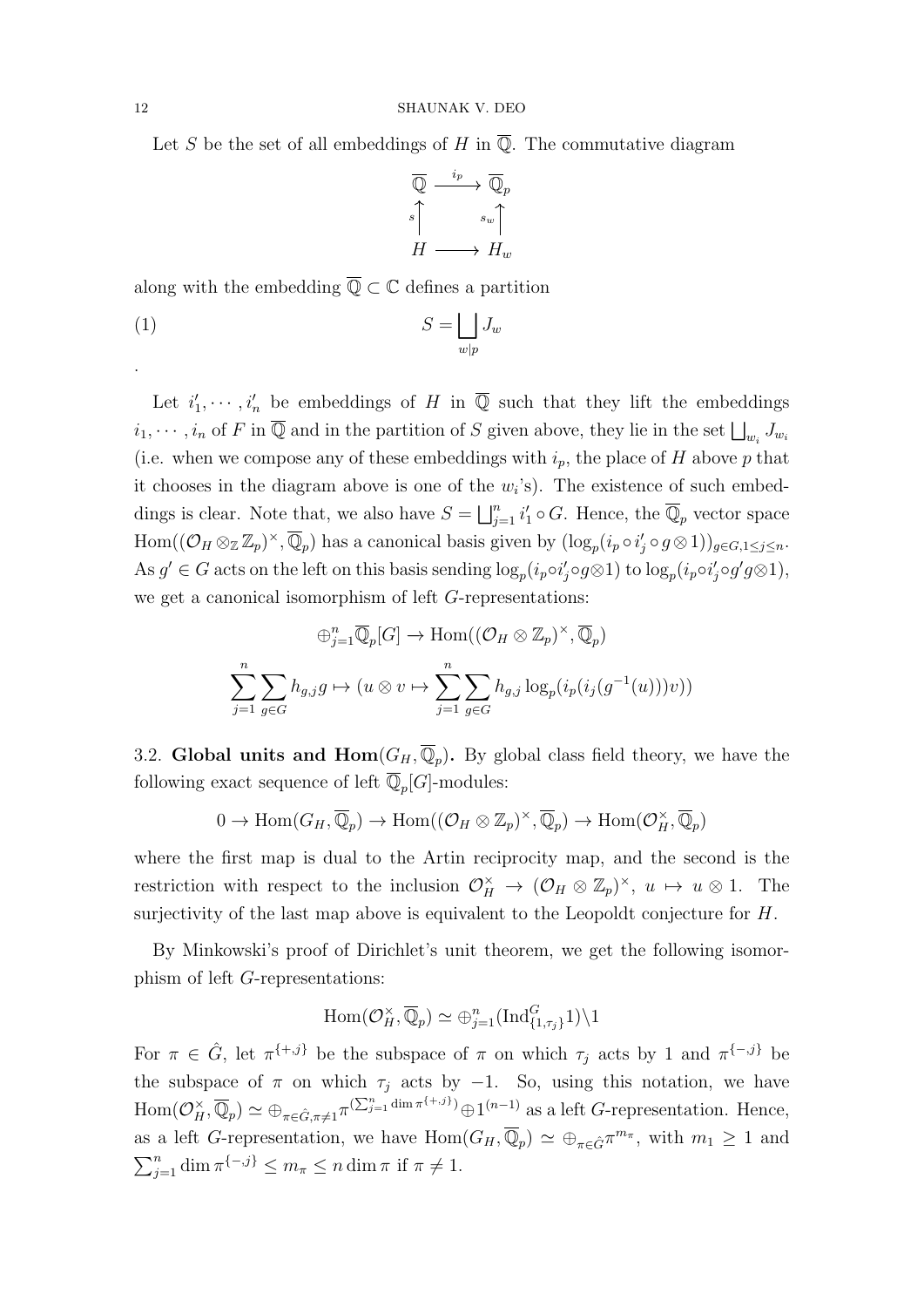The Leopoldt conjecture for H at the prime p is equivalent to the equality  $m_{\pi}$  =  $\sum_{j=1}^{n} \dim \pi^{\{-j\}}$  for every nontrivial  $\pi$  and  $m_1 = 1$ . We can use [\[12,](#page-31-7) proof of Theorem 1, which uses the Baker-Brumer theorem on the  $\overline{\mathbb{Q}}$ -linear independence of p-adic logarithms of algebraic numbers, to get:

<span id="page-12-3"></span>**Lemma 4.** Using the notation above,  $m_{\pi} < n \dim \pi$ , if  $\pi = 1$  or if  $\pi \neq 1$  and  $\dim \pi^{\{+,j\}} \neq 0$  for some j.

<span id="page-12-1"></span>**Lemma 5.** If the Leopoldt conjecture is true for  $H$ , then the dimension of the  $\overline{\mathbb{Q}}_p$ -vector space  $H^1(F, ad^0 \rho)$  is  $2n$ .

*Proof.* We have  $H^1(F, \text{ad}^0 \rho) = (\text{Hom}(G_H, \overline{\mathbb{Q}}_p) \otimes_{\overline{\mathbb{Q}}} \text{ad}^0 \rho)^G$ . Since each irreducible component summand of  $ad^0\rho$  is non-trivial, self-dual and occurs multiplicity one (see [\[4,](#page-31-0) Section 4]), it follows, from Schur's lemma, that  $\dim(\text{Hom}(G_H, \overline{\mathbb{Q}}_p) \otimes_{\overline{\mathbb{Q}}}$  $ad^0\rho$ <sup>G</sup> =  $\sum m_{\pi}$ , where  $\pi$  runs over all irreducible summands of  $ad^0\rho$ . As  $\rho$  is odd, the eigenvalues of  $ad^0\rho(\tau_j)$  are 1, -1, -1 for  $j = 1, \dots, n$ . Therefore, for every summand  $\pi$  of ad<sup>0</sup> $\rho$ , we have either dim  $\pi^{\{-,j\}} = \dim \pi$  or  $\dim \pi^{\{-,j\}} = \dim \pi - 1$  for  $j = 1, \dots, n$ . If the Leopoldt conjecture for H is true, then  $m_{\pi} = \sum_{j=1}^{n} \dim \pi^{\{-j\}}$ for all  $\pi \in \hat{G}$ . Hence, it follows that  $\dim(\text{Hom}(G_H, \overline{\mathbb{Q}}_p) \otimes_{\overline{\mathbb{Q}}} \text{ad}^0\rho)^G = \sum m_{\pi}$  $\sum \sum_{j=1}^n \dim \pi^{\{-,j\}} = \sum_{j=1}^n \dim(\text{ad}^0 \rho)^{\{-,j\}} = 2n$ , where the first sum is taken over all irreducible summands of ad<sup>0</sup> $\rho$ . This finishes the proof of the lemma.

# 4. Bounds on the dimension of tangent spaces

<span id="page-12-2"></span><span id="page-12-0"></span>Proposition 1. Suppose the Leopoldt conjecture is true for F. Then we have the following inequalities:

(1)  $n+1 \leq \dim t_{\mathcal{D}} \leq \dim t_{\mathcal{D}'} + n+1$  $(2)$  1  $\leq$  dim  $t_{\mathcal{D}_0} \leq$  dim  $t_{\mathcal{D}'} + 1$ 

Proof. Recall that, we have the following description of the tangent spaces:

$$
t_{\mathcal{D}'} = \ker(H^1(F, \mathrm{ad}^0 \rho) \xrightarrow{((C_{i,*}), (D_{i,*}))} \oplus_{i=1}^r H^1(F_{\mathfrak{p}_i}, \overline{\mathbb{Q}}_p(\psi_i''/\psi_i')) \bigoplus \oplus_{i=1}^r H^1(I_{\mathfrak{p}_i}, \overline{\mathbb{Q}}_p))
$$
  
\n
$$
t_{\mathcal{D}_0} = \ker(H^1(F, \mathrm{ad} \rho) \xrightarrow{((C_{i,*}), (D_{i,*}))} \oplus_{i=1}^r H^1(F_{\mathfrak{p}_i}, \overline{\mathbb{Q}}_p(\psi_i''/\psi_i')) \bigoplus \oplus_{i=1}^r H^1(I_{\mathfrak{p}_i}, \overline{\mathbb{Q}}_p))
$$
  
\n
$$
t_{\mathcal{D}} = \ker(H^1(F, \mathrm{ad} \rho) \xrightarrow{(C_{i,*})} \oplus_{i=1}^r H^1(F_{\mathfrak{p}_i}, \overline{\mathbb{Q}}_p(\psi_i''/\psi_i')))
$$

We know that  $ad\rho = ad^0\rho \oplus \overline{\mathbb{Q}}_p$  and  $\dim H^1(F, \overline{\mathbb{Q}}_p) = 1$  as we have assumed the Leopoldt conjecture to be true for F. Thus, it follows that  $\dim H^1(F, \operatorname{ad}\rho) =$  $\dim H^1(F, \mathrm{ad}^0 \rho) + 1$  and hence,  $\dim t_{\mathcal{D}_0} \leq \dim t_{\mathcal{D}} + 1$ .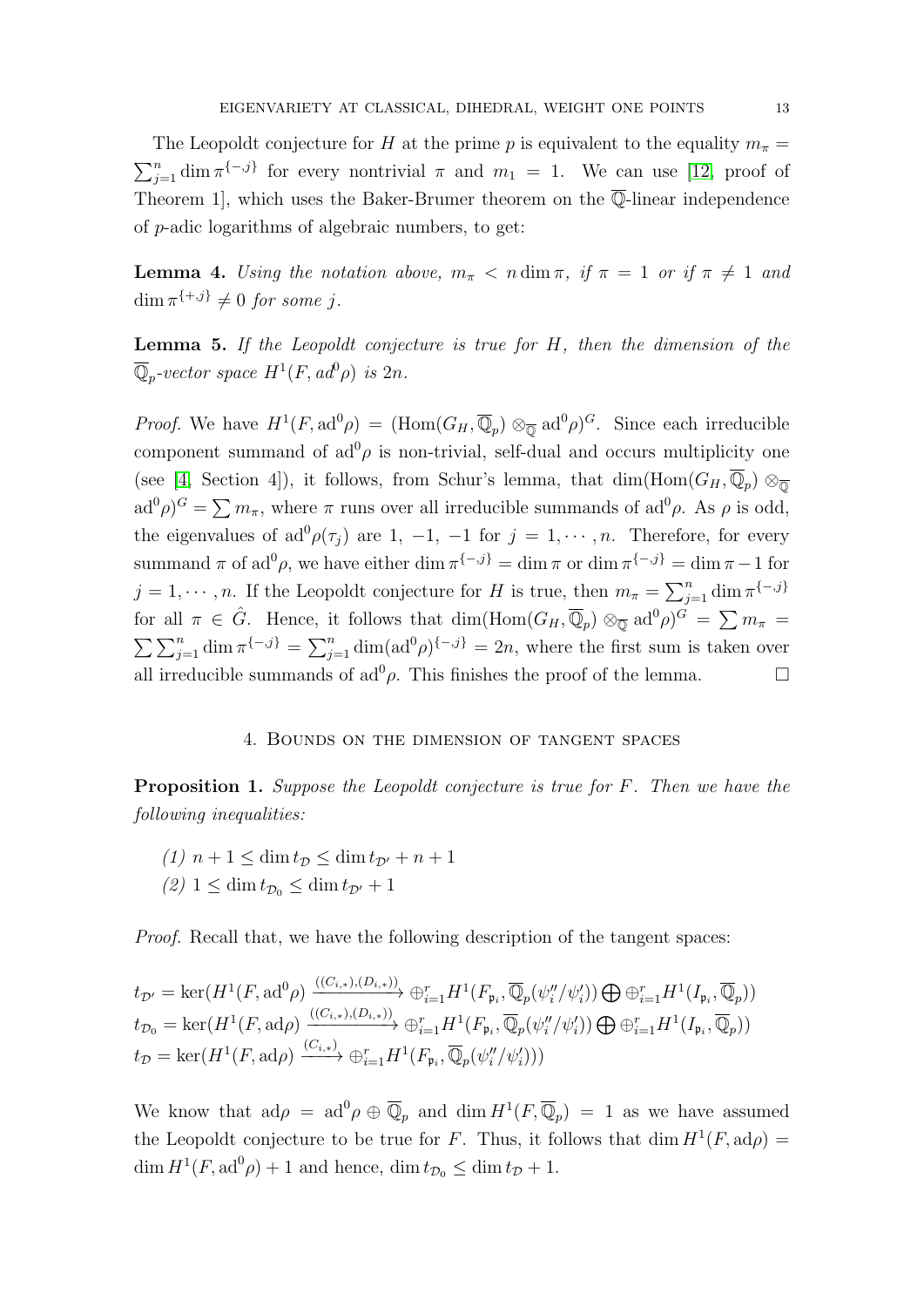From Tate's local Euler characteristic formula, we get that dim  $H^1(F_{\mathfrak{p}_i}, \overline{\mathbb{Q}}_p(\psi''_i/\psi'_i)) =$  $[F_{\mathfrak{p}_i} : \mathbb{Q}_p] = e_i f_i$ , where  $e_i$  is the index of ramification and  $f_i$  is the inertial degree of  $\mathfrak{p}_i$ , for  $i = 1, \dots, r$ . From local class field theory it follows that the rank of the restriction morphism  $H^1(F_{\mathfrak{p}_i}, \overline{\mathbb{Q}}_p) \to H^1(I_{\mathfrak{p}_i}, \overline{\mathbb{Q}}_p)$  is  $e_i f_i$  for  $i = 1, \cdots, r$ . Thus, it follows that the rank of both the maps  $C_{i,*}$  and  $D_{i,*}$  is at most  $e_i f_i$ , for all i.

From the proof of Lemma [5](#page-12-1) along with the discussion preceding the lemma, it follows that dim  $H^1(F, ad^0 \rho) \geq 2n$ . Since we assume that the Leopoldt conjecture is true for F, we get that  $\dim H^1(F, \mathrm{ad}\rho) = 1 + \dim H^1(F, \mathrm{ad}^0\rho) \geq 2n + 1$ . Hence, dim  $t_{\mathcal{D}_0} = \dim H^1(F, \operatorname{ad}\rho) - \sum_{i=1}^r \operatorname{rank}(C_{i,*}) - \sum_{i=1}^r \operatorname{rank}(D_{i,*}) \ge (2n+1) \sum_{i=1}^{r} e_i f_i - \sum_{i=1}^{r} e_i f_i = (2n+1) - n - n = 1$ . Similarly, dim  $t_{\mathcal{D}} = \dim H^1(F, \text{ad}\rho) \sum_{i=1}^r \text{rank}(C_{i,*}) \ge (2n+1) - \sum_{i=1}^r e_i f_i = (2n+1) - n = n+1$ . To conclude the remaining inequality, it is enough to prove dim  $t_D - n - 1 \le \dim t_{D'}$ . Observe that dim  $t_{\mathcal{D}} - n - 1 = \dim t_{\mathcal{D}} - \sum_{i=1}^r e_i f_i - 1 = \dim H^1(F, \operatorname{ad}\rho) - \sum_{i=1}^r \operatorname{rank}(C_{i,*})$  $\sum_{i=1}^r e_i f_i - 1 \leq (\dim H^1(F, \operatorname{ad}\rho) - 1) - \sum_{i=1}^r \operatorname{rank}(C_{i,*}) - \sum_{i=1}^r \operatorname{rank}(D_{i,*}) \leq (\dim H^1(F, \operatorname{ad}^0 \rho)) \sum_{i=1}^r \text{rank}(C_{i,*}) - \sum_{i=1}^r \text{rank}(D_{i,*}) = \dim t_{\mathcal{D}}$ . Hence, it follows that  $\dim t_{\mathcal{D}} \leq$  $\dim t_{\mathcal{D}}$  + n + 1 and the proof of the proposition is complete.

Fix an integer  $i_0$  such that  $1 \leq i_0 \leq r$ . Fix the basis  $(e_{1,i_0}, e_{2,i_0})$ , which we introduced in section 1. So, under this basis, the image of  $\rho|_{G_{F_{\mathfrak{p}_{i}}}}$  is diagonal. Thus, from Lemma [3,](#page-10-1) it follows that under this basis, an element of  $t_{\mathcal{D}} \subset (\text{Hom}(G_H, \overline{\mathbb{Q}}_p) \otimes$  $\text{ad}\rho$ <sup>G</sup> can be written as  $\begin{pmatrix} a & b \\ c & d \end{pmatrix}$  with a, b, c,  $d \in \text{Hom}(G_H, \overline{\mathbb{Q}}_p)$ . Recall that, we also have  $\text{Hom}(G_H, \overline{\mathbb{Q}}_p) \hookrightarrow \text{Hom}((\mathcal{O}_H \otimes_{\mathbb{Z}} \mathbb{Z}_p)^{\times}, \overline{\mathbb{Q}}_p) \simeq \bigoplus_{j=1}^n \overline{\mathbb{Q}}_p[G]$ . Thus, we can see a, b, c, d as elements  $\sum_{j=1}^{n} \sum_{g \in G} a_{g,j}g$ ,  $\sum_{j=1}^{n} \sum_{g \in G} b_{g,j}g$ ,  $\sum_{j=1}^{n} \sum_{g \in G} c_{g,j}g$ ,  $\sum_{j=1}^n \sum_{g \in G} d_{g,j}g$  of  $\bigoplus_{j=1}^n \overline{\mathbb{Q}}_p[G]$  such that for every  $g \in G$  and  $1 \leq j \leq n$ , we have:

$$
\begin{pmatrix} a_{g,j} & b_{g,j} \ c_{g,j} & d_{g,j} \end{pmatrix} = \rho(g) \begin{pmatrix} a_{1,j} & b_{1,j} \ c_{1,j} & d_{1,j} \end{pmatrix} \rho(g)^{-1}
$$

(Recall that, we are abusing the notation by denoting the image of  $Y \in M_2(\overline{\mathbb{Q}}_p)$  by the adjoint action of  $\text{Proj}(\rho)(g)$  by  $\rho(g)Y\rho(g)^{-1}$ .

<span id="page-13-0"></span>**Proposition 2.** The tangent space  $t_{\mathcal{D}}$  has dimension at most n.

*Proof.* Let  $\begin{pmatrix} a & b \\ c & d \end{pmatrix}$  be an element of  $t_{\mathcal{D}}$ . By Lemma [3,](#page-10-1) we have  $c_{(i)}(G_{H_{w_i}})=0$  and  $d_{(i)}(I_{w_i})=0$ . We can view the elements  $a_{(i)}$ ,  $b_{(i)}$ ,  $c_{(i)}$ ,  $d_{(i)}$  as elements of the sum of n copies of the group algebra. We will adapt the same notation as the one used for a, b, c, d above for these elements. Note that, as we have fixed the basis  $(e_{1,i_0}, e_{2,i_0})$ ,  $c_{i_0} = c$  and  $d_{i_0} = d$ . So, the above notation implies that  $c_{1,j} = d_{1,j} = 0$  for all j such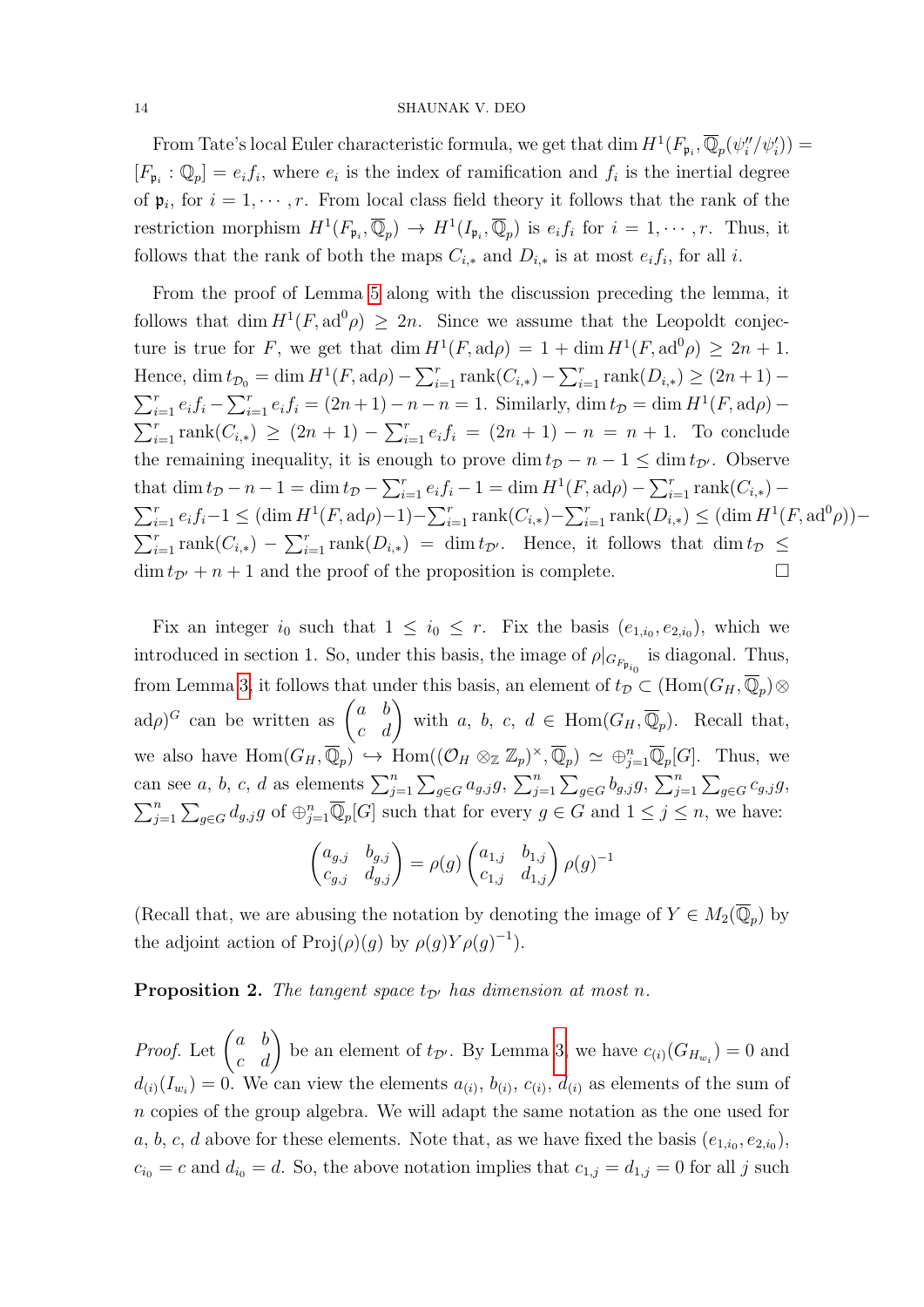that the corresponding  $\overline{\mathbb{Q}}$ -embedding  $i'_j$  of H lie in  $J_{w_{i_0}}$ , where  $J_{w_{i_0}}$  is the subset of the set of all  $\overline{\mathbb{Q}}$ -embeddings of H as defined in [\(1\)](#page-11-0).

Let us recall the recipe of  $c_{(i)}$  and  $d_{(i)}$ : If  $P_i$  is the change of basis matrix from  $(e_{1,i_0},e_{2,i_0})$  to  $(e_{1,i},e_{2,i})$ , then  $\begin{pmatrix} a_{(i)} & b_{(i)} \\ c_{(i)} & d_{(i)} \end{pmatrix}$  $c_{(i)}$   $d_{(i)}$  $\setminus$  $= P_i$  $\begin{pmatrix} a & b \\ c & d \end{pmatrix} P_i^{-1}$  $\hat{b}_i^{-1}$ . Thus,  $\begin{pmatrix} (a_{(i)})_{g,k} & (b_{(i)})_{g,k} \\ (c_{(i)})_{g,k} & (d_{(i)})_{g,k} \end{pmatrix} =$  $P_i$  $\begin{pmatrix} a_{g,k} & b_{g,k} \\ c_{g,k} & d_{g,k} \end{pmatrix} P_i^{-1}$  $P_i^{-1}$  for all  $1 \leq k \leq n$  and  $g \in G$ .

Now, the condition  $c_{(i)}(G_{H_{w_i}}) = 0$  and  $d_{(i)}(I_{w_i}) = 0$  implies that, if  $i'_k \in J_{w_i}$ , then  $(c_{(i)})_{1,k} = (d_{(i)})_{1,k} = 0$ . Since  $a = -d$ , we see that if  $i'_k \in J_{w_i}$ , then  $\begin{pmatrix} (a_{(i)})_{1,k} & (b_{(i)})_{1,k} \\ (c_{(i)})_{1,k} & (d_{(i)})_{1,k} \end{pmatrix} =$  $\begin{pmatrix} 0 & (b_{(i)})_{1,k} \\ 0 & 0 \end{pmatrix}$ . Therefore,  $\begin{pmatrix} a_{1,k} & b_{1,k} \\ c_{1,k} & d_{1,k} \end{pmatrix} = P_i^{-1}$ i  $\begin{pmatrix} 0 & (b_{(i)})_{1,k} \\ 0 & 0 \end{pmatrix} P_i$ and hence,  $\begin{pmatrix} a_{g,k} & b_{g,k} \\ c_{g,k} & d_{g,k} \end{pmatrix} = \rho(g)$  $\sqrt{ }$  $P_i^{-1}$ i  $\begin{pmatrix} 0 & (b_{(i)})_{1,k} \\ 0 & 0 \end{pmatrix} P_i$  $\setminus$  $\rho(g)^{-1}$ . We had chosen  $i'_1, \dots, i'_n$  such that, in the partition of the set of  $\overline{\mathbb{Q}}$ -embeddings of H given in [\(1\)](#page-11-0),  $\{i'_1, \dots, i'_n\} \subset \sqcup_{w_i} J_{w_i}$ . Let us call  $(b_{(i)})_{1,k}$  as  $b_k$  instead to simplify the notation. So, by combining all the observations above, we see that

<span id="page-14-0"></span>
$$
(2) \qquad \sum_{k=1}^{n} \sum_{g \in G} \begin{pmatrix} a_{g,k} & b_{g,k} \\ c_{g,k} & d_{g,k} \end{pmatrix} g = \sum_{i=1}^{r} \sum_{k \in J_{w_i}} \sum_{g \in G} \left( \rho(g) \begin{pmatrix} P_i^{-1} \begin{pmatrix} 0 & b_k \\ 0 & 0 \end{pmatrix} P_i \right) \rho(g)^{-1} \right) g
$$

Since the matrices  $P_i$  and  $\rho(g)$  are fixed (because we have fixed a basis for each prime), we see that the element  $\begin{pmatrix} a & b \\ c & d \end{pmatrix}$  of  $t_{\mathcal{D}}$  is determined completely by the n-tuple  $(b_k)_{1\leq k\leq n}$  as above. Hence, it implies that  $\dim t_{\mathcal{D}'} \leq n$ .

Remark. Note that, in the proof above, the bases  $(e_{1,i}, e_{2,i})$  that we are choosing satisfy the property that under the basis  $(e_{1,i}, e_{2,i})$ , the image of  $\rho|_{G_{F_{\mathfrak{p}_i}}}$  is diagonal and  $\rho(G_F) \subset GL_2(\overline{\mathbb{Q}})$ . Moreover,  $\rho$  has finite image. So, we can choose the change of basis matrices  $P_i$  for the bases as above such that  $P_i \in GL_2(\overline{\mathbb{Q}})$  for all i.

It turns out that, in most cases, we can get a slightly better upper bound on the dimension of  $t_{\mathcal{D}}$ .

<span id="page-14-1"></span>**Proposition 3.** If there does not exist a totally real field  $K$  of degree 2 over  $F$  such that  $\rho|_{G_K}$  is reducible, then the dimension of the tangent space  $t_{\mathcal{D}'}$  is at most  $n-1$ .

*Proof.* Suppose dim  $t_{\mathcal{D}} > n-1$ . Then, from Proposition [2,](#page-13-0) it follows that dim  $t_{\mathcal{D}} =$  $n.$  From the equation [\(2\)](#page-14-0) in the proof of Proposition [2](#page-13-0) above, we see that, after fixing a basis  $(e_{1,i_0}, e_{2,i_0})$ , dim  $t_{\mathcal{D}'}$  is equal to the dimension of the subspace of  $(\overline{\mathbb{Q}}_p)^n$ consisting of *n*-tuples  $(b_1, ..., b_n)$  such that if we substitute them in the RHS of [\(2\)](#page-14-0), we get a matrix with entries in  $H^1(H, \overline{\mathbb{Q}}_p)$ . Hence, the equality  $\dim t_{\mathcal{D}'} = n$  implies that the matrix  $\left( \sum_{g \in G} a_{g,k} g \right) \sum_{g \in G} c_{g,k} g$  $b_{g,k}g$  $\int_{g\in G} c_{g,k}g \quad \sum_{g\in G} d_{g,k}g$  $\setminus$  $= \sum_{g \in G}$  $\sqrt{ }$  $\rho(g)$  $\sqrt{ }$  $P_i^{-1}$ i  $\begin{pmatrix} 0 & 1 \\ 0 & 0 \end{pmatrix} P_i$  $\setminus$  $\rho(g)^{-1}$ g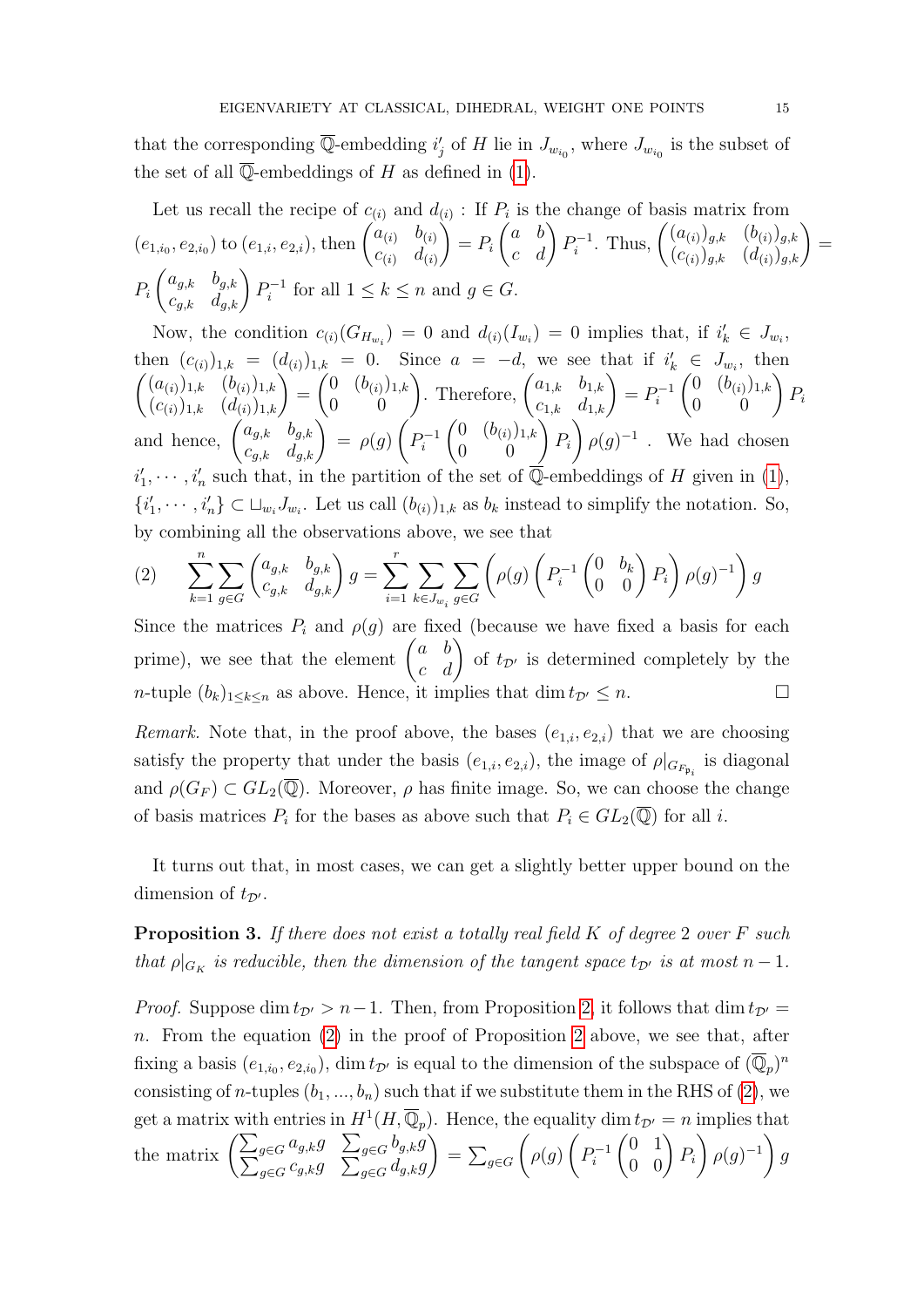is an element of  $t_{\mathcal{D}}$  and hence, its entries lie in  $H^1(H, \overline{\mathbb{Q}}_p)$  for every  $1 \leq k \leq n$ . Recall that, the *i* in the equation above is such that  $i'_{k} \in J_{w_{i}}$ .

From the remark after Proposition [2,](#page-13-0) it follows that  $P_i \in GL_2(\mathbb{Q})$  for every  $1 \leq i \leq r$ . As  $\rho(g) \in PGL_2(\overline{\mathbb{Q}})$  for all  $g \in G$  under the chosen basis for every prime, we get that  $a_{g,k}$ ,  $b_{g,k}$ ,  $c_{g,k}$ ,  $d_{g,k} \in \overline{\mathbb{Q}}$  for all  $g \in G$  and  $k = 1, \dots, n$ . So, we can view  $\sum_{g\in G}a_{g,k}g$ ,  $\sum_{g\in G}b_{g,k}g$ ,  $\sum_{g\in G}c_{g,k}g$ ,  $\sum_{g\in G}d_{g,k}g$  as elements of the group algebra  $\overline{\mathbb{Q}}[G]$  for all k. Note that, we also have a structural homomorphism  $\overline{\mathbb{Q}}[G] \to \text{Hom}_{\overline{\mathbb{Q}}}(\mathcal{O}_H^{\times} \otimes_{\mathbb{Z}} \overline{\mathbb{Q}}, \mathcal{O}_H^{\times} \otimes_{\mathbb{Z}} \overline{\mathbb{Q}}), g \in G \mapsto (u \otimes v \mapsto g^{-1}(u) \otimes v)$ . Moreover, if we give  $\operatorname{Hom}_{\overline{\mathbb Q}}(\mathcal O_H^\times\otimes_{\mathbb Z}\overline{\mathbb Q},\mathcal O_H^\times\otimes_{\mathbb Z}\overline{\mathbb Q})$  a structure of two-sided *G*-module in the following way: for  $g_1, g_2 \in G$  and  $\phi \in \text{Hom}_{\overline{\mathbb{Q}}}(\mathcal{O}_H^{\times} \otimes_{\mathbb{Z}} \overline{\mathbb{Q}}, \mathcal{O}_H^{\times} \otimes_{\mathbb{Z}} \overline{\mathbb{Q}})$ , then  $(g_1. \phi. g_2)(u \otimes v) =$  $g_2^{-1}(\phi(g_1^{-1}(u)\otimes v))$ , then the map above is a map of G-bimodules i.e. it is equivariant for both right and left action of G on both the sides.

It follows, by the argument used in the proof of [\[4,](#page-31-0) Theorem 3.5], that as  $\sum_{g\in G}a_{g,k}g$ ,  $\sum_{g\in G}b_{g,k}g$ ,  $\sum_{g\in G}c_{g,k}g$ ,  $\sum_{g\in G}d_{g,k}g$  are elements of both  $H^1(H,\overline{\mathbb{Q}}_p)$ and  $\overline{\mathbb{Q}}[G]$ , they lie in the kernel of the structural homomorphism above. However, from the representation theory of finite groups, we know that the kernel of the structural map is isomorphic to  $\bigoplus_{\pi} \pi^{\dim \pi}$ , where the sum is over all  $\pi \in \hat{G}$  which do not appear in  $\mathcal{O}_H^{\times} \otimes_{\mathbb{Z}} \overline{\mathbb{Q}}$  (see [\[4,](#page-31-0) proof of Thm. 3.5]). From the structure of  $\mathcal{O}_H^{\times} \otimes_{\mathbb{Z}} \overline{\mathbb{Q}}$ , as a G-representation (which we know due to Minkowski's proof of Dirichlet's unit theorem and the Baker-Brumer theorem), we see that the kernel is isomorphic to  $\bigoplus_{\pi} \pi^{\dim \pi}$ , where  $\pi \in \hat{G}$  is such that the only eigenvalue of  $\pi(\tau_i)$  is  $-1$  for  $i = 1, \cdots, n$ .

Our assumptions on  $\rho$  imply that we are in one of the following cases (see [\[4\]](#page-31-0) for more details):

- (1) G is isomorphic to either  $A_4$ ,  $S_4$  or  $A_5$  and  $ad^0\rho$  is irreducible.
- $(2)$  G is a non-abelian dihedral group. In this case, there exists a unique quadratic extension  $K$  of  $F$  which is not totally real and a finite order character  $\chi: G_K \to \overline{\mathbb{Q}}^\times$  such that  $\mathrm{ad}^0 \rho \simeq \epsilon_K \oplus \mathrm{Ind}_{G_K}^{G_F}(\chi/\chi^{\sigma})$  (we are using the same notations as used in the introduction). Thus,  $ad^0 \rho$  is a sum of two irreducible representations.
- (3) G is isomorphic to  $\mathbb{Z}/2\mathbb{Z} \times \mathbb{Z}/2\mathbb{Z}$ . In this case, there exist three quadratic extensions  $K, K'$  and  $K''$  of F such that none of them is totally real and  $\mathrm{ad}^0 \rho \simeq \epsilon_K \oplus \epsilon_{K'} \oplus \epsilon_{K''}.$

Note that, the subspace W of  $\overline{\mathbb{Q}}[G]$  spanned by  $\sum_{g\in G} a_{g,k}g$ ,  $\sum_{g\in G} b_{g,k}g$ ,  $\sum_{g\in G} c_{g,k}g$ ,  $\sum_{g \in G} d_{g,k} g$  is G-stable and, as a G-representation, is isomorphic to a sub-representation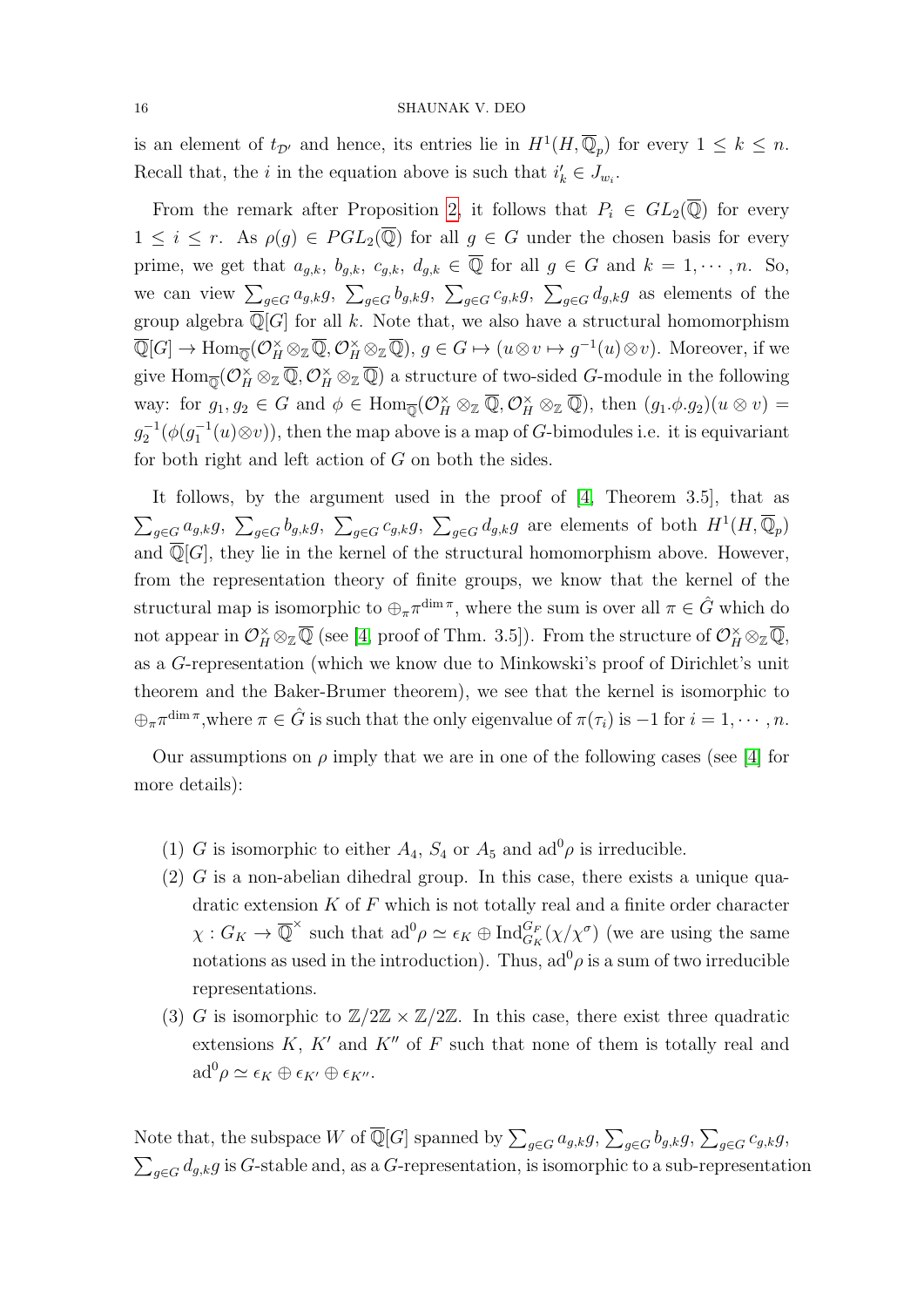of ad<sup>0</sup> $\rho$ . Moreover, W is non-trivial as at least one of its generators is non-zero, and is contained in the kernel of the structure homomorphism.

If we are in the first case, then, as  $\mathrm{ad}^0\rho$  is irreducible and W is non-trivial, the representation W should be isomorphic ad<sup>0</sup> $\rho$ . However, the eigenvalues of ad<sup>0</sup> $\rho(\tau_j)$ are 1, -1 and -1 for all  $\tau_j$ 's. Hence, the kernel of the structure homomorphism does not contain any copies of  $ad^0 \rho$ . Thus, we get a contradiction in this case.

If we are in the second case, then, as K is not totally real, there exists a  $\tau_i$  such that  $\epsilon_K(\tau_j) = -1$ . Thus, we see that the eigenvalues of  $\text{Ind}_{G_K}^{G_F}(\chi/\chi^{\sigma})(\tau_j)$  are 1 and −1 and hence, the kernel of the structure homomorphism does not contain any copy of it. If K is not CM, then there exists a  $\tau_{j'}$  such that  $\epsilon_K(\tau_{j'}) = 1$ . So, the kernel does not contain any copy of  $\epsilon_K$  as well. Thus, W should be 0 in this case. But we know that  $W$  is non-zero. Therefore, we get a contradiction. If  $K$  is a CM field, then  $\epsilon_K(\tau_j) = -1$  for all j and the eigenvalues of  $\text{Ind}_{G_K}^{G_F}(\chi/\chi^{\sigma})(\tau_j)$  are 1 and -1 for every j. So, in this case,  $W \simeq \epsilon_K$  and hence, it is a one dimensional vector space is generated by the non-zero vector  $\sum_{g \in G} b_{g,k} g$ . Since  $a_{1,k} = c_{1,k} = d_{1,k} = 0$  and  $b_{1,k} \neq 0$ , it follows that  $\sum_{g \in G} a_{g,k}g = \sum_{g \in G} c_{g,k}g = \sum_{g \in G} d_{g,k}g = 0$ . This would imply that the subspace  $\overline{\mathbb{Q}}_p e_{1,i}$  of  $\rho$  is G stable (see [\[4,](#page-31-0) proof of Thm. 2.2] for more details). But this is not possible as  $\rho$  is irreducible. Thus, we get a contradiction in this case.

If we are in the third case, then, as none of  $K$ ,  $K'$  and  $K''$  are totally real, there exists  $\tau_j$ ,  $\tau_{j'}$  and  $\tau_{j''}$  such that  $\epsilon_K(\tau_j) = -1$ ,  $\epsilon_{K'}(\tau_{j'}) = -1$  and  $\epsilon_{K''}(\tau_{j''}) = -1$ . Thus, the kernel of the structure homomorphism does not contain a copy of any of these 3 representations. So,  $W$  should be 0. But we know that  $W$  is non-zero. Thus, we get a contradiction in this case also.

The analysis above shows that, under the assumptions of this proposition, we get a contradiction if we assume dim  $t_{\mathcal{D}'} > n-1$ . Hence, it is proved that dim  $t_{\mathcal{D}'} \leq n-1$ under the assumptions of this proposition.

We will study the tangent space  $t_{\mathcal{D}}$  in the remaining case i.e. when there exists a totally real field K of degree 2 over F such that  $\rho|_{G_K}$  is reducible in § [6.](#page-19-0)

# 5. Description of the tangent spaces in the dihedral case

Now suppose that  $\text{Proj}(\rho) = G$  is a dihedral group. So, there exists a quadratic extension K of F and a character  $\chi: G_K \to \overline{\mathbb{Q}}^{\times}$  such that  $\rho \simeq \text{Ind}_{G_K}^{G_F} \chi$ . If G is non-abelian, then K is a unique such quadratic extension of F. In this case,  $ad^0 \rho \simeq$  $\epsilon_K \oplus \text{Ind}_{G_K}^{G_F}(\chi/\chi^{\sigma})$ , where  $\epsilon_K$  is the quadratic character of K,  $\sigma$  is the non-trivial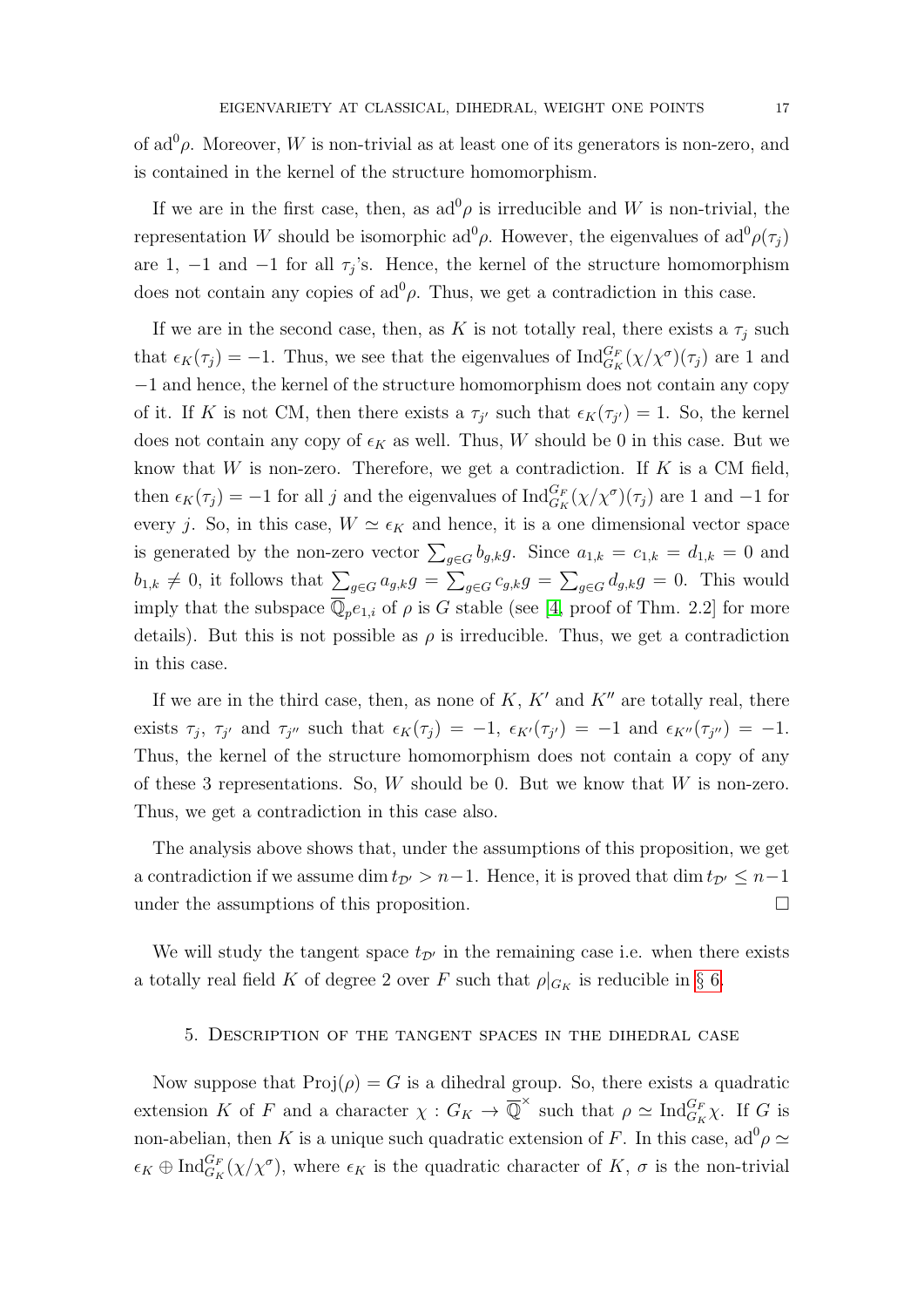element of Gal $(K/F)$  and  $\chi^{\sigma}$  is the character of  $G_K$  given by  $\chi^{\sigma}(g) = \chi(\sigma^{-1}g\sigma)$ . In this section, we keep the notations used in the preceding sections.

Fix a basis  $(v_1, v_2)$  of V such that  $\rho(G_F) \subset GL_2(\overline{\mathbb{Q}}), \rho|_{G_K}$  acts by the character  $\chi$ on the subspace generated by  $v_1$  and by the character  $\chi^{\sigma}$  on the subspace generated by  $v_2$ . Thus such a basis is well-defined up to scaling. If  $\mathfrak{p}_i$  is split in K, then we can take  $(e_{1,i}, e_{2,i})$  to be either  $(v_1, v_2)$  or  $(v_2, v_1)$  depending on whether  $\chi^{\sigma}|_{G_{F_{\mathfrak{p}_i}}} = \psi_i^{\prime\prime}$ or  $\chi|_{G_{F_{\mathfrak{p}_i}}} = \psi_i''$ . If  $\mathfrak{p}_i$  is inert or ramified in K, then its image in the dihedral group G contains an element of order 2 which is not contained in the image of  $G_K$  in G. Call this element  $\sigma_i$ . There exists an  $\ell_i \in \overline{Q}$  such that  $\text{Proj}(\rho(\sigma)) =$  $\begin{pmatrix} 0 & 1 \end{pmatrix}$  $\ell_i$  0  $\Big\} \in PGL_2(\overline{\mathbb{Q}})$ . Fix a squareroot  $\sqrt{\ell_i}$  of  $\ell_i$  in  $\overline{\mathbb{Q}}$ . So  $\rho(\sigma_i)$  will be diagonal under the basis  $(v_1 +$ √  $\overline{\ell_i}v_2, v_1$  – √ asis  $(v_1 + \sqrt{\ell_i} v_2, v_1 - \sqrt{\ell_i} v_2)$  which means we can take  $(e_{1,i}, e_{2,i})$  to be either  $(v_1 + \sqrt{\ell_i}v_2, v_1 - \sqrt{\ell_i}v_2)$  or  $(v_1 - \sqrt{\ell_i}v_2, v_1 + \sqrt{\ell_i}v_2)$ . So, we fix the squareroot √  $\overline{\ell_i}$  so that  $(e_{1,i}, e_{2,i}) = (v_1 +$ √  $\overline{\ell_i}v_2, v_1$  – √  $\overline{\ell_i}v_2$ ).

If  $\begin{pmatrix} a & b \\ c & d \end{pmatrix}$  is an element of  $t_{\mathcal{D}}$  under this basis  $(v_1, v_2)$ , then by combining the observations above along with the previous section, we have:

$$
(3)
$$
\n
$$
\sum_{k=1}^{n} \sum_{g \in G} \begin{pmatrix} a_{g,k} & b_{g,k} \\ c_{g,k} & d_{g,k} \end{pmatrix} g = \sum_{k \in I_1} \left( \rho(g) \begin{pmatrix} 0 & b_k \\ 0 & 0 \end{pmatrix} \rho(g)^{-1} \right) g + \sum_{k' \in I_2} \left( \rho(g) \begin{pmatrix} 0 & 0 \\ b_{k'} & 0 \end{pmatrix} \rho(g)^{-1} \right) g + \sum_{k' \in I_2} \left( \rho(g) \begin{pmatrix} \frac{b_{k''}}{2} & \frac{-b_{k''}}{2\sqrt{\ell_{i(k'')}}} \\ \frac{b_{k''}}{2} & \frac{-b_{k''}}{2} \end{pmatrix} \rho(g)^{-1} \right) g + \sum_{k'' \in I'} \left( \rho(g) \begin{pmatrix} \frac{b_{k''}}{2} & \frac{-b_{k''}}{2} \\ \frac{b_{k''}}{2} & \frac{-b_{k''}}{2} \end{pmatrix} \rho(g)^{-1} \right) g
$$

where  $I_1$  is the subset of  $\{1, \dots, n\}$  such that if  $k \in I$ , then  $i'_k \in J_{w_i}$  with the prime  $\mathfrak{p}_i$  of F below  $w_i$  is split in K and  $\chi^{\sigma}|_{G_{F_{\mathfrak{p}_i}}} = \psi_i''$ ,  $I_2$  is the subset of  $\{1, \cdots, n\}$ such that if  $k \in I$ , then  $i'_{k} \in J_{w_{i}}$  with the prime  $\mathfrak{p}_{i}$  of F below  $w_{i}$  is split in K and  $\chi|_{G_{F_{\mathfrak{p}_i}}} = \psi_i''$ , I' is the subset of  $\{1, \dots, n\}$  such that if  $k'' \in I'$ , then  $i'_{k''} \in J_{w_i}$ with the prime of F below  $w_i$  is either inert or ramified in K and for  $k'' \in I'$ ,  $i(k'')$  is such that if  $i'_{k''} \in J_{w_i}$  then the prime of F below  $w_i$  is  $\mathfrak{p}_{i(k'')}$ . Observe that  $\{1, \cdots, n\} = I_1 \sqcup I_2 \sqcup I'.$ 

Let C be the image of  $G_K$  in G and let  $\sigma'$  be the element of G such that its image in  $PGL_2(\overline{\mathbb{Q}})$  is  $\begin{pmatrix} 0 & 1 \\ 1 & 0 \end{pmatrix}$  under the basis  $(v_1, v_2)$ . Thus, from above, we get the following information:

(1) If  $k \in I_1 \sqcup I_2$ , then  $a_{g,k} = 0$ . If  $k \in I'$ , then  $a_{g,k} = \frac{b_k}{2}$  $\frac{b_k}{2}$  if  $g \in C$  and  $a_{g,k} = \frac{-b_k}{2}$ 2 if  $q \in G \backslash C$ .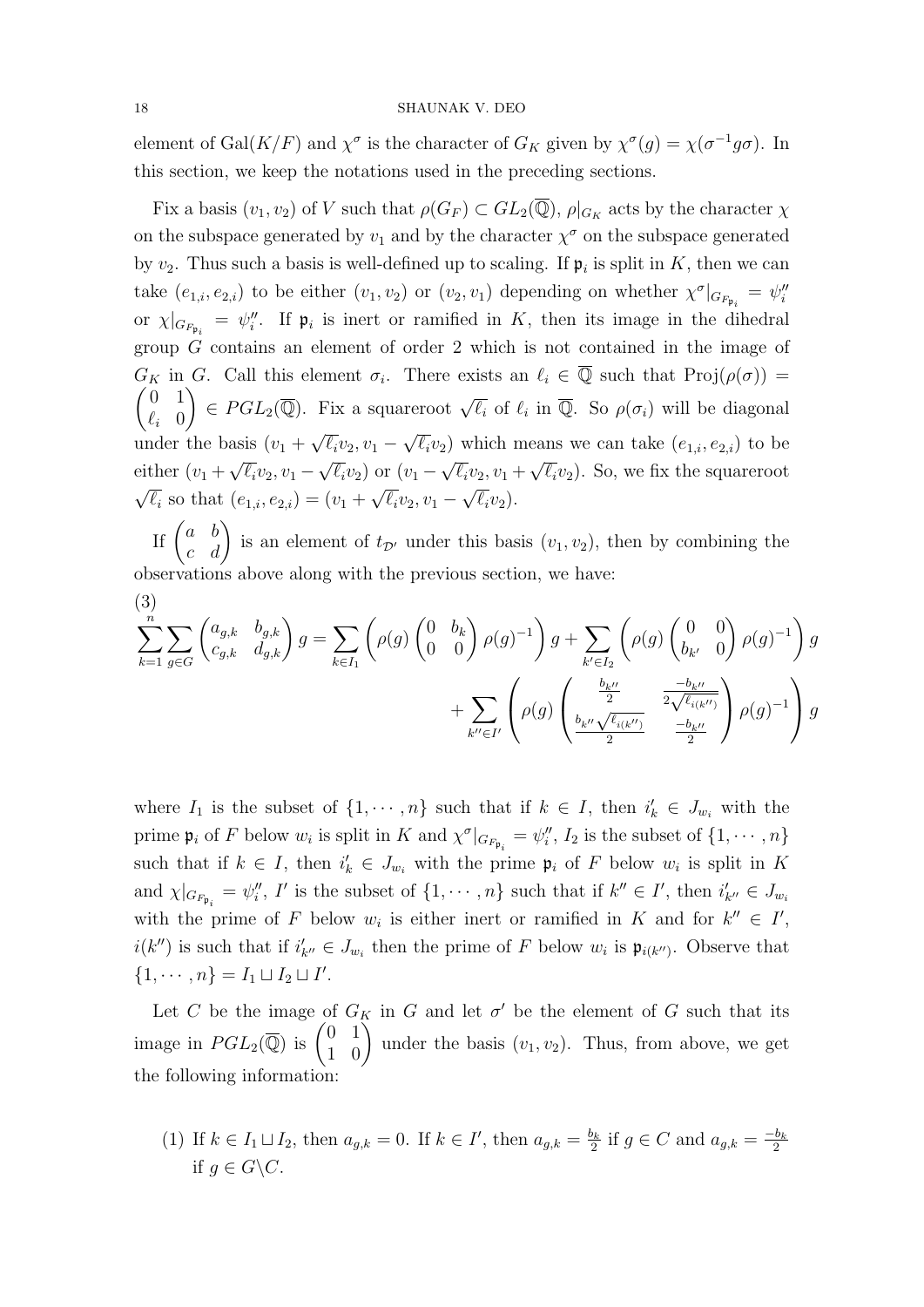- (2) If  $k \in I_1$ , then  $b_{g,k} = (\chi/\chi^{\sigma})(g)b_k$  if  $g \in C$  and  $b_{g,k} = 0$  if  $g \in G \backslash C$ . If  $k \in I_2$ , then  $b_{g,k} = (\chi/\chi^{\sigma})(g\sigma')b_k$  if  $g \in G \backslash C$  and  $b_{g,k} = 0$  if  $g \in C$ . If  $k \in I'$ , then  $b_{g,k} = (\chi/\chi^{\sigma})(g) \frac{-b_k}{2\sqrt{\ell}}$  $\frac{-b_k}{2\sqrt{\ell_i}}$  if  $g \in C$  and  $b_{g,k} = (\chi^{\sigma}/\chi)(\sigma'g) \frac{b_k\sqrt{\ell_i}}{2}$  $\frac{\sqrt{\ell_i}}{2}$  if  $g \in G \backslash C$ .
- (3) If  $k \in I_1$ , then  $c_{g,k} = (\chi^{\sigma}/\chi)(g\sigma')b_k$  if  $g \in G \backslash C$  and  $c_{g,k} = 0$  if  $g \in C$ . If  $k \in I_2$ , then  $c_{g,k} = (\chi^{\sigma}/\chi)(g) b_k$  if  $g \in C$  and  $c_{g,k} = 0$  if  $g \in G \backslash C$ . If  $k \in I'$ , then  $c_{g,k} = (\chi^{\sigma}/\chi)(g) \frac{b_k \sqrt{\ell_i}}{2}$  $\frac{\sqrt{\ell_i}}{2}$  if  $g \in C$  and  $c_{g,k} = (\chi/\chi^{\sigma})(\sigma'g) \frac{-b_k}{2\sqrt{\ell}}$  $\frac{-b_k}{2\sqrt{\ell_i}}$  if  $g \in G \backslash C$ .
- (4) As  $a = -d$ , if  $k \in I_1 \sqcup I_2$ , then  $d_{g,k} = 0$ . If  $k \in I'$ , then  $d_{g,k} = \frac{-b_k}{2}$  $\frac{b_k}{2}$  if  $g \in C$ and  $d_{g,k} = \frac{b_k}{2}$  $\frac{\partial_k}{2}$  if  $g \in G \backslash C$ .

Using the same logic that we used in the case of  $t_{\mathcal{D}}$ , we see that if  $\begin{pmatrix} a & b \\ c & d \end{pmatrix}$  is an element of  $t_{\mathcal{D}_0}$  under the basis  $(v_1, v_2)$ , then

<span id="page-18-1"></span>
$$
(4)
$$
\n
$$
\sum_{k=1}^{n} \sum_{g \in G} \begin{pmatrix} a_{g,k} & b_{g,k} \\ c_{g,k} & d_{g,k} \end{pmatrix} g = \sum_{k \in I_1} \left( \rho(g) \begin{pmatrix} a_k & b_k \\ 0 & 0 \end{pmatrix} \rho(g)^{-1} \right) g + \sum_{k' \in I_2} \left( \rho(g) \begin{pmatrix} 0 & 0 \\ b_{k'} & a_{k'} \end{pmatrix} \rho(g)^{-1} \right) g
$$
\n
$$
+ \sum_{k'' \in I'} \left( \rho(g) \begin{pmatrix} \frac{a_{k''} + b_{k''}}{2} & \frac{a_{k''} - b_{k''}}{2 \sqrt{\ell_{i(k'')}}} \\ \frac{(a_{k''} + b_{k''}) \sqrt{\ell_{i(k'')}}}{2} & \frac{a_{k''} - b_{k''}}{2} \end{pmatrix} \rho(g)^{-1} \right) g
$$

<span id="page-18-0"></span>and if 
$$
\begin{pmatrix} a & b \\ c & d \end{pmatrix}
$$
 is an element of  $t_{\mathcal{D}}$  under the basis  $(v_1, v_2)$ , then  
\n(5)  
\n
$$
\sum_{k=1}^{n} \sum_{g \in G} \begin{pmatrix} a_{g,k}g & b_{g,k}g \\ c_{g,k}g & d_{g,k}g \end{pmatrix} = \sum_{k \in I_1} \rho(g) \begin{pmatrix} a_kg & b_kg \\ 0g & d_kg \end{pmatrix} \rho(g)^{-1} + \sum_{k' \in I_2} \rho(g) \begin{pmatrix} d_{k'}g & 0g \\ b_{k'}g & a_{k'}g \end{pmatrix} \rho(g)^{-1} + \sum_{k' \in I_2} \rho(g) \begin{pmatrix} d_{k'}g & 0g \\ \frac{a_{k''} + b_{k''} + d_{k''}g}{2}g & \frac{a_{k''} - b_{k''} - d_{k''}g}{2\sqrt{\ell_{i(k'')}}g} \\ \frac{(a_{k''} + b_{k''} - d_{k''})\sqrt{\ell_{i(k'')}}{2}g & \frac{a_{k''} + d_{k''} - b_{k''}}{2}g \end{pmatrix} \rho(g)^{-1}
$$

Thus, we have a complete description of a possible elements of  $t_{\mathcal{D}}$ ,  $t_{\mathcal{D}_0}$  and  $t_{\mathcal{D}}$ in the dihedral case. However, we still need to determine what values of  $(a_j)_{1\leq j\leq n}$ ,  $(b_j)_{1\leq j\leq n}$  and  $(d_j)_{1\leq j\leq n}$  will actually give an element of  $t_{\mathcal{D}}$ . We will do this analysis in the next few sections in order to prove Theorem [1.](#page-3-0)

Observe that if  $\begin{pmatrix} a & b \\ c & d \end{pmatrix}$  is an element of  $t_{\mathcal{D}}$  under the basis  $(v_1, v_2)$  chosen above, then the subspace of  $\text{Hom}(G_H, \overline{\mathbb{Q}}_p)$  generated by a and d is isomorphic to  $1 \oplus \epsilon_K$ as a G-representation. To be more precise, the subspace generated by  $a + d$  is isomorphic to 1 and the subspace generated by  $a - d$  is isomorphic to  $\epsilon_K$  as Grepresentations. The subspace generated by b and c is isomorphic to  $\text{Ind}_{G_K}^{G_F}(\chi/\chi^{\sigma})$ as a  $G$ -representation. If the Leopoldt conjecture is true for  $F$ , then it implies that the trivial representation 1 occurs in  $\text{Hom}(G_H, \overline{\mathbb{Q}}_p)$  with multiplicity one and it is generated by the element  $\sum_{k=1}^n\sum_{g\in G}g$  of  $\bigoplus_{k=1}^n\overline{\mathbb{Q}}_p[G]$ . Thus, this implies that if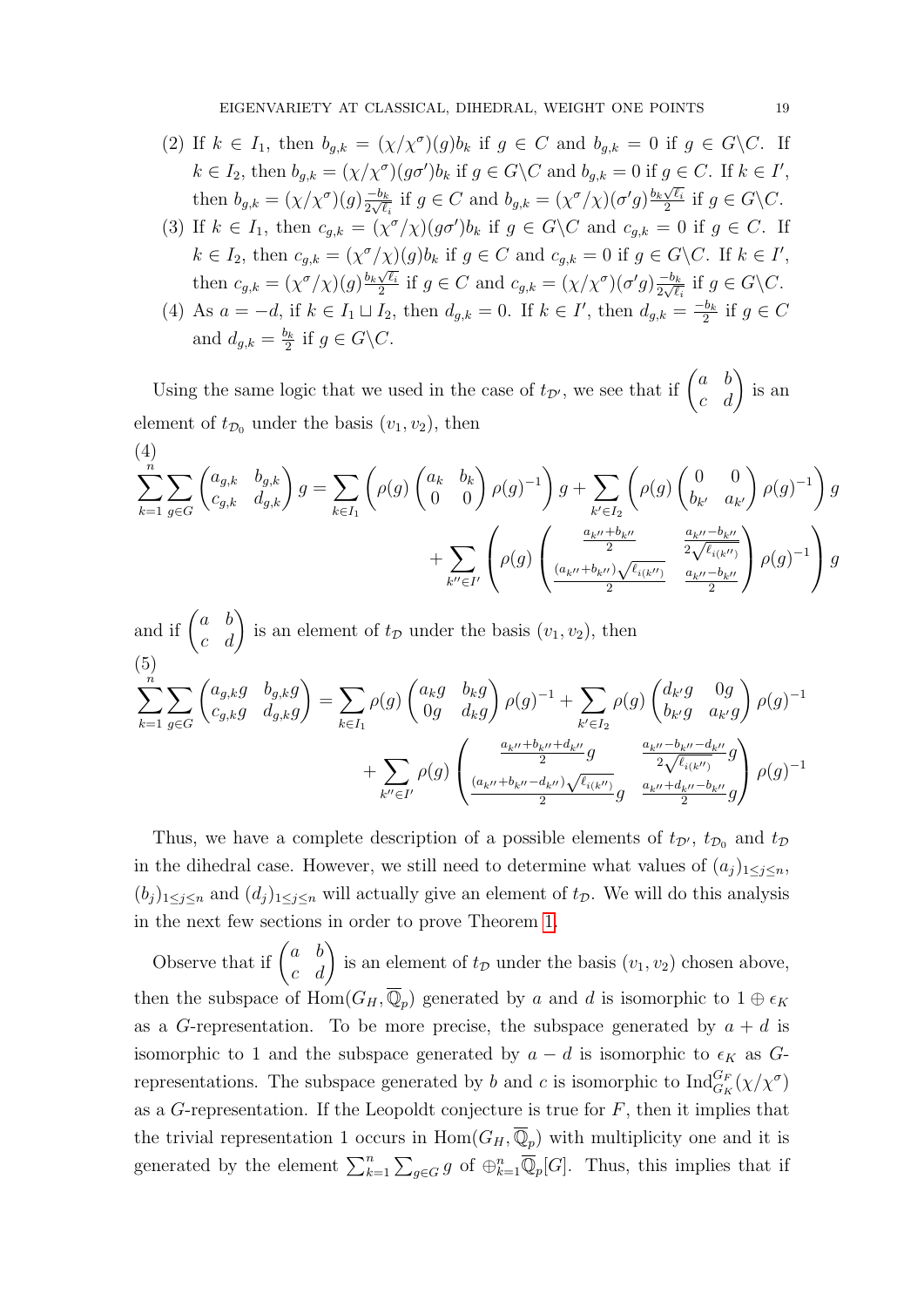$\begin{pmatrix} a & b \\ c & d \end{pmatrix}$  is an element of  $t_{\mathcal{D}}$  under the basis  $(v_1, v_2)$  and if the Leopoldt conjecture is true for F, then  $a_1 + d_1 = \cdots = a_k + d_k = \cdots = a_n + d_n$ , where  $a_k$  and  $d_k$  are defined as in the last equation above. We will find more relations in this spirit in the next few sections to prove Theorem [1.](#page-3-0)

## 6. Proof of Theorem [1](#page-3-0) for cases 1 and 2

<span id="page-19-0"></span>Suppose that  $\rho \simeq \text{Ind}_{G_K}^{G_F} \chi$  and K is totally real i.e. it has  $2n$  real embeddings. Here, we do not put the assumption that G is non-abelian. So, it can be  $\mathbb{Z}/2\mathbb{Z} \times$  $\mathbb{Z}/2\mathbb{Z}$ . Recall that, in this case,  $ad^0 \rho = \epsilon_K \oplus \text{Ind}_{G_K}^{G_F}(\chi/\chi^{\sigma})$ . Fix the basis  $(v_1, v_2)$  as in the previous section and we will also use the notation of the last section. Let  $C$ be the image of  $G_K$  in G. As K is totally real, G is a dihedral group with order divisible by 4 and  $\tau_1 = \cdots = \tau_n = \tau$ , where  $\tau$  is the unique element of C of order 2.

As  $\epsilon_K(\tau) = 1$  and K is totally real,  $\epsilon_K$  appears in  $\text{Hom}(\mathcal{O}_H^{\times}, \overline{\mathbb{Q}}_p)$  with multiplicity n. Thus, if the Leopoldt conjecture is true for K, then  $\epsilon_K$  does not appear at all in Hom $(G_H, \overline{\mathbb{Q}}_p)$ . On the other hand,  $\text{Ind}_{G_K}^{G_F}(\chi/\chi^{\sigma})$  appears with full multiplicity in Hom $(G_H, \overline{Q}_p)$  i.e. it appears with multiplicity 2n because the eigenvalues of  $\text{Ind}_{G_K}^{G_F}(\chi/\chi^{\sigma})(\tau)$  are -1 and -1.

 $\begin{pmatrix} a & b \\ c & d \end{pmatrix} \in t_{\mathcal{D}}$ , then from the last section, we see that  $a-d$  generates a representation Suppose the Leopoldt conjecture is true for  $K$ . Hence, it is true for  $F$  as well. If isomorphic to  $\epsilon_K$ . As it does not appear in  $\text{Hom}(G_H, \overline{\mathbb{Q}}_p)$ ,  $a - d$  should be 0. Thus, from [\(5\)](#page-18-0), we have  $a_k = d_k$  if  $k \in I_1 \sqcup I_2$  and  $b_k = 0$  if  $k \in I'$ . Moreover, as the Leopoldt conjecture is true for  $F$ ,  $a_1 + d_1 = \cdots = a_n + d_n$  and it follows from [\(5\)](#page-18-0) that  $t_{\mathcal{D}}$  is generated by at most  $n + 1$  elements. However, by Proposition [1,](#page-12-2)  $\dim t_{\mathcal{D}} \geq n+1$ , if the Leopoldt conjecture is true for F. Thus,  $\dim t_{\mathcal{D}} = n+1$ .

Recall that  $t_{\mathcal{D}}$  is the subspace of  $t_{\mathcal{D}}$  of elements  $\begin{pmatrix} a & b \\ c & d \end{pmatrix}$  such that  $c_k = d_k =$  $a_k = 0$  for all k. From the last paragraph, we know the generators of  $t_{\mathcal{D}}$  explicitly. They are obtained from all the 3n-tuples  $((a_k),(b_k),(d_k))$  satisfying the relations  $a_k = d_k$  if  $k \in I_1 \sqcup I_2$ ,  $b_k = 0$  if  $k \in I'$  and  $a_1 + d_1 = \cdots = a_n + d_n$  as above. Combining them, with the relations  $a_k = d_k = 0$ , we see that the generators are obtained from all the 3n-tuples  $((a_k),(b_k),(d_k))$  such that  $a_k = d_k = 0$  for all k and  $b_k = 0$  for  $k \in I'$ . Hence, borrowing the notation from introduction, we see that  $\dim t_{\mathcal{D}'} = |I_1| + |I_2| = \sum_{\mathfrak{p}_i \in S} e_i f_i.$ 

Note that, as  $\text{Ind}_{G_K}^{G_F}(\chi/\chi^{\sigma})$  appears with full multiplicity in  $\text{Hom}(G_H, \overline{\mathbb{Q}}_p)$ , we get the inequality dim  $t_{\mathcal{D}} \geq |I_1| + |I_2|$  from the elements obtained above without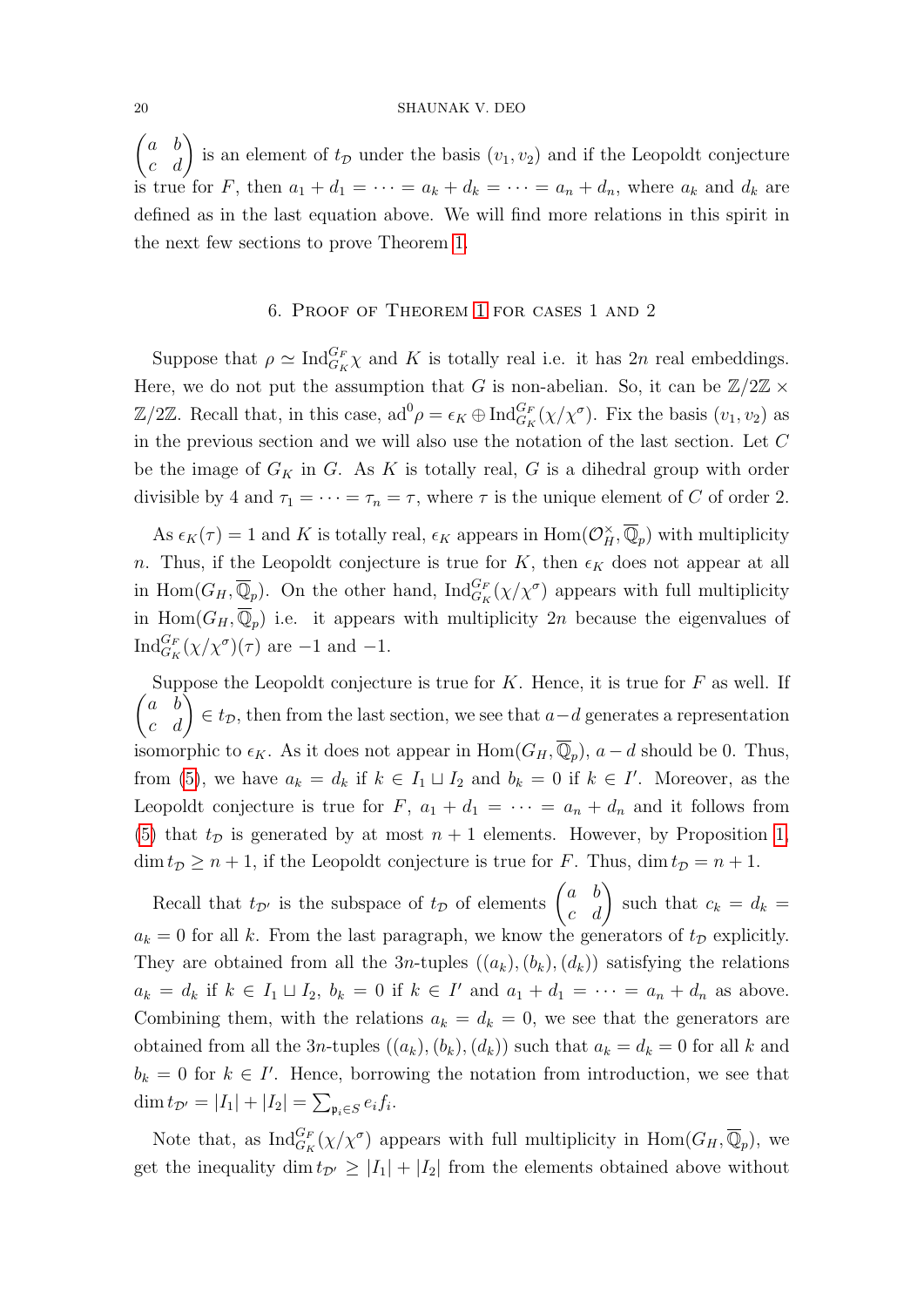the Leopoldt conjecture for  $K$ . We need the Leopoldt conjecture for  $K$  to establish the equality. Thus, if all primes of F lying above p are split in  $K$ , then we get  $\dim t_{\mathcal{D}'} = n$  without the Leopoldt conjecture for K. Suppose there exists at least one prime of F lying above p which is not split in K. If, in this case dim  $t_{\mathcal{D}'} = n$ , then we obtain, from the description of elements of  $t_{\mathcal{D}}$  found in the previous section, elements of  $\text{Hom}(G_H, \overline{\mathbb{Q}}_p)$  belonging to the isotypic component of  $\epsilon_K$  which are also elements of  $\mathbb{Q}[G]$ . The same argument that was used in the proof of Proposition [3](#page-14-1) would give us a contradiction in this case. Hence, it follows that, in this case,  $\dim t_{\mathcal{D}'} \leq n-1$  without the Leopoldt conjecture. Thus, we see that the results similar to that of Proposition [3](#page-14-1) also hold in the case excluded in the proposition.

If  $\sum_{\mathfrak{p}_i \in S} e_i f_i = 0$  i.e. dim  $t_{\mathcal{D}'} = 0$ , then Proposition [1](#page-12-2) implies that dim  $t_{\mathcal{D}_0} = 1$ . Suppose  $\sum_{\mathfrak{p}_i \in S} e_i f_i \geq 1$ , which means  $\dim t_{\mathcal{D}'} \geq 1$ . Let  $\begin{pmatrix} a & b \\ c & d \end{pmatrix}$  be an element of  $t_{\mathcal{D}_0}$ . Then, we know that  $d_1 = \cdots = d_n = 0$  and hence,  $a_1 = \cdots = a_n$ . As  $a - d$  generates  $\epsilon_K$ , we should have  $a = d$ . Suppose  $\mathfrak{p}_j$  be a prime of F above p which is split in K. Such a prime exists because  $\sum_{\mathfrak{p}_i \in S} e_i f_i \geq 1$ . So,  $a = d$  implies that  $a_j = d_j$ . Hence, all  $a_i$ 's are also 0 and  $\begin{pmatrix} a & b \\ c & d \end{pmatrix} \in t_{\mathcal{D}}$ . Thus, in this case,  $\dim t_{\mathcal{D}} = \dim t_{\mathcal{D}_0}$ . Therefore,  $\dim t_{\mathcal{D}_0} = \max\{\sum_{\mathfrak{p}_i \in S} e_i f_i, 1\}$ . This finishes the proof of the first case of the theorem.

Now suppose that  $\rho \simeq \text{Ind}_{G_K}^{G_F} \chi$ , G is non-abelian and K has exactly  $2(n-1)$ real embeddings. Fix the basis  $(v_1, v_2)$  as in the previous section. Retaining the notations from the previous case, we see that  $G$  is a non-abelian dihedral group with order divisible by 4, (after reordering  $\tau_i$ 's if necessary)  $\tau_1 = \cdots = \tau_{n-1} = \tau$ and  $\tau_n \in G \backslash C$ . If the Leopoldt conjecture is true for K, then  $\epsilon_K$  appears in  $Hom(G_H, \overline{\mathbb{Q}}_p)$  with multiplicity 1. On the other hand, from Lemma [4](#page-12-3) and the discussion made just before the lemma, it follows that  $\text{Ind}_{G_K}^{G_F}(\chi/\chi^{\sigma})$  appears with multiplicity  $2n-1$  in Hom $(G_H, \overline{Q}_p)$ .

Suppose the Leopoldt conjecture is true for  $K$  and hence, for  $F$ . Then, the trivial representation 1 appears in  $\text{Hom}(G_H, \overline{\mathbb{Q}}_p)$  with multiplicity one. Let  $\begin{pmatrix} a & b \\ c & d \end{pmatrix}$  be an element of  $t_{\mathcal{D}}$ . We see from above that  $a - d$  generates  $\epsilon_K$  and  $a + d$  generates 1. Both of them occur in  $\text{Hom}(G_H, \overline{\mathbb{Q}}_p)$  with multiplicity 1. So, if W is the subspace of  $t_D$  such that  $a+d = a-d = 0$ , then, from above it follows that  $\dim t_D \leq \dim W + 2$ . Thus, if  $\begin{pmatrix} a & b \\ c & d \end{pmatrix} \in W$ , then  $a = d = 0$  which implies that in [\(5\)](#page-18-0),  $a_k = d_k = 0$  if  $k \in I_1 \sqcup I_2$ ,  $b_{k'} = 0$  and  $a_{k'} + d_{k'} = 0$  if  $k' \in I'$ . So, it follows that dim  $W \leq n$ . Note that, W is just a direct sum of some copies of  $\text{Ind}(\chi/\chi^{\sigma})$ .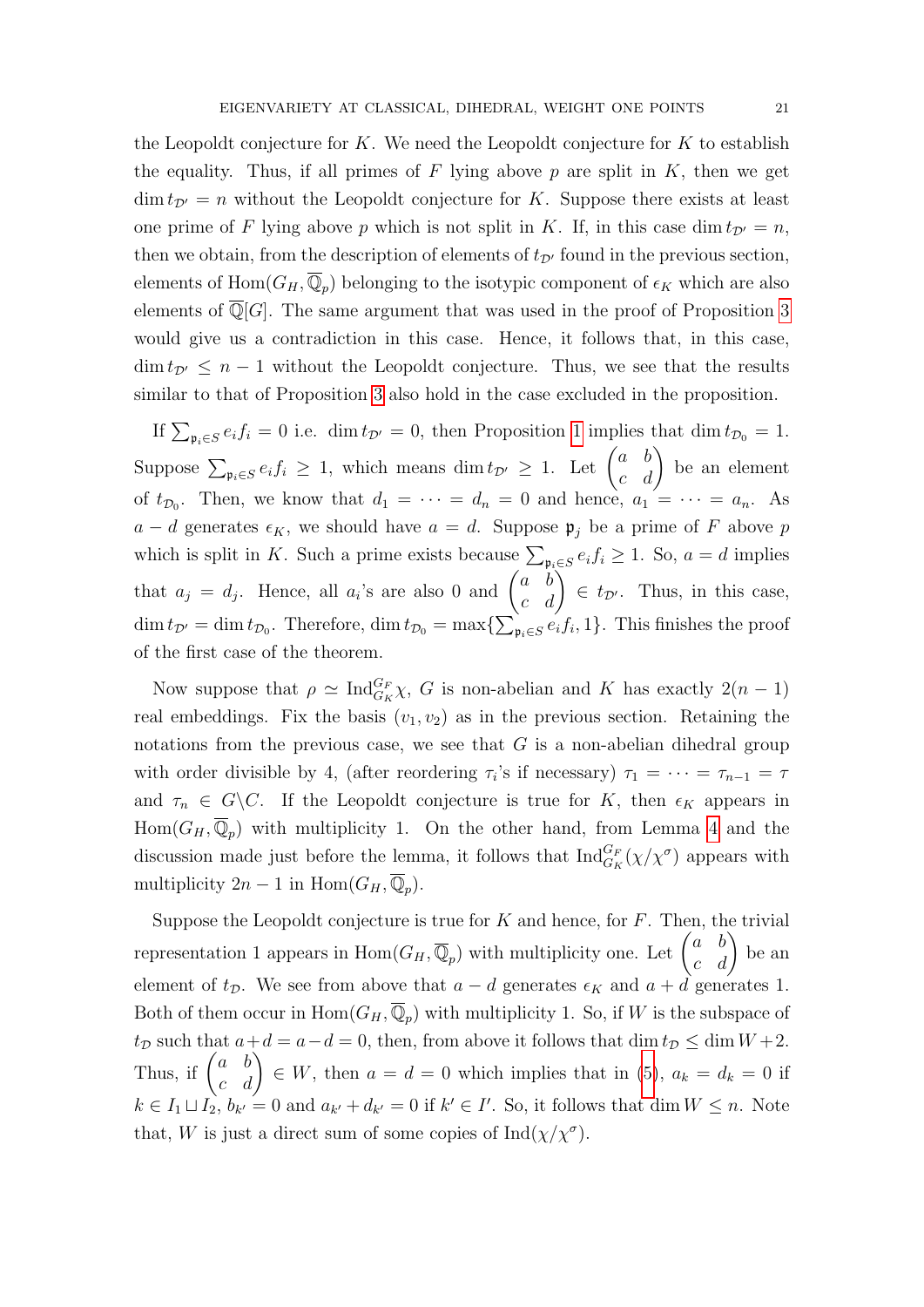It follows, from  $(5)$  and the discussion above, that a general element of W under the chosen basis is of the form  $\sum_{k=1}^{n} \sum_{g \in G}$  $\sqrt{ }$  $\rho(g)$  $\begin{pmatrix} 0 & b_k \end{pmatrix}$  $c_k$  0  $\setminus$  $\rho(g)^{-1}$ g with the conditions  $c_k = 0$  if  $k \in I_1$ ,  $b_k = 0$  if  $k \in I_2$  and  $\ell_{i(k)}$ ,  $b_{k'} = c_{k'}$  if  $k' \in I'$ . So, W is a subspace of the isotypic component of  $\mathrm{Hom}(G_H,\overline{\mathbb{Q}}_p)$  corresponding to  $\mathrm{Ind}(\chi/\chi^\sigma)$  defined by n linear relations. As the dimension of the isotypic component of  $\text{Ind}(\chi/\chi^{\sigma})$ in Hom $(G_H, \overline{Q}_p)$  is  $2n - 1$ , we get that dim  $W \ge 2n - 1 - n = n - 1$ . If dim  $W = n$ , then the description of a general element of  $W$  found above gives us elements of  $\text{Hom}(G_H,\overline{\mathbb{Q}}_p)$  belonging to the isotypic component of  $\text{Ind}(\chi/\chi^\sigma)$  which are also elements of  $\overline{\mathbb{Q}}[G]$ . Since,  $\text{Ind}(\chi/\chi^{\sigma})$  appears in  $\text{Hom}(\mathcal{O}_H^{\times}, \overline{\mathbb{Q}}_p)$ , the same argument that was used in the proof of Proposition [3](#page-14-1) would give us a contradiction and hence, imply that dim  $W < n$ . Thus, dim  $W = n - 1$  and dim  $t_{\mathcal{D}} \leq n + 1$ . By Proposition [1,](#page-12-2) we have dim  $t_{\mathcal{D}} \geq n + 1$ . Hence, dim  $t_{\mathcal{D}} = n + 1$ .

Note that, as  $t_{\mathcal{D}}$  is obtained from  $t_{\mathcal{D}}$  by putting the extra conditions  $a_k = d_k = 0$ for all k in [\(5\)](#page-18-0), the subspace  $t_{\mathcal{D}}\cap W$  of W is obtained by putting the extra conditions  $a_k = d_k = 0$  for  $k \in I'$  on the elements of W. Thus,  $\dim t_{\mathcal{D}'} \geq \dim(t_{\mathcal{D}'} \cap W) \geq$ dim  $W - |I'| = n - 1 - |I'| = |I_1| + |I_2| - 1 = \sum_{\mathfrak{p}_i \in S} e_i f_i - 1$ . By Proposition [3,](#page-14-1) we have dim  $t_{\mathcal{D}} \leq n - 1$  $t_{\mathcal{D}} \leq n - 1$ . This concludes the proof of Theorem 1 for case 2.

Observe that, we did not use the Leopoldt conjecture to get this lower bound. Indeed, we only used the equality dim  $\text{Hom}_G(\text{Ind}_{G_K}^{G_F}(\chi/\chi^\sigma), \text{Hom}(G_H, \overline{\mathbb{Q}}_p)) = 2n-1$ along with the descriptions of W and  $t_{\mathcal{D}}$ , all of which are obtained without using the Leopoldt conjecture. If all primes of F lying above p are split in K i.e.  $\sum_{\mathfrak{p}_i \in S} e_i f_i =$  $n$ , then we have proved above (without assuming the Leopoldt conjecture) that  $\dim t_{\mathcal{D}'} \geq n-1$ . By Proposition [3,](#page-14-1) we have  $\dim t_{\mathcal{D}'} \leq n-1$ . Hence, we get  $\dim t_{\mathcal{D}'} = n - 1$  unconditionally if all primes of F above p are split in K.

#### 7. Proof of Theorem [1](#page-3-0) for case 4

Suppose F is a real quadratic field. We are assuming that  $\rho = \text{Ind}_{G_K}^{G_F} \chi$ , G is a non-abelian dihedral group, K has exactly 2 real embeddings and  $\sum_{\mathfrak{p}_i \in S} e_i f_i \geq 1$ . Therefore,  $\text{rank}_{\mathbb{Z}}(\mathcal{O}_K^{\times}) = 2$  and  $\text{rank}_{\mathbb{Z}}(\mathcal{O}_F^{\times})$  $(F)$  = 1. As K is G-stable,  $\mathcal{O}_K^{\times}$  is also Gstable. As a *G*-representation,  $\mathcal{O}_K^{\times} \otimes_{\mathbb{Z}} \overline{\mathbb{Q}} \simeq 1 \oplus \epsilon_K$ . So, by [\[12,](#page-31-7) proof of Theorem 1], it follows that the Leopoldt conjecture is true for K.

If all primes of  $F$  above  $p$  are split in  $K$ , then, the observations made in the previous paragraph imply that we are in the special instance of the second case of Theorem [1](#page-3-0) recorded in the last paragraph of  $\S 6$  $\S 6$  with  $n = 2$ . Thus, it follows, from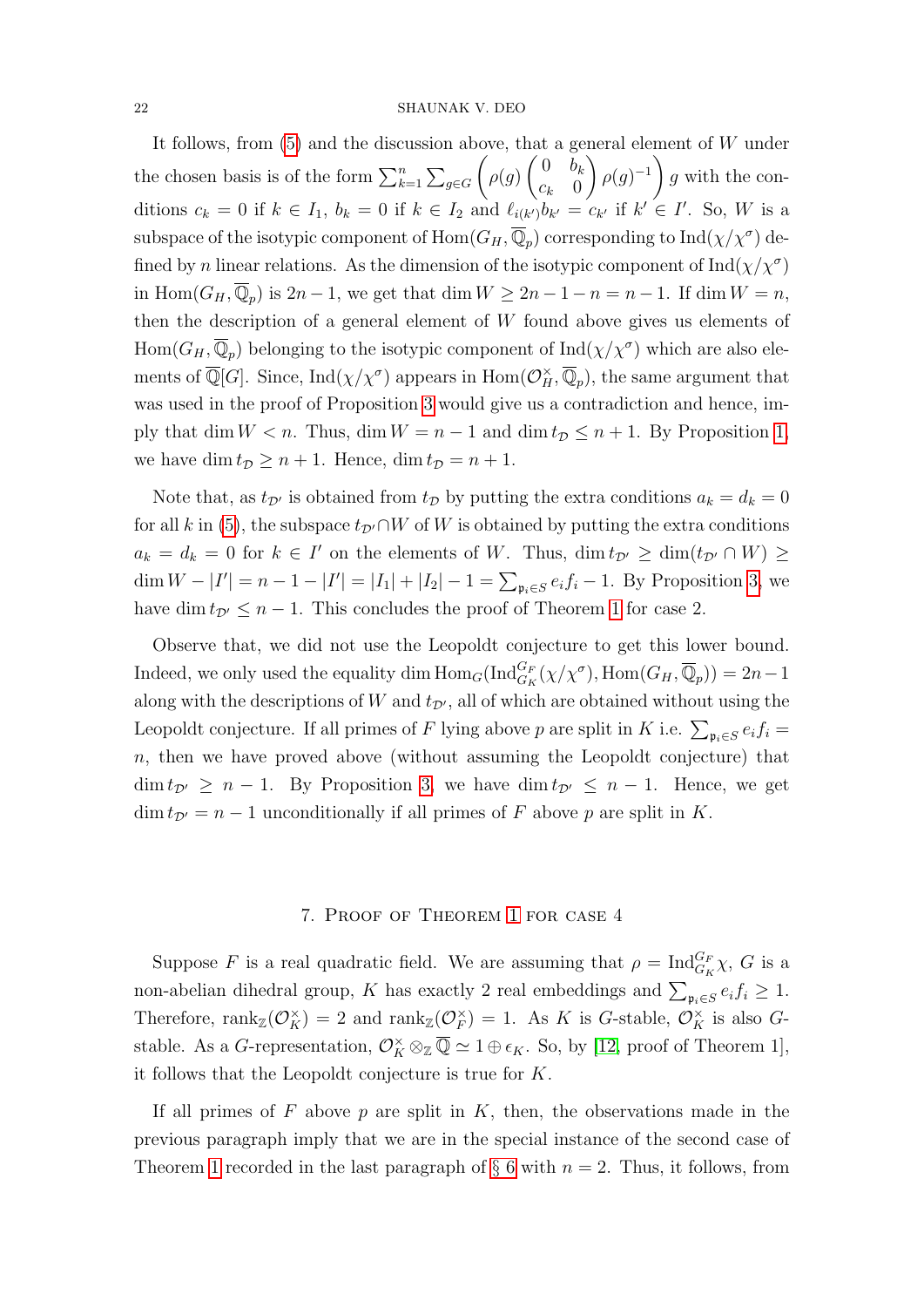the second case of Theorem [1,](#page-3-0) that dim  $t_{\mathcal{D}'} = n - 1 = 2 - 1 = 1$  and dim  $t_{\mathcal{D}} =$  $n + 1 = 2 + 1 = 3.$ 

Fix the basis  $(v_1, v_2)$  as in the previous section. Let  $\begin{pmatrix} a & b \\ c & d \end{pmatrix}$  be an element of  $t_{\mathcal{D}_0}$ . As all primes of F above p are split in K, we see, from [\(4\)](#page-18-1), that either

$$
\begin{pmatrix} a & b \ c & d \end{pmatrix} = \sum_{k=1}^{2} \sum_{g \in G} \left( \rho(g) \begin{pmatrix} a_k & b_k \ 0 & 0 \end{pmatrix} \rho(g)^{-1} \right) g
$$

or

$$
\begin{pmatrix} a & b \ c & d \end{pmatrix} = \sum_{g \in G} \left( \rho(g) \begin{pmatrix} a_1 & b_1 \ 0 & 0 \end{pmatrix} \rho(g)^{-1} \right) g + \sum_{g \in G} \left( \rho(g) \begin{pmatrix} 0 & 0 \ b_2 & a_2 \end{pmatrix} \rho(g)^{-1} \right) g
$$

In particular, we see that either  $a = \sum_{k=1}^{2} a_k \sum_{g \in C} g$  or  $a = a_1 \sum_{g \in C} g + a_2 \sum_{g \in C} g \sigma'$ (note that  $\sum_{g \in C}$  and  $\sum_{g \in C} g \sigma'$  belong to two different copies of the group algebra). As the Leopoldt conjecture is true for F, it follows that  $a_1 = a_2$ . So, either  $a =$  $a_1(\sum_{k=1}^2\sum_{g\in C} g)$  or  $a=a_1\sum_{g\in C} g+a_1\sum_{g\in C} g\sigma'$ . Let u be a unit of K such that with  $\mathcal{O}_F^{\times}$  $\check{F}$ , it generates a finite index subgroup of  $\mathcal{O}_K^{\times}$ . Suppose  $a = a_1(\sum_{k=1}^2 \sum_{g \in C} g)$ . As  $a \in \text{Hom}(G_H, \overline{\mathbb{Q}}_p)$ ,  $a(u) = 0$  i.e.  $a_1(\sum_{g \in C} \log_p(i_p \circ i_1'(g^{-1}u)) + \sum_{g \in C} \log_p(i_p \circ j_1'(g^{-1}u))$  $i'_2(g^{-1}u)) = 0$ . Since C acts trivially on K, we have  $a_1(\log_p(i_p \circ i'_1(u)) + \log_p(i_p \circ j'_1(u)))$  $i'_2(u)) = 0$  and hence,  $a_1(\log_p(i_p \circ (i'_1(u)i'_2(u)))) = 0.$ 

As K has exactly 2 real embeddings, our choice of  $i'_1$  and  $i'_2$  forces one of them to be a complex embedding and the other one to be a real embedding. Without loss of generality, suppose  $i'_1$  is a real embedding. Now if  $(i'_1(u)i'_2(u))^n = 1$  for some n, then we see that  $i_2'(u^n)$  is real. But  $i_2'$  is a complex embedding of K and the maximal real subfield of  $i'_{2}(K)$  is  $i_{2}(F)$ . So, we see that  $i'_{2}(u^{n}) \in i_{2}(F)$  which implies that  $u^n \in F$ . But this contradicts our assumption that u generates a finite index subgroup of  $\mathcal{O}_K^{\times}$  along with  $\mathcal{O}_F^{\times}$  $E_F^{\times}$ . So,  $i'_1(u)i'_2(u)$  is not a root of unity which implies that  $\log_p(i_p \circ (i'_1(u)i'_2(u))) \neq 0$ . Thus, we get that  $a_1 = 0$ . Therefore,  $\begin{pmatrix} a & b \\ c & d \end{pmatrix} \in t_{\mathcal{D}}$ and hence,  $t_{\mathcal{D}_0} = t_{\mathcal{D}}$ .

Suppose  $a = a_1 \sum_{g \in C} g + a_1 \sum_{g \in G \backslash C} g \sigma'$ . So,  $a(u) = 0$  means  $a_1(\sum_{g \in C} \log_p(i_p \circ$  $i'_1(g^{-1}u)$  +  $\sum_{g\in C} \log_p(i_p \circ i'_2(\sigma'g^{-1}u))$  = 0. Since C acts trivially on K, we have  $a_1(\log_p(i_p \circ (i'_1(u)i'_2(\sigma'(u)))) = 0$ . As K has exactly 2 real embeddings, our choice of  $i'_1$  and  $i'_2$  forces one of  $i'_1$  and  $i'_2 \circ \sigma'$  to be a complex embedding and the other one to be a real embedding. Therefore, by the same logic as in the previous paragraph, we get  $a_1 = 0$  and  $t_{\mathcal{D}_0} = t_{\mathcal{D}'}$ . Therefore, in both the cases, dim  $t_{\mathcal{D}_0} = \dim t_{\mathcal{D}'} = 1$ .

Suppose that one of the primes of  $F$  above  $p$  splits in  $K$  and the other remains inert or ramifies in K. Then, (without loss of generality) an element  $\begin{pmatrix} a & b \\ c & d \end{pmatrix} \in t_{\mathcal{D}}$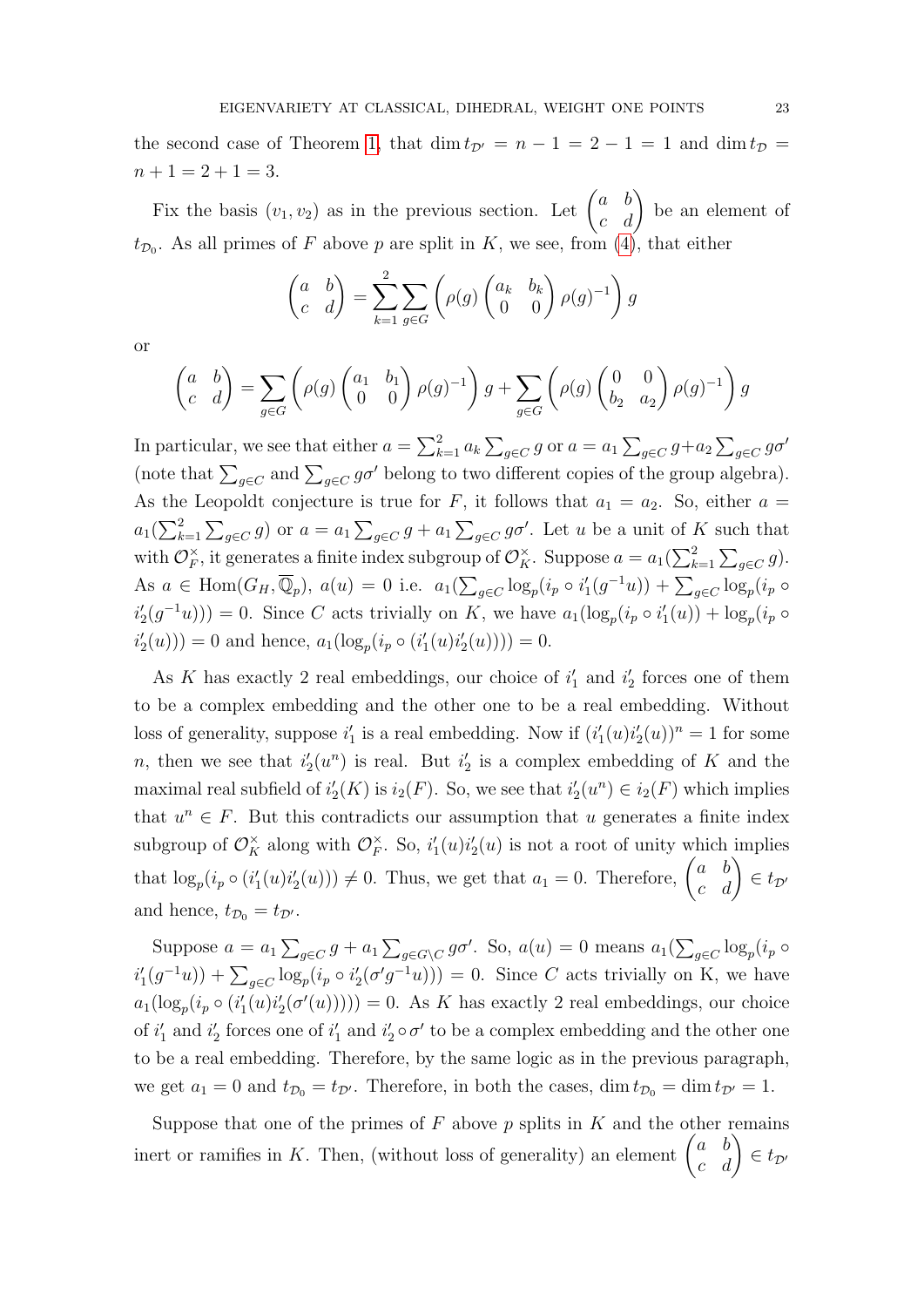looks like

$$
\begin{pmatrix} a & b \ c & d \end{pmatrix} = \sum_{g \in G} \left( \rho(g) \begin{pmatrix} 0 & b_1 \ 0 & 0 \end{pmatrix} \rho(g)^{-1} \right) g + \sum_{g \in G} \left( \rho(g) \begin{pmatrix} \frac{b_2}{2} & \frac{-b_2}{2\sqrt{\ell_{i(2)}}} \\ \frac{b_2\sqrt{\ell_{i(2)}}}{2} & \frac{-b_2}{2} \end{pmatrix} \rho(g)^{-1} \right) g
$$

In particular, if  $u \in \mathcal{O}_H^{\times}$ ,  $a(u) = \frac{b_2}{2} \left( \sum_{g \in C} \log_p(i_p \circ i_2'(g^{-1}(u)) \right) - \sum_{g \in G \setminus C} \log_p(i_p \circ f)$  $i'_2(g^{-1}(u)))$ .

Note that,  $\sum_{g \in C} g - \sum_{g \in G \setminus C} g \in \overline{\mathbb{Q}}[G]$ . The  $\overline{\mathbb{Q}}$ -subspace spanned by this element is G-stable and isomorphic to  $\epsilon_K$  as a G-representation. But we know that  $\epsilon_K$ appears in Hom $(\mathcal{O}_H^{\times}, \overline{\mathbb{Q}}_p)$ . Hence, from the proof of Proposition [3](#page-14-1) and [\[4,](#page-31-0) proof of Theorem 3.5, we see that there exists a unit  $u_0 \in \mathcal{O}_H^{\times}$  such that  $\sum_{g \in C} \log_p(i_p \circ$  $i'_2(g^{-1}(u_0))) - \sum_{g \in G \backslash C} \log_p(i_p \circ i'_2(g^{-1}(u_0))) \neq 0$ . But as  $a \in \text{Hom}(G_H, \overline{\mathbb{Q}}_p)$ ,  $a(u) = 0$ for all  $u \in \mathcal{O}_H^{\times}$ . So, we get that  $b_2 = 0$ .

So, we have  $\begin{pmatrix} a & b \\ c & d \end{pmatrix} = \sum_{g \in G}$  $\sqrt{ }$  $\rho(g)$  $\begin{pmatrix} 0 & b_1 \\ 0 & 0 \end{pmatrix} \rho(g)^{-1}$ g. Thus, we see that  $a =$  $d = 0$  and b,c generate a representation isomorphic to  $\text{Ind}_{G_K}^{G_F}(\chi/\chi^{\sigma})$ . Moreover,  $b = b_1(b')$  and  $c = b_1(c')$ , where  $b', c' \in \overline{\mathbb{Q}}[G]$ . We know that  $\text{Ind}_{G_K}^{G_F}(\chi/\chi^{\sigma})$  appears in Hom $(\mathcal{O}_H^{\times}, \overline{\mathbb{Q}}_p)$ . So, from the proof of Proposition [3,](#page-14-1) we see that  $b_1 = 0$ . Hence, we get dim  $t_{\mathcal{D}'} = 0$ . Therefore, from Proposition [1,](#page-12-2) it follows that dim  $t_{\mathcal{D}_0} = 1$  and  $\dim t_{\mathcal{D}} = 3$ . This concludes the proof of Theorem [1](#page-3-0) for the fourth case.

#### 8. Proof of Theorem [1](#page-3-0) for case 3

Suppose  $\rho = \text{Ind}_{G_K}^{G_F} \chi$ , G is a non-abelian dihedral group, K is a CM field and all primes of  $F$  above  $p$  are split in  $K$ . We retain the notations that we have been using so far. As K is a CM field,  $\tau_i \notin C$  for all i. Thus,  $\text{Ind}_{G_K}^{G_F}(\chi/\chi^{\sigma})$ appears in  $\mathcal{O}_H^{\times} \otimes_{\mathbb{Z}} \overline{\mathbb{Q}}$  with multiplicity *n*. Hence, the subspace  $V_{\chi/\chi^{\sigma}}$  of  $\mathcal{O}_H^{\times} \otimes_{\mathbb{Z}}$  $\overline{Q}$  on which C acts by  $\chi/\chi^{\sigma}$  has dimension n. Let  $x_1, \dots, x_n \in \mathcal{O}_H^{\times}$  be such that  $\left\{ (\sum_{g\in C} (\chi/\chi^{\sigma})(g)g^{-1})(x_1 \otimes 1), \cdots, (\sum_{g\in C} (\chi/\chi^{\sigma})(g)g^{-1})(x_n \otimes 1) \right\}$  is a basis of  $V_{\chi/\chi^{\sigma}}$  (it is clear that we can find such units). Therefore, if the Leopoldt conjecture is true for H, then  $\text{Ind}_{G_K}^{G_F}(\chi/\chi^{\sigma})$  appears in  $\text{Hom}(G_H, \overline{\mathbb{Q}}_p)$  with multiplicity  $\overline{n}$ .

Fix the basis  $(v_1, v_2)$  as in the previous section. As all primes of F above p are split in K, from the formulas we found earlier, it follows that if  $\begin{pmatrix} a & b \\ c & d \end{pmatrix} \in t_{\mathcal{D}}$ , then  $a = d = 0, b = \sum_{k \in I_1} b_k(\sum_{g \in C} (\chi/\chi^{\sigma})(g)g) + \sum_{k \in I_2} b_k(\sum_{g \in C} (\chi/\chi^{\sigma})(g)g\sigma')$ and  $c = \sum_{k \in I_1} b_k(\sum_{g \in G \setminus C} (\chi/\chi^{\sigma})(\sigma'g)g) + \sum_{k \in I_2} b_k(\sum_{g \in C} (\chi^{\sigma}/\chi)(g)g)$ . Now, suppose  $b \neq 0$ . It follows that  $(b_1, \dots, b_n) \neq (0, \dots, 0)$ . As  $b \in \text{Hom}(G_H, \overline{\mathbb{Q}}_p)$ , then  $b(x_l) = 0$  for  $l = 1, \dots, n$ . Thus,  $\sum_{j \in I_1} b_j \sum_{g \in C} (\chi/\chi^{\sigma})(g) \log_p(i_p \circ i'_j(g^{-1}(x_l)))$  +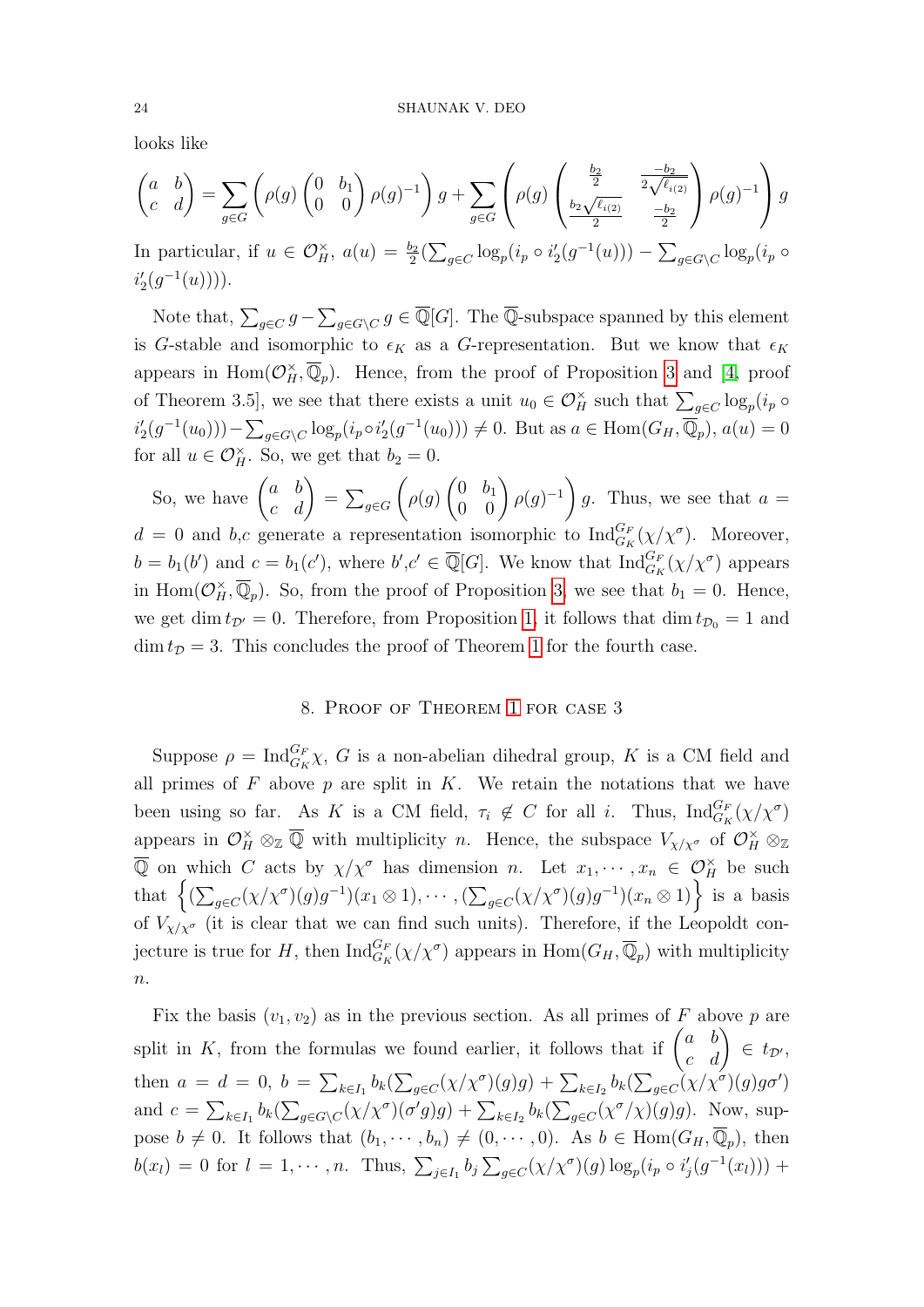$\sum_{j\in I_2} b_j \sum_{g\in C} (\chi/\chi^{\sigma})(g) \log_p(i_p \circ i'_j (\sigma' g^{-1}(x_l))) = 0$  for  $l = 1, \dots, n$ . Hence, the  $n \times n$ matrix  $(\sum_{g\in C}(\chi/\chi^{\sigma})(g) \log_p(i_p \circ i'_j((g^{-1}(x_l))_j)))_{1\leq j\leq n, 1\leq l\leq n}$  is not invertible, where  $(g^{-1}(x_l))_j = g^{-1}(x_l)$  if  $j \in I_1$  and  $(g^{-1}(x_l))_j = \sigma' g^{-1}(x_l)$  if  $j \in I_2$ . Thus, its determinant is zero that is,  $\det(\sum_{g \in C} (\chi/\chi^{\sigma})(g) \log_p(i_p \circ i'_j((g^{-1}(x_l))_j)))_{1 \leq j \leq n, 1 \leq l \leq n} = 0.$ 

We will view all the units above as elements of the Galois closure  $H'$  of  $H$ over Q. Let M be the Z-submodule of  $\mathcal{O}_{H'}^{\times}$  generated by elements of the set  $\{i'_j(g^{-1}(x_l))\}_{j\in I_1,g\in C,1\leq l\leq n}\cup \{i'_j(\sigma'g^{-1}(x_l))\}_{j\in I_2,g\in C,1\leq l\leq n}$  and let  $\{u_1,\dots,u_m\}$  be the subset of  $\left\{i'_j(g^{-1}(x_l))\right\}_{j\in I_1,g\in C,1\leq l\leq n}\cup\left\{i'_j(\sigma'g^{-1}(x_l))\right\}_{j\in I_2,g\in C,1\leq l\leq n}$  such that it forms a basis of  $M \otimes_{\mathbb{Z}} \mathbb{Q}$ . So, we can see the determinant as a polynomial in  $\log_p(i_p(u_1)), \cdots, \log_p(i_p(u_m))$  with coefficients in  $\overline{\mathbb{Q}}$ . Call the polynomial P which will be a polynomial in  $m$  variables. Recall that the  $p$ -adic Schanuel conjecture ([\[8,](#page-31-6) Conjecture 3.10]) states that if  $\alpha_1, \dots, \alpha_n \in \overline{\mathbb{Q}}$  are such that  $\log_p(\alpha_1), \dots, \log_p(\alpha_n)$ are linearly independent over  $\mathbb{Q}$ , then the field  $\mathbb{Q}(\log_p(\alpha_1), \cdots, \log_p(\alpha_n))$  has transcendence degree n over  $\mathbb Q$ . Now assume that the p-adic Schanuel conjecture. Then it follows that  $\mathbb{Q}(\log_p(i_p(u_1)), \dots, \log_p(i_p(u_m)))$  has transcendence degree m over  $\mathbb{Q}$ . But P is a polynomial over  $\overline{Q}$  which is satisfied by  $\log_p(i_p(u_1)), \cdots, \log_p(i_p(u_m)).$ Hence, all the coefficients of  $P$  are zero. Observe that, on the complex side, we have  $\det(\sum_{g\in C}(\chi/\chi^{\sigma})(g) \log |i'_{j}((g^{-1}(x_{l}))_{j})|) = P(\log(|u_{1}|), \cdots, \log(|u_{m}|)).$  But as all the coefficients of  $P$  are zero, we see that the determinant  $\det(\sum_{g \in C} (\chi/\chi^{\sigma})(g) \log |i'_{j}((g^{-1}(x_{l}))_{j})|)_{1 \leq j \leq n, g \in C, 1 \leq l \leq n} = 0.$ 

Note that, the set of left coset representatives of  $G/ \{1, \tau_j\}$  can be given by C for  $j \in I_1$  and by  $C\sigma'$  for  $j \in I_2$ . We can identify  $\mathbb{C}^{\frac{n|G|}{2}}$  with G-representation  $\oplus_{j=1}^n \text{Ind}_{\{1,\tau_j\}}^G$ 1. Indeed, we can label the standard basis of  $\mathbb{C}^{\frac{n|G|}{2}}$  by  $\left\{i'_j \circ g\right\}_{j\in I_1,g\in C}$  $\{i'_j \circ g \sigma'\}_{j \in I_2, g \in C}$  and give the action of G by  $g'.e_{i'_j \circ g} = e_{i'_j \circ [g'g]}$  where, if  $j \in I_1$ , then  $[g'g]$  is the element in C which represents the left coset of  $g'g$  in  $G/ \{1, \tau_j\}$ and if  $j \in I_2$ , then  $[g'g]$  is the element in  $C\sigma'$  which represents the left coset of  $g'g$  in  $G/\{1,\tau_j\}$ . Let  $\phi$  :  $\mathcal{O}_H^{\times} \otimes_{\mathbb{Z}} \overline{\mathbb{Q}} \to \mathbb{C}^{\frac{n|G|}{2}}$  be the linear map given by  $u \otimes$  $1 \mapsto ((\log |i'_j(g^{-1}(u))|)_{j\in I_1,g\in C}, (\log |i'_j(\sigma'g^{-1}(u))|)_{j\in I_2,g\in C})$ . By Minkowski's proof of Dirichlet's unit theorem, we know that  $\phi$  is an injective map which is G-equivariant and the C-vector space generated by  $\text{Im}(\phi)$  is of dimension  $\frac{n|G|}{2} - 1$  and is isomorphic to  $(\bigoplus_{j=1}^n \text{Ind}_{\{1,\tau_j\}}^G 1) \setminus 1$  as a G-representation.

Thus, we see that  $\phi((\sum_{g\in C}(\chi/\chi^{\sigma})(g)g^{-1})x_1),\cdots,\phi((\sum_{g\in C}(\chi/\chi^{\sigma})(g)g^{-1})x_n)$  are linearly independent vectors and C acts on them by  $\chi/\chi^{\sigma}$ . So, it follows that, for all  $j \in I_1 \phi((\sum_{g \in C} (\chi/\chi^{\sigma})(g)g^{-1})x_k)_{i'_j \circ g'} = (\chi^{\sigma}/\chi)(g')(\phi((\sum_{g \in C} (\chi/\chi^{\sigma})(g)g^{-1})x_k)_{i'_j \circ 1})$ for  $1 \leq k \leq n$  and  $g' \in C$ . Similarly, for all  $j \in I_2$ ,  $\phi((\sum_{g \in C} (\chi/\chi^{\sigma})(g)g^{-1})x_k)_{i'_j \circ g' \sigma'}$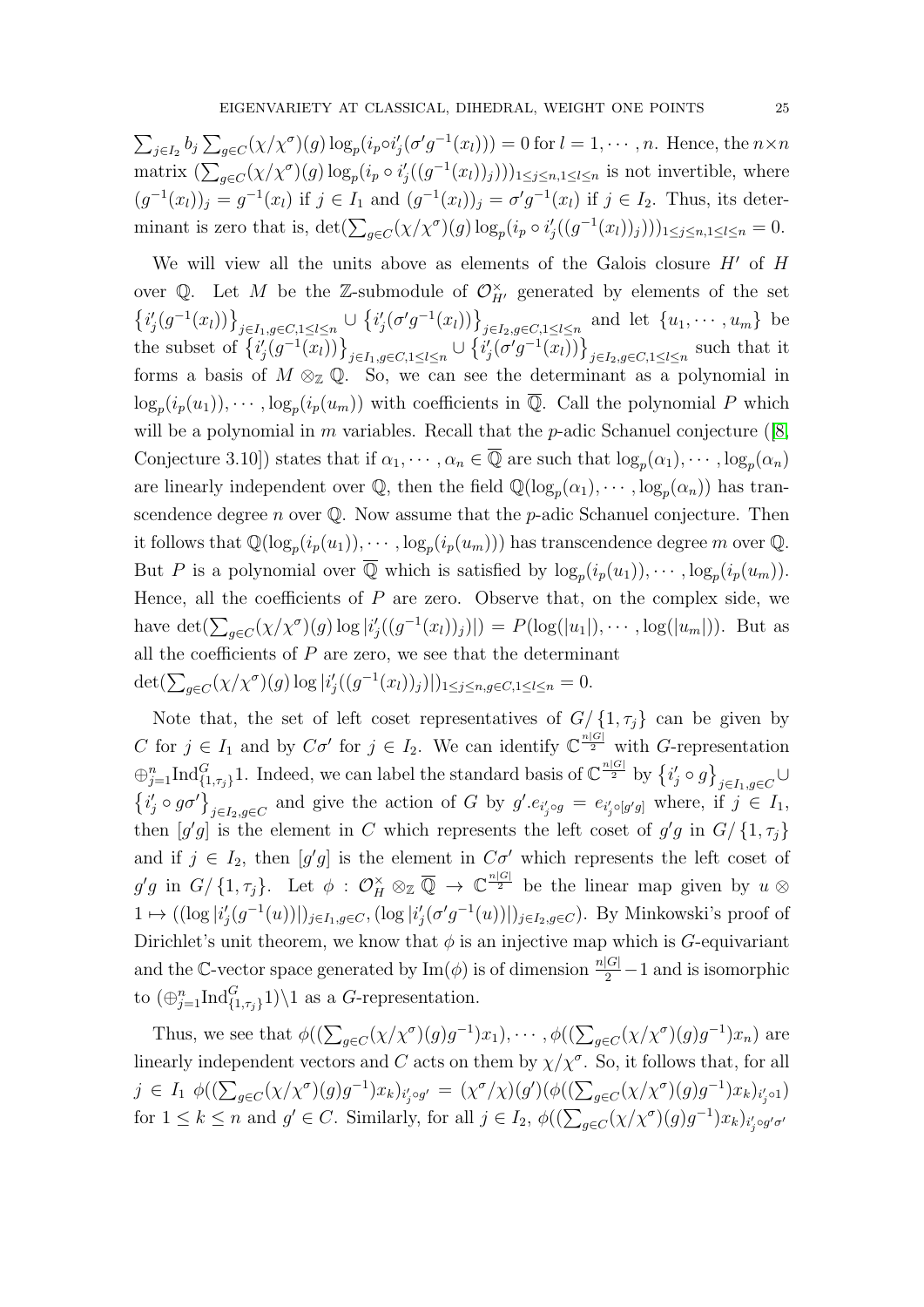$=(\chi^{\sigma}/\chi)(g')(\phi((\sum_{g\in C}(\chi/\chi^{\sigma})(g)g^{-1})x_k)_{i'_j\circ\sigma'})$  for  $1\leq k\leq n$  and  $g'\in C$ . So the ntuples  $((\sum_{g\in C}(\chi/\chi^\sigma)(g)\log|i'_j(g^{-1}(x_1))|)_{j\in I_1},(\sum_{g\in C}(\chi/\chi^\sigma)(g)\log|i'_j(\sigma'g^{-1}(x_1))|)_{j\in I_2}),$  $\cdots$ ,  $((\sum_{g\in C}(\chi/\chi^\sigma)(g)\log|i'_j(g^{-1}(x_n))|)_{j\in I_1}, (\sum_{g\in C}(\chi/\chi^\sigma)(g)\log|i'_j(\sigma'g^{-1}(x_n))|)_{j\in I_2})$ are linearly independent (these vectors are obtained by taking  $(i'_j \circ 1)$ -th co-ordinates for  $j \in I_1$  and  $(i'_j \circ \sigma')$ -th co-ordinates for  $j \in I_2$  of the *n* linearly independent vectors given above). Therefore, using the notation introduced above, we get that the matrix  $(\sum_{g\in C} (\chi/\chi^{\sigma})(g) \log |i'_j((g^{-1}(x_l))_j)|)_{1\leq j\leq n, 1\leq l\leq n}$  is invertible and  $\det(\sum_{g\in C}(\chi/\chi^{\sigma})(g)\log|i'_{j}((g^{-1}(x_{l}))_{j})|)_{1\leq j\leq n,1\leq l\leq n}\neq 0$ . But we already concluded above, after assuming  $(b_1, \dots, b_n) \neq (0, \dots, 0)$  and the *p*-adic Schanuel conjecture, that  $\det(\sum_{g\in C} (\chi/\chi^{\sigma})(g) \log |i'_j((g^{-1}(x_l))_j)|)_{1\leq j\leq n,1\leq l\leq n} = 0$ . Thus, we get a contradiction to our assumption that  $(b_1, \dots, b_n) \neq (0, \dots, 0)$  after assuming the *p*-adic Schanuel conjecture. Hence, after assuming the p-adic Schanuel conjecture, we see that dim  $t_{\mathcal{D}'} = 0$ .

If the p-adic Schanuel conjecture is true, then by [\[17,](#page-31-14) Theorem 6.4], the Leopoldt conjecture is also true. Hence, Proposition [1](#page-12-2) implies that dim  $t_{\mathcal{D}_0} = 1$  and dim  $t_{\mathcal{D}} =$  $n+1$ .

Suppose  $\rho = \text{Ind}_{G_K}^{G_F} \chi$ , G is a non-abelian dihedral group, K has exactly  $2(n-s)$ real embeddings and all primes of  $F$  above  $p$  are split in  $K$ . So, we see (after relabeling, if necessary)  $\tau_1, \dots, \tau_s \in G \backslash C$  and  $\tau_{s+1} = \dots = \tau_n = \tau$ . Thus,  $\text{Ind}_{G_K}^{G_F}(\chi/\chi^\sigma)$  appears in  $\mathcal{O}_H^{\times} \otimes_{\mathbb{Z}} \overline{\mathbb{Q}}$  with multiplicity s and  $\epsilon_K$  appears in it with multiplicity  $n-s$ . Hence, the subspace  $V_{\chi/\chi^{\sigma}}$  of  $\mathcal{O}_H^{\times} \otimes_{\mathbb{Z}} \overline{\mathbb{Q}}$  on which C acts by  $\chi/\chi^{\sigma}$ has dimension s. Let  $x_1, \dots, x_s \in \mathcal{O}_H^{\times}$  be such that a basis of  $V_{\chi/\chi^{\sigma}}$  is given by  $\left\{ (\sum_{g\in C} (\chi/\chi^{\sigma})(g)g^{-1})(x_1\otimes 1), \cdots, (\sum_{g\in C} (\chi/\chi^{\sigma})(g)g^{-1})(x_s\otimes 1) \right\}$  (it is clear that we can find such units). Therefore, if the Leopoldt conjecture is true for  $H$ , then  $\text{Ind}_{G_K}^{G_F}(\chi/\chi^\sigma)$  appears in  $\text{Hom}(G_H,\overline{\mathbb{Q}}_p)$  with multiplicity  $2n-s$  and  $\epsilon_K$  appears in it with multiplicity s.

Fix the basis  $(v_1, v_2)$  as in the previous section. As all primes of F above p are split in K, from the formulas we found earlier, it follows that if  $\begin{pmatrix} a & b \\ c & d \end{pmatrix} \in t_{\mathcal{D}}$ , then

$$
\begin{pmatrix} a & b \ c & d \end{pmatrix} = \sum_{k \in I_1} \sum_{g \in G} \left( \rho(g) \begin{pmatrix} 0 & b_k \ 0 & 0 \end{pmatrix} \rho(g)^{-1} \right) g + \sum_{k \in I_2} \sum_{g \in G} \left( \rho(g) \begin{pmatrix} 0 & 0 \ b_k & 0 \end{pmatrix} \rho(g)^{-1} \right) g
$$

Hence, we easily see that  $a=d=0$ ,  $b=\sum_{k\in I_1}b_k(\sum_{g\in C}(\chi/\chi^\sigma)(g)g)+\sum_{k\in I_2}b_k(\sum_{g\in C}(\chi/\chi^\sigma)(g)g\sigma')$ and  $c = \sum_{k \in I_1} b_k(\sum_{g \in G \setminus C} (\chi/\chi^{\sigma})(\sigma'g)g) + \sum_{k \in I_2} b_k(\sum_{g \in C} (\chi^{\sigma}/\chi)(g)g)$ . Recall that, b and c together generate  $\text{Ind}_{G_K}^{G_F}(\chi/\chi^\sigma)$  which appears in  $\text{Hom}(G_H, \overline{\mathbb{Q}}_p)$  with multiplicity 2n − s. Each of these  $(2n - s)$  copies is obtained by replacing  $\begin{pmatrix} 0 & b_k \\ 0 & 0 \end{pmatrix}$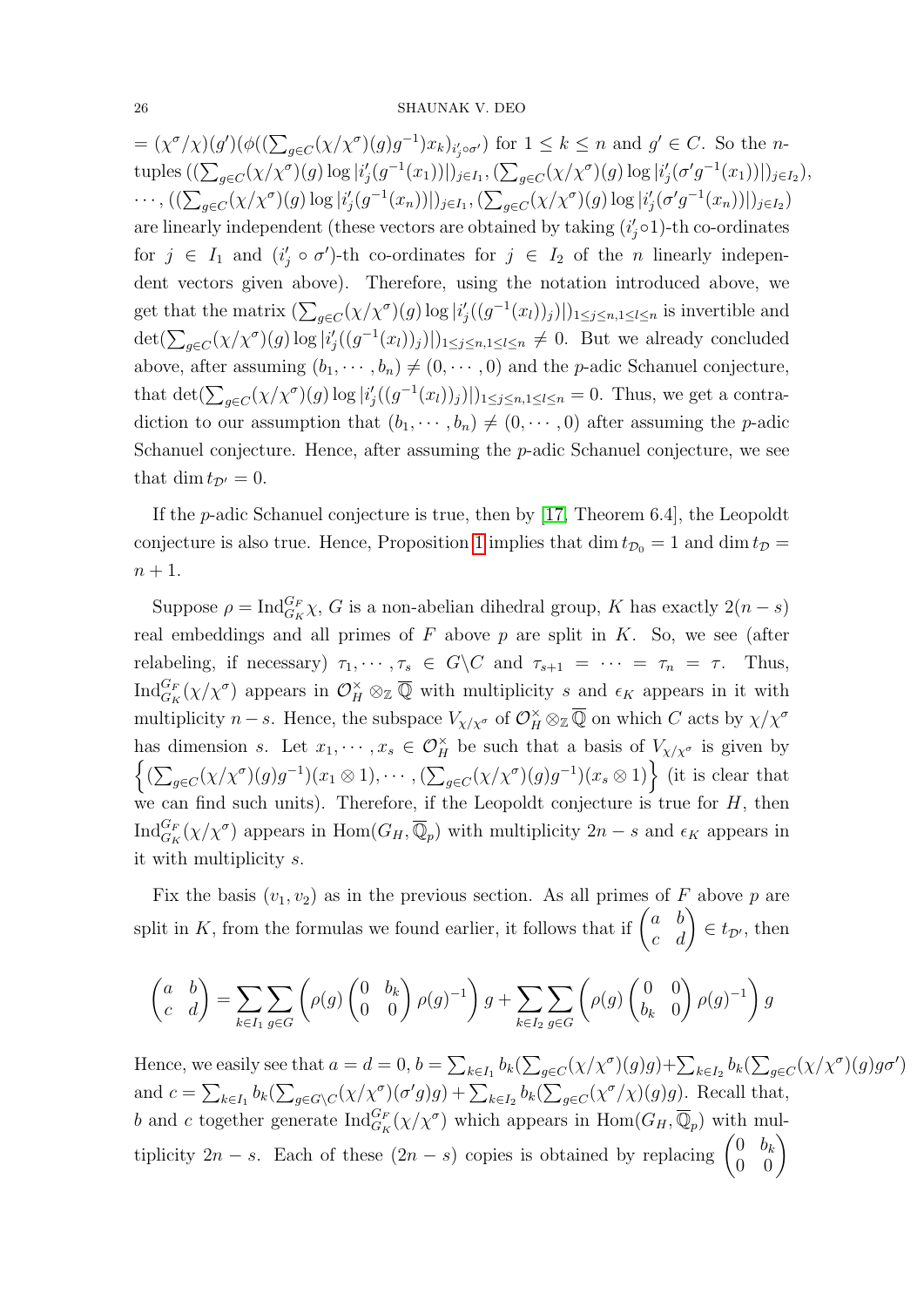with a suitable matrix  $\begin{pmatrix} 0 & b'_k \\ c_k & 0 \end{pmatrix}$ ) and by replacing  $\begin{pmatrix} 0 & 0 \\ b & 0 \end{pmatrix}$  $b_k$  0  $\setminus$ with a suitable matrix  $\begin{pmatrix} 0 & c_k \end{pmatrix}$  $b'_k$  0  $\setminus$ in the equation above and taking the space generated by the resulting  $b$ and c. Thus, the copies of  $\text{Ind}_{G_K}^{G_F}(\chi/\chi^{\sigma})$  obtained from  $t_{\mathcal{D}'}$  are obtained from these  $2n - s$  copies by putting the *n* extra conditions that  $c_1 = \cdots = c_n = 0$ . Hence,  $\dim t_{\mathcal{D}'} \geq (2n - s) - n = n - s.$ 

Now, suppose dim  $t_{\mathcal{D}'} > n - s$  i.e. the dimension of the vector space generated by  $(b_1, \dots, b_n)$  is greater than  $n - s$ . As  $b \in \text{Hom}(G_H, \overline{\mathbb{Q}}_p)$ , then  $b(x_l) = 0$  for  $l = 1, \dots, s$ . Thus, we get  $\sum_{j \in I_1} b_j \sum_{g \in C} (\chi/\chi^{\sigma})(g) \log_p(i_p \circ i'_j(g^{-1}(x_l)))$  $+\sum_{j\in I_2} b_j \sum_{g\in C} (\chi/\chi^{\sigma})(g) \log_p(i_p \circ i'_j(\sigma' g^{-1}(x_l))) = 0$  for  $l = 1, \dots, s$ . Hence, the rank of the  $s \times n$  matrix  $\left(\sum_{g \in C} (\chi/\chi^{\sigma})(g) \log_p(i_p \circ i'_j((g^{-1}(x_l))_j))\right)_{1 \leq j \leq n, 1 \leq l \leq s}$  is less than s, where  $(g^{-1}(x_l))_j = g^{-1}(x_l)$  if  $j \in I_1$  and  $(g^{-1}(x_l))_j = \sigma' g^{-1}(x_l)$  if  $j \in I_2$ . As a consequence, the determinant of every  $s \times s$  minor of this matrix is 0. In particular,  $\det(\sum_{g \in C} (\chi/\chi^{\sigma})(g) \log_p(i_p \circ i'_j((g^{-1}(x_l))_j)))_{1 \leq j \leq s, 1 \leq l \leq s} = 0$ . Using the same logic as used in the CM case above, we see that, after assuming the p-adic Schanuel conjecture,  $\det(\sum_{g \in C} (\chi/\chi^{\sigma})(g) \log |i'_j((g^{-1}(x_l))_j)|)|_{1 \leq j \leq s, 1 \leq l \leq s} = 0.$ 

As in the previous subcase (CM case) above, we can label the standard basis of  $\mathbb{C}^{\frac{n|G|}{2}}$  by  $\{i'_j \circ g_j\}_{1 \leq j \leq n, g_j \in G/\{1, \tau_j\}}$  and give the action of G by  $g'.e_{i'_j \circ g_j} = e_{i'_j \circ [g'g_j]}$ where  $[g'g_j]$  is the element in  $G/\{1,\tau_j\}$  which represents the left coset of  $g'g_j$  in  $G/\{1,\tau_j\}$ . This identifies  $\mathbb{C}^{\frac{n|G|}{2}}$  with  $\bigoplus_{j=1}^n \text{Ind}_{\{1,\tau_j\}}^G 1$  in a way that makes the linear map  $\phi: \mathcal{O}_H^{\times} \otimes_{\mathbb{Z}} \overline{\mathbb{Q}} \to \mathbb{C}^{\frac{n|G|}{2}}$  given by  $u \otimes 1 \mapsto (\log |i'_j(g_j^{-1}))$  $\langle G_j^{-1}(u))|)_{1\leq j\leq n, g_j\in G/\{1,\tau_j\}}$   $G$ equivariant. Note that, the set of left coset representatives of  $G/\{1,\tau_i\}$  can be given by C for all  $1 \leq j \leq s$  such that  $j \in I_1$  and by  $C\sigma'$  for all  $1 \leq j \leq s$  such that  $j \in I_2$ , so we will use it for coset representatives for  $1 \leq j \leq s$  in the map above. From Minkowski's proof of Dirichlet's unit theorem, we know that this map is injective and the C-vector space generated by  $\text{Im}(\phi)$  has dimension  $\frac{n|G|}{2} - 1$  and is isomorphic to  $(\bigoplus_{j=1}^n \text{Ind}_{\{1,\tau_j\}}^G 1) \setminus 1$  as a G-representation.

Thus, we see that  $\phi((\sum_{g\in C}(\chi/\chi^{\sigma})(g)g^{-1})x_1),\cdots,\phi((\sum_{g\in C}(\chi/\chi^{\sigma})(g)g^{-1})x_s)$  are linearly independent vectors and C acts on them by  $\chi^{\sigma}/\chi$ . Thus,  $\phi((\sum_{g\in C}(\chi/\chi^{\sigma})(g)g^{-1})x_k)_{i'_j\circ g'}$  $=(\chi^{\sigma}/\chi)(g')(\phi((\sum_{g\in C}(\chi/\chi^{\sigma})(g)g^{-1})x_j)_{i'_k\circ 1})$  for all  $j\in I_1$  with  $1\leq j\leq s, 1\leq k\leq s$ and  $g' \in C$  and  $\phi((\sum_{g \in C} (\chi/\chi^{\sigma})(g)g^{-1})x_k)_{i'_j \circ g' \sigma'} = (\chi^{\sigma}/\chi)(g')(\phi((\sum_{g \in C} (\chi/\chi^{\sigma})(g)g^{-1})x_j)_{i'_k \circ \sigma'})$ for all  $j \in I_2$  with  $1 \leq j \leq s$ ,  $1 \leq k \leq s$  and  $g' \in C$ . Note that, the subrepresentation of  $\mathbb{C}^{\frac{n|G|}{2}}$  given by  $\oplus_{j=s+1}^n \text{Ind}_{\{1,\tau_j\}}^G 1$ , which is generated co-ordinates corresponding to  $i'_j \circ g_{j'}$  with  $s+1 \leq j \leq n$  and  $g_{j'} \in G/ \{1, \tau_j\}$ , does not contain  $\text{Ind}_{G_K}^{G_F}(\chi/\chi^\sigma)$ . Thus, it does not contain any non-zero vector on which C acts like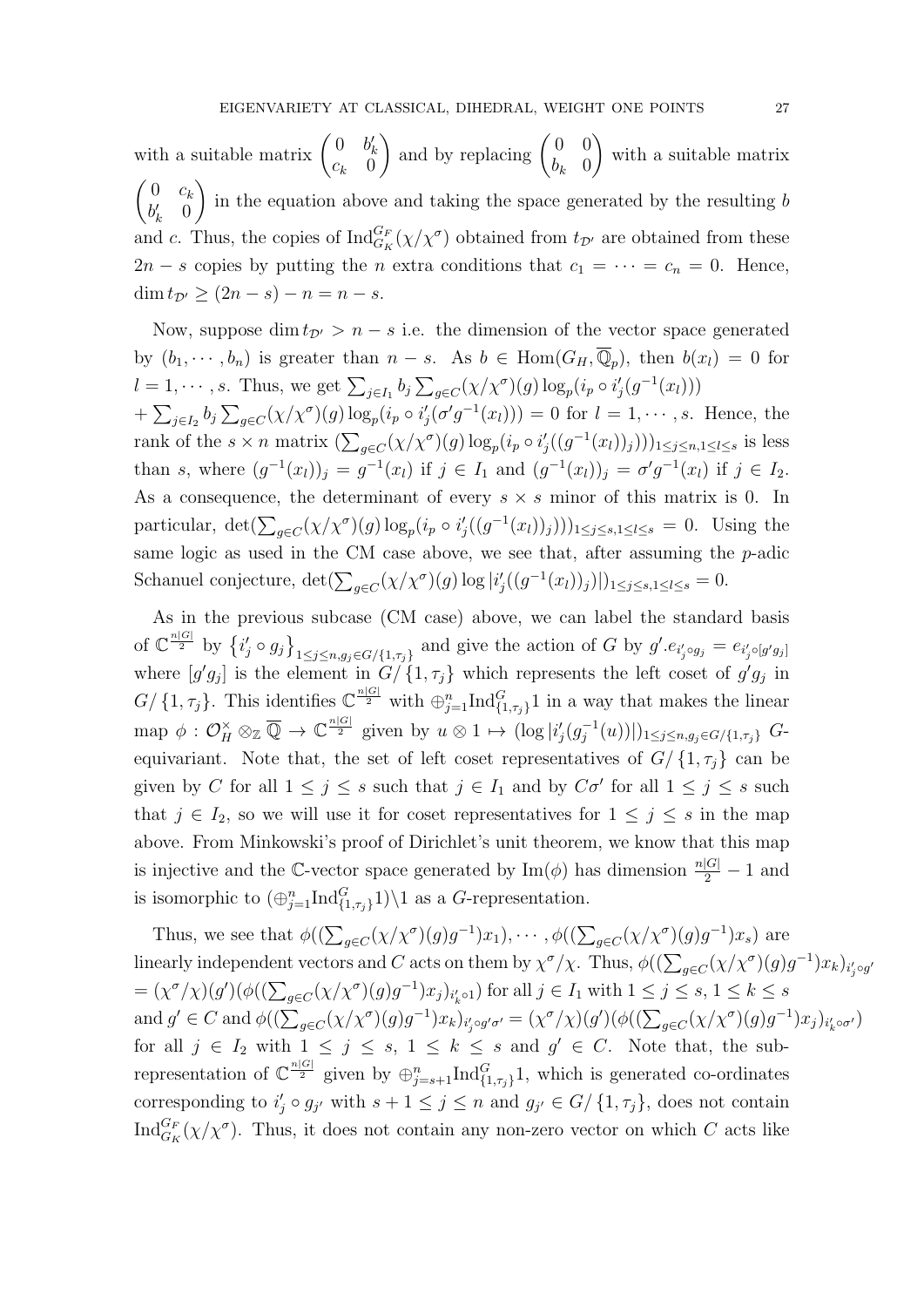#### 28 SHAUNAK V. DEO

 $\chi/\chi^{\sigma}$ . So,  $\phi((\sum_{g\in C}(\chi/\chi^{\sigma})(g)g^{-1})x_k)_{i'_j\circ g_{j'}}=0$  for all  $1\leq k\leq s$ ,  $s+1\leq j\leq n$  and  $g_{j'} \in G/ \{1, \tau_j\}.$ 

So, we see that the s-tuples  $\left(\sum_{g\in C} (\chi/\chi^{\sigma})(g) \log |i'_j((g^{-1}(x_1))_j)|\right)_{1\leq j\leq s}, \dots$  $(\sum_{g \in C} (\chi/\chi^{\sigma})(g) \log |i'_{j}((g^{-1}(x_{s}))_{j})|)_{1 \leq j \leq s}$  are linearly independent (these vectors are obtained by taking  $(i'_j \circ 1)$ -th co-ordinates for  $j \in I_1$  with  $1 \leq j \leq s$  and by taking  $(i'_j \circ \sigma')$ -th co-ordinates for  $j \in I_2$  with  $1 \leq j \leq s$  of the s linearly independent vectors given above). Therefore, the matrix  $(\sum_{g \in C} (\chi/\chi^{\sigma})(g) \log |i'_{j}((g^{-1}(x_{l}))_{j})|)_{1 \leq j \leq s, 1 \leq l \leq s}$ is invertible and  $\det(\sum_{g\in C} (\chi/\chi^{\sigma})(g) \log |i'_j((g^{-1}(x_l))_j)|)_{1\leq j\leq s,1\leq l\leq s} \neq 0$ . But we already concluded above, that  $\det(\sum_{g \in C} (\chi/\chi^{\sigma})(g) \log |i'_{j}((g^{-1}(x_{l}))_{j})|)_{1 \leq j \leq s, 1 \leq l \leq s} = 0.$ Thus, we get a contradiction to our assumption that dim  $t_{\mathcal{D}'} > n - s$ , after assuming the *p*-adic Schanuel conjecture. Hence, after assuming the *p*-adic Schanuel conjecture, we see that dim  $t_{\mathcal{D}'} = n - s$ .

As all primes of F above p are split in K, from [\(5\)](#page-18-0), it follows that if  $\begin{pmatrix} a & b \\ c & d \end{pmatrix} \in t_{\mathcal{D}}$ , then

$$
\begin{pmatrix} a & b \ c & d \end{pmatrix} = \sum_{k \in I_1} \sum_{g \in G} \left( \rho(g) \begin{pmatrix} a_k & b_k \ 0 & d_k \end{pmatrix} \rho(g)^{-1} \right) g + \sum_{k \in I_2} \sum_{g \in G} \left( \rho(g) \begin{pmatrix} d_k & 0 \ b_k & a_k \end{pmatrix} \rho(g)^{-1} \right) g
$$

Recall that,  $a+d$  generates the trivial representation 1, while  $a-d$  generates  $\epsilon_K$  and their expressions do not involve  $b_k$ 's. So, if  $a_k$ 's,  $b_k$ 's and  $d_k$ 's are giving an element of  $t_{\mathcal{D}}$  after their substitution in the formula above, we should get an element of  $t_{\mathcal{D}}$ after making all the  $b_k$ 's 0.

If the p-adic Schanuel conjecture is true, then by [\[17,](#page-31-14) Theorem 6.4], the Leopoldt conjecture is also true. So,  $\epsilon_K$  appears in  $\text{Hom}(G_H, \overline{\mathbb{Q}}_p)$  with multiplicity s and 1 appears with multiplicity one. So, we see that  $a_1+d_1=\cdots=a_n+d_n$  and the vector space generated by *n*-tuples  $((a_j - d_j)_{j \in I_1}, (d_j - a_j)_{j \in I_2})$  coming from all possible  $a_k$ 's and  $d_k$ 's should have dimension s. Hence, the dimension of the space generated by the 2n-tuples  $(a_1, \dots, a_n, d_1, \dots, d_n)$  which give rise to an element of  $t_{\mathcal{D}}$  when substituted in the equation above with  $b_1 = \cdots = b_n = 0$  has dimension  $s + 1$ .

Thus, combining all the observations above, we see that  $\dim t_{\mathcal{D}} = \dim t_{\mathcal{D}'} + s+1 =$  $(n-s)+s+1=n+1$ . It follows, from Proposition [1,](#page-12-2) that  $\dim t_{\mathcal{D}_0} \leq n-s+1$  and from the computation of dim  $t_{\mathcal{D}'}$  above, we see that dim  $t_{\mathcal{D}_0} \geq n-s$ . This concludes the proof of Theorem [1](#page-3-0) for the third case.

# 9. Ordinary locus of the Eigenvariety and its properties

As in the introduction ( $\S$ [1\)](#page-0-0), let  $\mathcal E$  be the *p*-adic eigenvariety parameterizing cuspidal Hilbert modular eigenforms of tame level N defined over F. It is constructed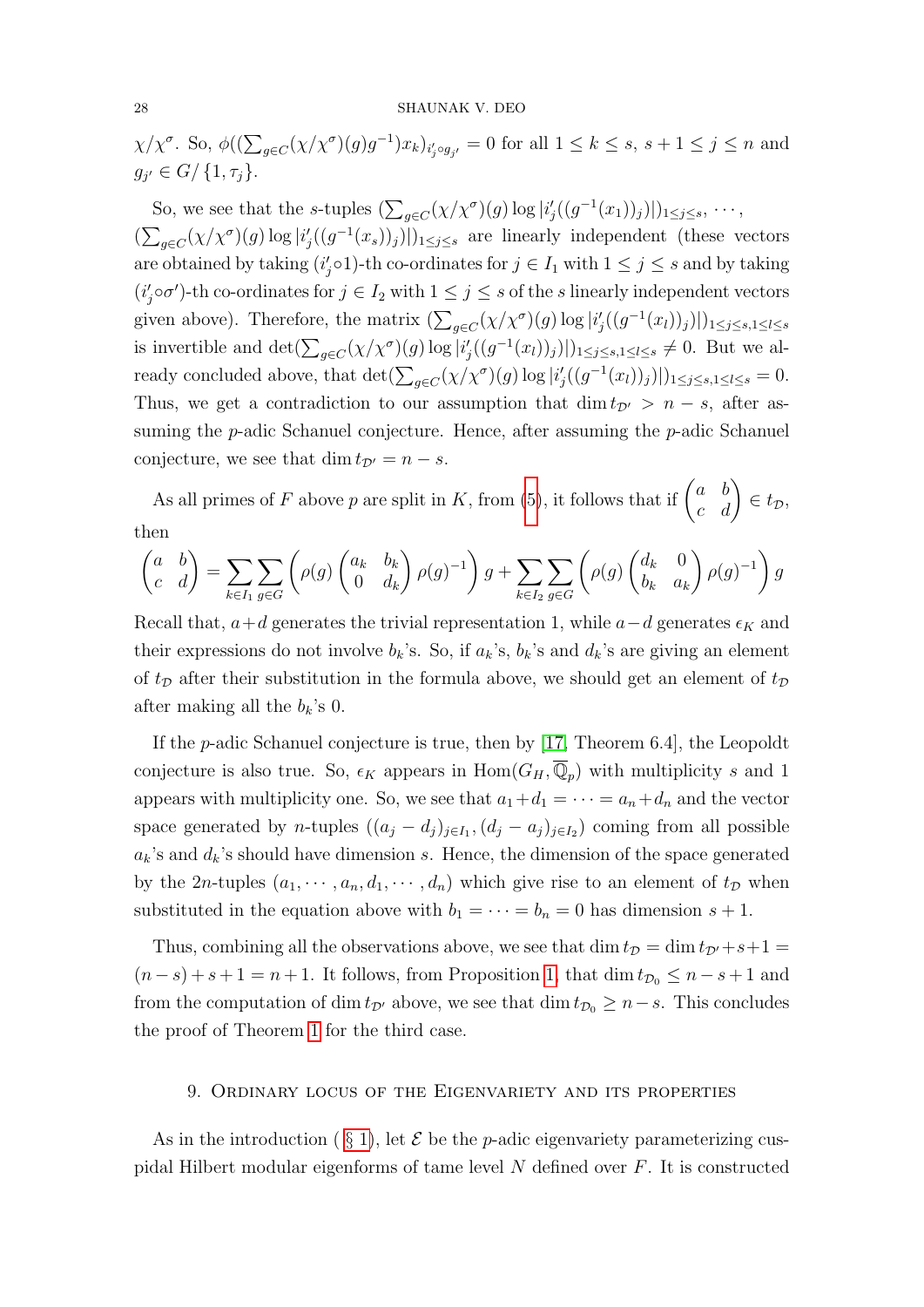using the Hecke operators  $U_{\mathfrak{p}_i}$  for  $\mathfrak{p}_i|p$  and  $T(\mathfrak{q})$  for primes  $\mathfrak{q} \nmid Np$ . It is reduced and there is a locally finite morphism  $\kappa : \mathcal{E} \to \mathcal{W}$ , known as the weight map such that, for  $x \in \mathcal{E}$ , the local ring of  $\mathcal E$  at x is a torsion-free module of finite type over the local ring of W at  $\kappa(x)$  (see [\[1\]](#page-31-1) for more details about the construction). Note that, by [\[7,](#page-31-15) Lemma 5.8],  $\mathcal{E}$  is equi-dimensional of dimension  $n + 1$  (see [\[1,](#page-31-1) Theorem 5.1]). By construction, we have analytic functions  $U(\mathfrak{p}_i) \in \mathcal{O}(\mathcal{E})^{\times}$  for  $\mathfrak{p}_i|p$  and  $T(\mathfrak{q}) \in \mathcal{O}(\mathcal{E})$  for  $\mathfrak{q} \nmid Np$ . By [\[1,](#page-31-1) Theorem 5.1], there exists a continuous pseudo-character  $G_F \to \mathcal{O}(\mathcal{E})$  which sends Frob<sub>q</sub> to  $T(\mathfrak{q})$  for all primes  $\mathfrak{q} \nmid Np$ . This pseudo-character is obtained by the techniques illustrated in [\[3\]](#page-31-16) using other properties of the eigenvariety.

If  $p = \prod_{i=1}^r \mathfrak{p}_i^{e_i}$  is the prime decomposition of p in  $\mathcal{O}_F$ , then let  $U(p) = \prod_{i=1}^r U(\mathfrak{p}_i)^{e_i}$  $\in \mathcal{O}(\mathcal{E})^{\times}$ . The locus where  $|U(p)|_p = 1$  is both open and closed in  $\mathcal{E}$ , and we call it the ordinary locus of the eigenvariety. It is closely related to nearly ordinary Hida families. The system of eigenvalues of a refinement  $f_{(\gamma_i)}$  of f (as in the introduction) corresponds to a point  $x \in \mathcal{E}(Q_p)$  such that  $\kappa(x)$  has finite order. As  $U(\mathfrak{p}_i)(x) = \gamma_i$ is a p-adic unit for every  $1 \leq i \leq r$ , x lies on the ordinary locus of  $\mathcal{E}$ . Let  $\mathcal{T}$  be the local ring of  $\mathcal E$  at x and let  $\mathfrak m$  be its maximal ideal. So, the Krull dimension of  $\mathcal T$  is  $n+1$ .

The construction of the eigenvariety  $\mathcal E$  in the parallel weight case is equivalent to the parallel weight eigenvariety  $\mathcal C$  constructed by Kisin and Lai in [\[16\]](#page-31-4). Thus,  $\mathcal{C}^{\text{cusp}}$ , the cuspidal part of  $\mathcal{C}$ , can be seen as a closed subvariety of  $\mathcal{E}$ . This gives a map  $\alpha: \mathcal{O}(\mathcal{E}) \to \mathcal{O}(\mathcal{C}^{\text{cusp}})$  which induces a surjective map  $\mathcal{O}_{\mathcal{E},x} \to \mathcal{O}_{\mathcal{C}^{\text{cusp}}, \alpha(x)}$  for all  $x \in \mathcal{E}$ , where  $\mathcal{O}_{\mathcal{E},x}$  is the local ring of  $\mathcal{E}$  at x and  $\mathcal{O}_{\mathcal{C}^{\text{cusp}}, \alpha(x)}$  is the local ring of  $\mathcal{C}^{\text{cusp}}$ at  $\alpha(x)$ . Indeed, the map on local rings is surjective as both of them are generated by the Hecke operators  $T(\mathfrak{q})$  for primes  $\mathfrak{q} \nmid Np$  and  $U(\mathfrak{p}_i)$  for primes  $\mathfrak{p}_i|p$  and the map  $\alpha$  is the restriction map. All the properties of  $\mathcal E$  listed above also hold for  $\mathcal C^{\text{cusp}}$ (after changing the weight space suitably) and x lies in  $\mathcal{C}^{\text{cusp}}$ . In particular, we get a continuous pseudo-character  $G_F \to \mathcal{O}(\mathcal{C}^{\text{cusp}})$  which sends Frob<sub>q</sub> to  $T(\mathfrak{q})$  for all primes  $\mathfrak{q} \nmid Np$ . We can define the ordinary locus of  $\mathcal{C}^{\text{cusp}}$  in the same way. It will be an open and closed subspace of  $\mathcal{C}^{\text{cusp}}$  and moreover, x lies in the ordinary locus of C. Let  $\mathcal{T}_0$  be the local ring of  $\mathcal{C}^{\text{cusp}}$  at x with maximal ideal  $\mathfrak{m}_0$ . Thus, we have a surjective map  $\mathcal{T} \rightarrow \mathcal{T}_0$ . The Krull dimension of  $\mathcal{T}_0$  is 1.

**Proposition 4.** (1) There exists a continuous representation  $\rho_{\mathcal{T}} : G_F \to GL_2(\mathcal{T})$ , such that  $Tr(\rho_T(Frob_q)) = T(q)$  for all primes  $q \nmid Np$ . The reduction of  $\rho_T$ modulo **m** is  $\rho$ . As f is regular at p,  $\rho_T$  is nearly ordinary at every  $\mathfrak{p}_i|p$  in the sense that:  $(\rho_{\tau})|G_{F_{\mathfrak{p}_i}} \simeq \begin{pmatrix} (\psi_{\tau}')_i & * \\ 0 & (\psi_{\sigma}'_i)'_i \end{pmatrix}$ 0  $(\psi''_{\mathcal{T}})_{i}$  $\setminus$ and there exists a lift of  $Frob_{\mathfrak{p}_i}$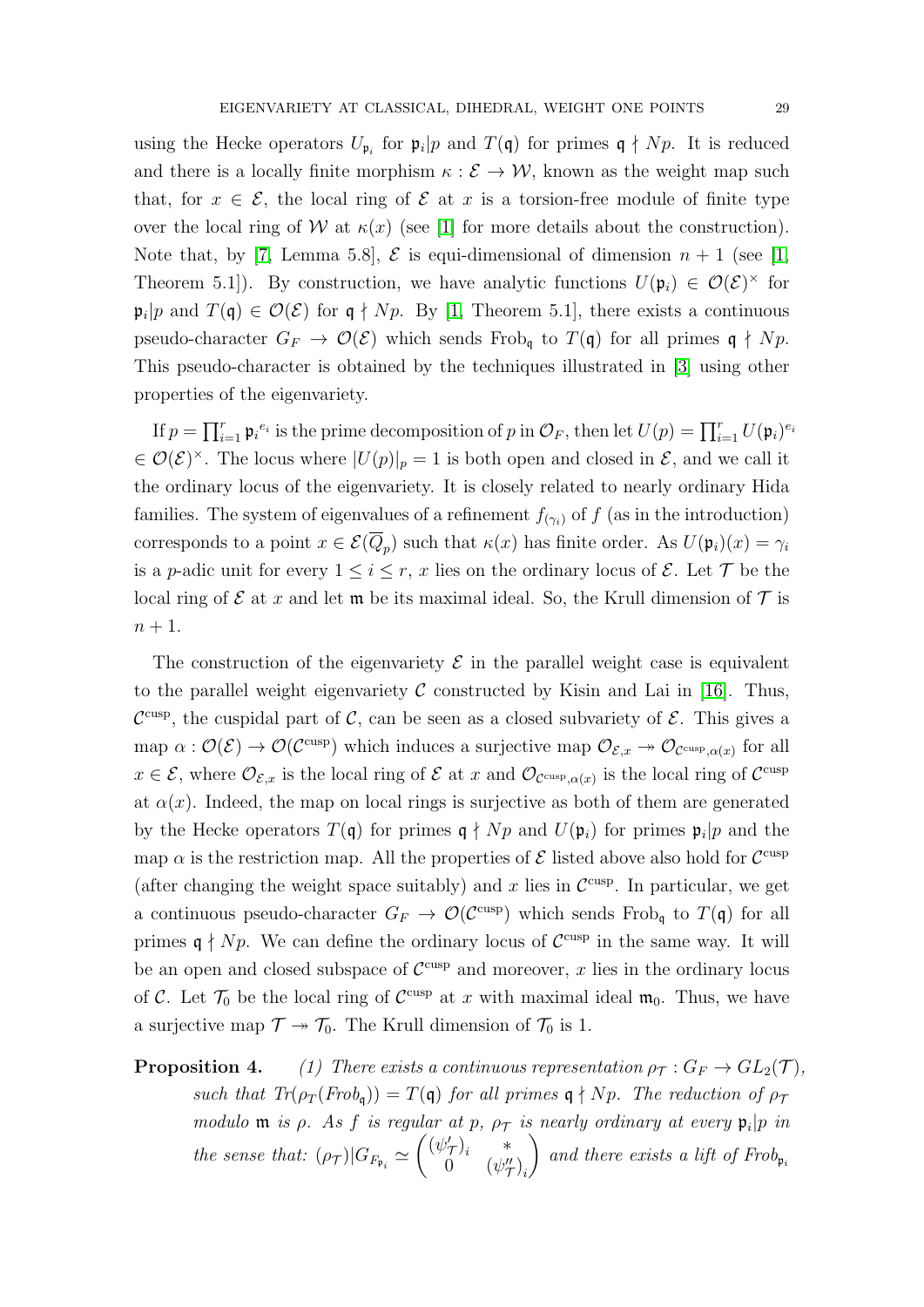#### 30 SHAUNAK V. DEO

in  $G_{F_{\mathfrak{p}_i}}$  which gets mapped to  $U(\mathfrak{p}_i)$  under the character  $(\psi''_{\mathcal{T}})_i : G_{F_{\mathfrak{p}_i}} \to \mathcal{T}^\times$ for all  $1 \leq i \leq r$ .

(2) The continuous representation  $\rho_{\tau_0}: G_F \to GL_2(\mathcal{T}_0)$ , obtained by composing  $\rho_{\mathcal{T}}$  with the surjective map  $\mathcal{T} \to \mathcal{T}_0$ , is ordinary at every  $\mathfrak{p}_i | p$  in the sense that:  $(\rho_{\tau_0})|G_{F_{\mathfrak{p}_i}} \simeq \begin{pmatrix} (\psi_{\tau_0})_i & * \\ 0 & (\psi_{\sigma}^{\mu}) \end{pmatrix}$  $0 \left( \psi_{\mathcal{T}_0}^{\prime \prime} \right)_i$  $\setminus$ and  $(\psi''_{\tau_0})_i : G_{F_{\mathfrak{p}_i}} \to \tau_0^{\times}$  is the unramified character sending  $Frob_{\mathfrak{p}_i}$  to  $U(\mathfrak{p}_i)$  for all  $1 \leq i \leq r$ .

*Proof.* Same as the proof of Proposition 5.1 of [\[4\]](#page-31-0). We get the representation  $\rho_{\mathcal{T}}$ from the pseudo-character  $G_{F,Np} \to \mathcal{T}$  obtained by composing the pseudo-character  $G_{F, Np} \to \mathcal{O}(\mathcal{E})$  with the map  $\mathcal{O}(\mathcal{E})$ . To prove that  $\rho_{\mathcal{T}}$  is nearly ordinary at every  $\mathfrak{p}_i$ , we can use the exact same argument that is given in the proof of Proposition 5.1 of [\[4\]](#page-31-0) for every prime  $\mathfrak{p}_i$  by replacing [\[23,](#page-32-1) Theorem 2.2.2] with [\[14,](#page-31-8) Proposition 2.3] in their argument. Note that we can use their argument for all primes  $p_i$  because we have assumed that f is regular at every  $\mathfrak{p}_i$ . To prove part (2), we can again use the exact same argument of [\[4\]](#page-31-0) mentioned above and we don't even need to use [\[14,](#page-31-8) Proposition 2.3] instead of [\[23,](#page-32-1) Theorem 2.2.2] as we are dealing with parallel weight Hilbert modular forms.

Let  $\Lambda$  be the completed local ring of W at  $\kappa(x)$  and let  $m_{\Lambda}$  be its maximal ideal. It is isomorphic to a power series ring in  $n+1$  variables over  $\overline{\mathbb{Q}}_p$ . The weight map  $\kappa$  induces a finite homomorphism  $\Lambda \to \mathcal{T}$  of local reduced complete rings. The algebra of the fiber of  $\kappa$  at x is given by  $\mathcal{T}' := \mathcal{T}/m_{\Lambda}\mathcal{T}$  and it is a local Artinian  $\overline{\mathbb{Q}}_p$ -algebra. Observe that, the kernel of the surjective map  $\mathcal{T} \twoheadrightarrow \mathcal{T}_0$  is contained in  $m_{\Lambda} \mathcal{T}$  and hence, the surjective map  $\mathcal{T} \to \mathcal{T}'$  factors through  $\mathcal{T}_0$ . Thus, using the arguments of [\[4,](#page-31-0) Section 6] along with Proposition [4,](#page-0-1) we see that the representation  $\rho_{\mathcal{T}'} : G_F \to GL_2(\mathcal{T}'),$  obtained by composing  $\rho_{\mathcal{T}}$  with the surjective map  $\mathcal{T} \to \mathcal{T}',$ is an ordinary deformation of  $\rho$  with constant determinant i.e.  $\rho_{\tau}$  is ordinary at every prime  $\mathfrak{p}_i|p$ , its reduction modulo the maximal ideal is  $\rho$  and  $\det(\rho_{\mathcal{T}'} ) = \det(\rho)$ .

Let  $\mathcal{D}, \mathcal{D}_0$  and  $\mathcal{D}'$  be the deformation functors described in the introduction (§ [1\)](#page-0-0) associated to  $\rho$  and the unramified characters  $\psi''_i$  such that  $\psi''_i$ (Frob<sub>p<sub>i</sub></sub>) is the  $U(\mathfrak{p}_i)$ -eigenvalue of  $f_{(\gamma_i)}$  for  $i=1,\cdots,r$  i.e.  $\psi''_i(\text{Frob}_{\mathfrak{p}_i})=\gamma_i$  for all i. As in the introduction ( § [1\)](#page-0-0), let  $\mathcal{R}, \mathcal{R}_0, \mathcal{R}'$  be the universal deformation rings representing the functors  $\mathcal{D}, \mathcal{D}_0$  and  $\mathcal{D}'$ , respectively. From Proposition [1](#page-12-2) along with the discussion in the previous paragraph, we get continuous morphisms of local complete noetherian  $\overline{\mathbb{Q}_p}$ -algebras  $\mathcal{R} \to \mathcal{T}$ ,  $\mathcal{R}_0 \to \mathcal{T}_0$  and  $\mathcal{R}' \to \mathcal{T}'$ .

<span id="page-29-0"></span>**Proposition 5.** The morphisms  $\mathcal{R} \to \mathcal{T}$ ,  $\mathcal{R}_0 \to \mathcal{T}_0$  and  $\mathcal{R}' \to \mathcal{T}'$  are surjective.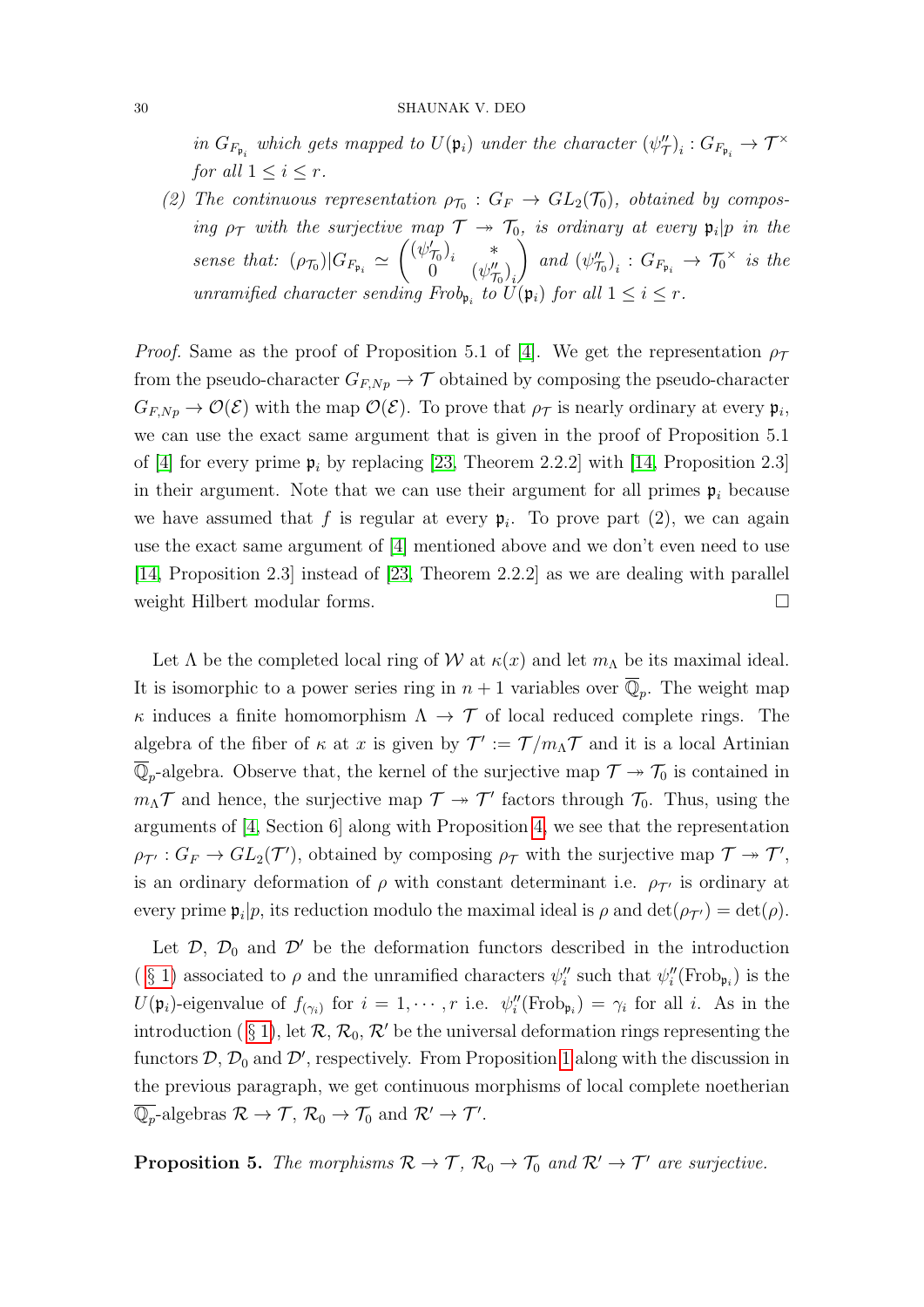Proof. Same as that of Proposition 6.1 of [\[4\]](#page-31-0) as we have established Proposition [4](#page-0-1) above which is an analogue of [\[4,](#page-31-0) Proposition 5.1]. To be precise, we know that  $\text{Tr}(\rho_{\mathcal{T}})(\text{Frob}_{\mathfrak{q}}) = T(\mathfrak{q})$  and for every  $1 \leq i \leq r$ , there exists a  $y_i \in F_{\mathfrak{p}_i}$  such that  $(\psi''_T)_i \circ \text{Art}_{\mathfrak{p}_i}(y_i) = U(\mathfrak{p}_i)$ , where  $\text{Art}_{\mathfrak{p}_i} : F_{\mathfrak{p}_i} \to \text{Gal}(F_{\mathfrak{p}_i}^{\text{ab}}/F_{\mathfrak{p}_i})$  is the local Artin map ( $F_{\mathfrak{p}_i}^{\rm ab}$  is the maximal abelian extension of  $F_{\mathfrak{p}_i}$ ). This means that the image of the map  $\mathcal{R} \to \mathcal{T}$  contains  $T(\mathfrak{q})$  for primes  $\mathfrak{q} \nmid Np$  and  $U(\mathfrak{p}_i)$  for  $1 \leq i \leq r$ , which together generate  $\mathcal T$ . Hence, the map  $\mathcal R \to \mathcal T$  is surjective. The surjectivity for the other two maps follows similarly.

Recall that  $f$  and hence,  $x$  is a point with parallel weights. From [\[14,](#page-31-8) Proposition 2.3, it follows that the largest quotient  $\mathcal{T}^{\text{ord}}$  of  $\mathcal T$  such that the composition of  $\rho_7$ with the quotient map  $\mathcal{T} \rightarrow \mathcal{T}^{\text{ord}}$  is an ordinary deformation of  $\rho$  should have "parallel weights" which means, following the notations of [\[1\]](#page-31-1), the weights  $\nu$  should be 0 and hence, the quotient map  $\mathcal{T} \to \mathcal{T}^{\text{ord}}$  factors through  $\mathcal{T}_0$ . From Proposition [4,](#page-0-1) it follows that the quotient map  $\mathcal{T} \rightarrow \mathcal{T}_0$  factors through  $\mathcal{T}^{\text{ord}}$ . Hence, we get  $\mathcal{T}^{\text{ord}} = \mathcal{T}_0$ . From the arguments of [\[4,](#page-31-0) Section 6], we see that the largest quotient of  $\mathcal{T}_0$  such that the composition of  $\rho_{\mathcal{T}_0}$  with the quotient map is a deformation of  $\rho$  with constant determinant is  $\mathcal{T}'$ . Hence, the largest quotient of  $\mathcal T$  such that the composition of  $\rho_T$  with the quotient map is an ordinary deformation of  $\rho$  with constant determinant is  $\mathcal{T}'$ .

# 10. Proofs of Theorems [2,](#page-5-0) [3,](#page-5-1) [4](#page-5-2)

We retain the notation of the previous sections here. So in particular, let  $f$  be a classical, regular Hilbert modular form of parallel weight 1 defined over  $F$  satisfying the conditions of one of the Theorems [2,](#page-5-0) [3,](#page-5-1) [4](#page-5-2) and  $\rho$  be the Galois representation attached to it. Let  $f_{(\gamma_i)}$  be a *p*-stabilization of f and let x be the corresponding point of  $\mathcal E$  as in the previous section. Let  $\mathcal T$ ,  $\mathcal T_0$  and  $\mathcal T'$  be the rings associated to x that we introduced in the previous section.

Recall that each case of Theorem [1](#page-3-0) corresponds to one of the Theorems [2,](#page-5-0) [3](#page-5-1) and [4.](#page-5-2) The transcendence conjecture assumed in each case of Theorem [1](#page-3-0) is also retained in its corresponding theorem. Hence, by Theorem [1,](#page-3-0) the tangent space dimension of the universal nearly ordinary deformation ring R of  $\rho$  occurring in Theorems [2,](#page-5-0) [3,](#page-5-1) [4](#page-5-2) is  $n + 1$ , under the corresponding assumptions. By Proposition [5,](#page-29-0) we have a surjective map  $R \to \mathcal{T}$ . As  $\mathcal{T}$  has Krull dimension  $n + 1$ , it follows that the morphism  $R \to \mathcal{T}$  is an isomorphism of regular local rings of Krull dimension  $n+1$ . Therefore, this proves the part of Theorems [2,](#page-5-0) [3,](#page-5-1) [4](#page-5-2) regarding the smoothness of  $\mathcal E$ at x.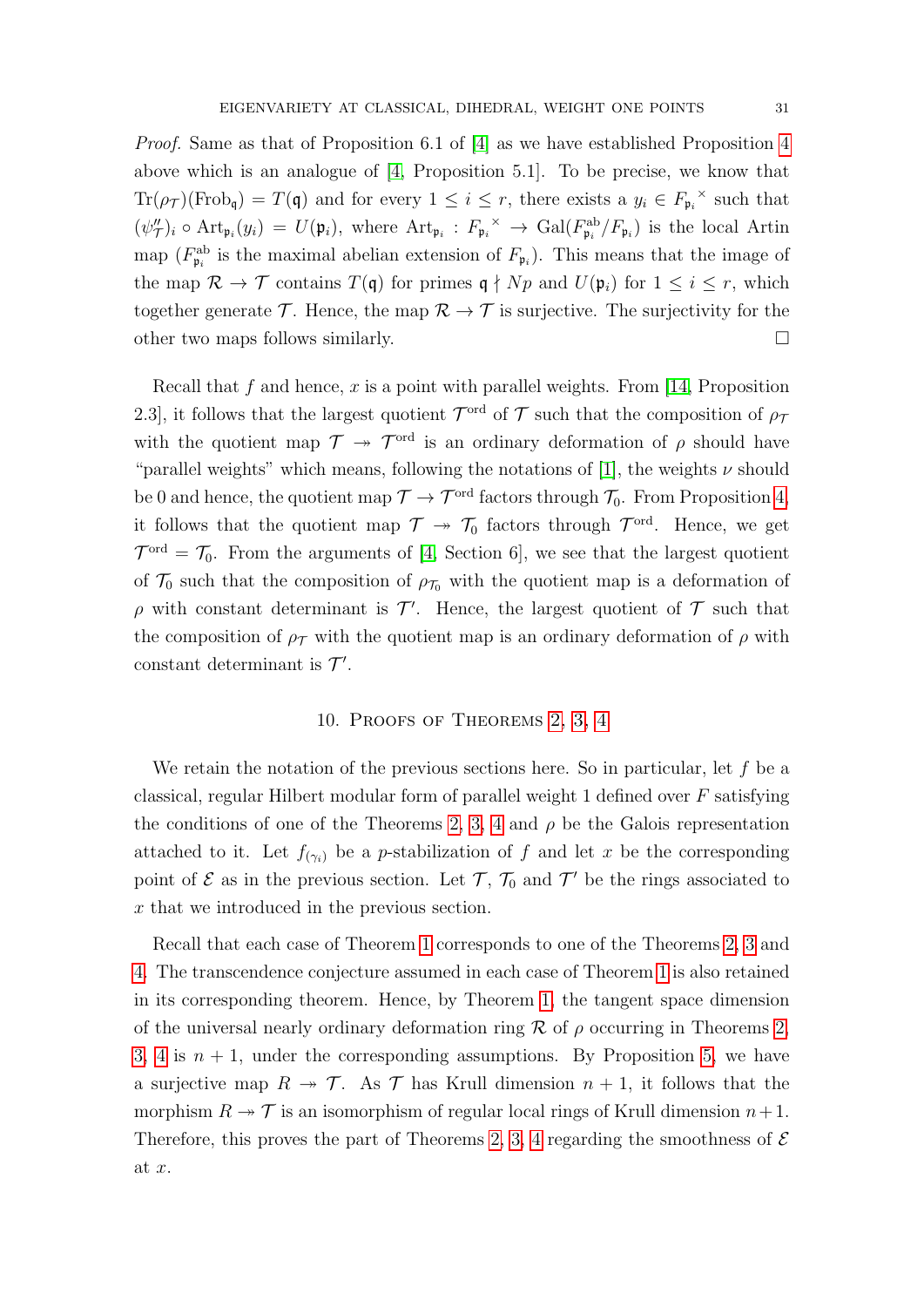#### 32 SHAUNAK V. DEO

As we have established  $\mathcal{R} \simeq \mathcal{T}$  in the cases considered in Theorems [2,](#page-5-0) [3,](#page-5-1) [4,](#page-5-2) it follows, from the last paragraph of the last section, that  $\mathcal{R}_0 \simeq \mathcal{T}_0$  and  $\mathcal{R}' \simeq \mathcal{T}'$  in those cases under the corresponding assumptions. Recall that the Krull dimension of  $\mathcal{T}'$  and  $\mathcal{T}_0$  is 0 and 1, respectively. Therefore, combining the discussion above, we see that  $\mathcal{C}^{\text{cusp}}$  is smooth at x if and only if the dimension of the tangent space of  $\mathcal{R}_0$ is 1 and the weight map  $\kappa$  is étale at x if and only if the tangent space dimension of  $\mathcal{R}'$  is 0. We have calculated the dimensions of the tangent spaces of  $\mathcal{R}_0$  and  $\mathcal{R}'$ in Theorem [1](#page-3-0) in those cases under the same assumptions. Hence, we can conclude the parts of Theorems [2,](#page-5-0) [3,](#page-5-1) [4](#page-5-2) regarding the étaleness of  $\kappa$  and the smoothness of  $\mathcal{C}^{\text{cusp}}$  at x from Theorem [1.](#page-3-0) This concludes the proofs of Theorems [2,](#page-5-0) [3,](#page-5-1) [4.](#page-5-2)

#### **REFERENCES**

- <span id="page-31-1"></span>[1] F. Andreatta, A. Iovita, V. Pilloni, p-Adic families of Hilbert modular cuspform, To appear in Astérisque.
- <span id="page-31-3"></span>[2] B. Balasubramanyam, E. Ghate, V. Vatsal, On local Galois representations associated to ordinary Hilbert modular forms, Manuscripta Math. 142 (2013), no. 3-4, 513-524.
- <span id="page-31-16"></span>[3] J. Bellaïche and G. Chenevier, Families of Galois representations and Selmer groups, Astérisque 324, Soc. Math. France (2009).
- <span id="page-31-0"></span>[4] J. Bellaïche and M. Dimitrov, On the eigencurve at classical weight one point, Duke Math. J., 165. 2 (2016), 245-266.
- <span id="page-31-9"></span> $[5]$  A. Betina, Les variétés de Hecke-Hilbert aux points classiques de poids 1, [arxiv:1606.08901v1](https://arxiv.org/pdf/1606.08901.pdf)
- [6] A. Brumer, On the units of algebraic number fields, Mathematika 14 (1967), 121-124.
- <span id="page-31-15"></span>[7] K. Buzzard, Eigenvarieties, Proceedings of the LMS Durham conference on L-functions and arithmetic geometry, 59-120, London Math. Soc. Lecture Note Ser. 320 (2007), Cambridge Univ. Press, Cambridge, 2007.
- <span id="page-31-6"></span>[8] F. Calegari and B. Mazur, Nearly Ordinary Galois Deformations over Arbitrary Number Fields, J. Inst. Math. Jussieu (2009) 8(1) , 99-177.
- <span id="page-31-10"></span>[9] H. Carayol, Sur les représentations  $\ell$ -adiques associées aux formes modulaires de Hilbert, Ann. Sci. Éc. Norm. Supér. (4) 19 (1986), 409-468.
- <span id="page-31-13"></span>[10] S. Cho and V. Vatsal, Deformations of induced Galois representations, J. Reine Angew. Math., 556 (2003), 79-98.
- <span id="page-31-12"></span>[11] H. Darmon, A. Lauder and V. Rotger, Overconvergent generalised eigenforms of weight one and class fields of real quadratic fields, Advances in Mathematics 283 (2015), 130-142.
- <span id="page-31-7"></span>[12] M. Emsalem, H. Kisilevsky, D. Wales, Ind´ependance lin´eaire sur Q de logarithmes p-adiques de nombres algébriques et rang p-adique du groupe des unités d'un corps de nombres, J. Number Theory 19 (1984), 384-391.
- <span id="page-31-2"></span>[13] H. Hida, On p-adic Hecke algebras for  $GL_2$  over totally real fields, Ann. of Math. (2) 128 (1988), no. 2, 295-384.
- <span id="page-31-8"></span>[14] H. Hida, Nearly ordinary Hecke algebra and Galois representations of several variables, Algebraic analysis, geometry, and number theory (Baltimore, MD, 1988), 115-134, Johns Hopkins Univ. Press, Baltimore, MD, 1989.
- <span id="page-31-11"></span>[15] F. Jarvis, On Galois representations associated to Hilbert modular forms, J. Reine Angew. Math. 491 (1997), 199-216.
- <span id="page-31-4"></span>[16] M. Kisin and K.-F. Lai, Overconvergent Hilbert modular forms, Amer. J. Math. 127 (2005), no. 4, 735-783.
- <span id="page-31-14"></span>[17] D. Nelson, A variation on Leopoldt's conjecture: Some local units instead of all local units, [arXiv:1308.4637](http://arxiv.org/abs/1308.4637)
- [18] L. Nyssen, *Pseudo-représentations*, Math. Ann. 306 (1996), 257-283.
- <span id="page-31-5"></span>[19] M. Ohta, Hilbert modular forms of weight one and Galois representations, Progr. Math., 46 (1984), 333-353.